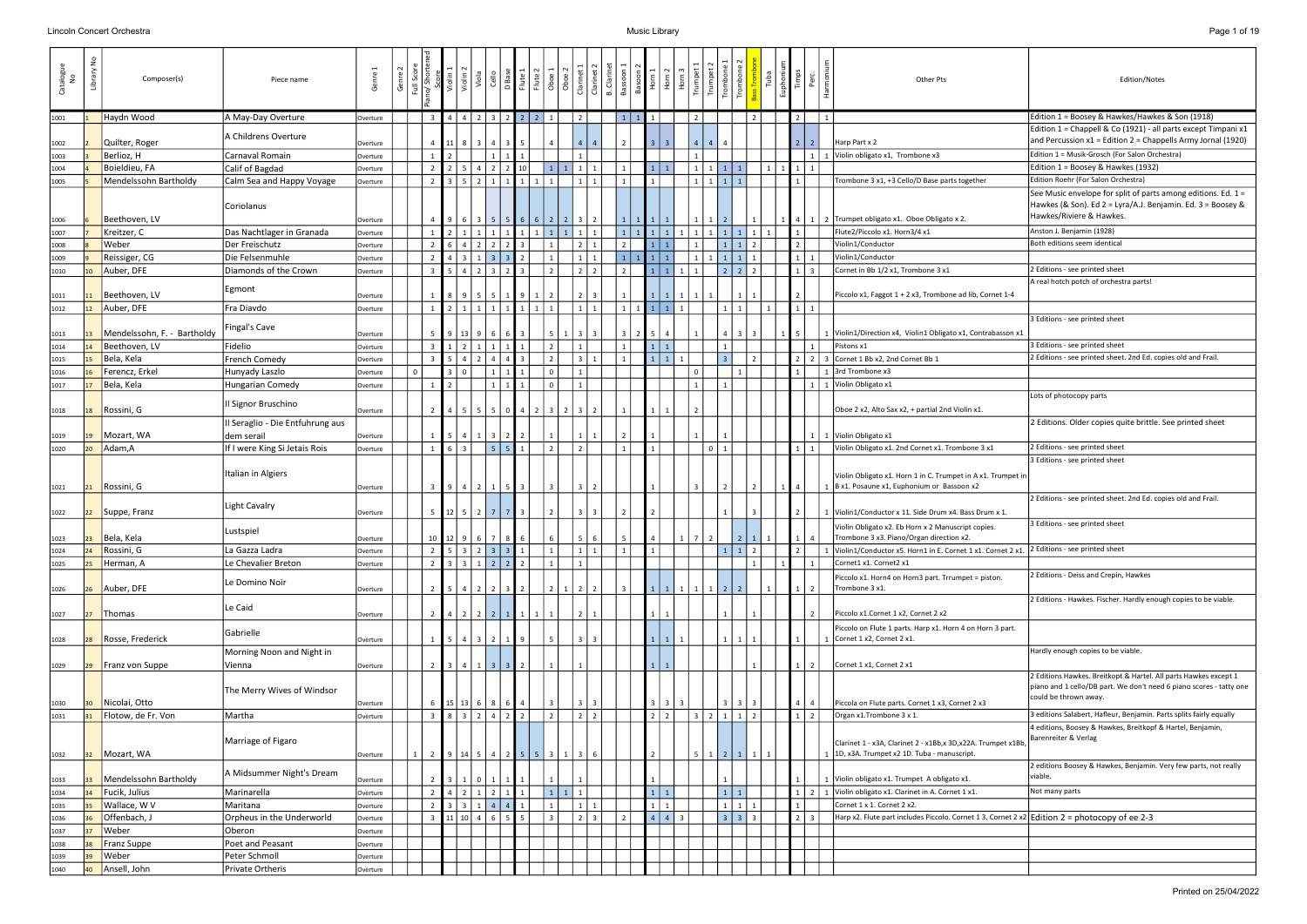|                            | Edition/Notes                                   |
|----------------------------|-------------------------------------------------|
|                            |                                                 |
|                            |                                                 |
|                            | Very old and brittle copies                     |
|                            | 3 Editions.                                     |
|                            |                                                 |
|                            | 3 editions. 3rd Edition very fragile            |
|                            |                                                 |
|                            |                                                 |
|                            |                                                 |
|                            |                                                 |
|                            |                                                 |
|                            |                                                 |
|                            |                                                 |
|                            |                                                 |
|                            |                                                 |
|                            |                                                 |
|                            |                                                 |
|                            |                                                 |
|                            |                                                 |
|                            |                                                 |
|                            |                                                 |
|                            |                                                 |
| &2 in A x 2,               | 5 x Various other editions - all incompete sets |
| rn 3 x 2,                  |                                                 |
|                            | 2 editions for string parts.                    |
|                            |                                                 |
|                            |                                                 |
|                            | 3 editions for string parts                     |
|                            |                                                 |
|                            |                                                 |
|                            |                                                 |
|                            |                                                 |
|                            |                                                 |
|                            |                                                 |
| Sax. $2x$                  |                                                 |
| 1 x Descant<br>is in Eb so |                                                 |
| e                          |                                                 |
|                            |                                                 |
|                            |                                                 |
|                            |                                                 |
|                            | 2 identical editions for Violin 1 & 2 parts     |
|                            |                                                 |
|                            |                                                 |
|                            |                                                 |
|                            |                                                 |
|                            |                                                 |
|                            |                                                 |
|                            |                                                 |
|                            |                                                 |
|                            |                                                 |
|                            |                                                 |
|                            |                                                 |
|                            |                                                 |
|                            |                                                 |
|                            |                                                 |
|                            |                                                 |
|                            |                                                 |

| Catalogue<br>No |     | Composer(s)           | Piece name                   | Genre    | Genre        | Full Score     | Violin 2<br>Score<br>Violin <sub>1</sub>    | viola           | Cello          |                                  |                                  |                |                   |            | $\begin{tabular}{ c c c } \hline \textbf{Base} & \textbf{Base} \\ \hline \textbf{Flute 1} & \textbf{Hute 2} \\ \hline \textbf{Flute 2} & \textbf{Obo} & \textbf{O} \\ \hline \textbf{D} & \textbf{Obo} & \textbf{I} \\ \hline \textbf{I} & \textbf{I} & \textbf{I} \\ \hline \textbf{I} & \textbf{I} & \textbf{I} \\ \hline \textbf{I} & \textbf{I} & \textbf{I} \\ \hline \textbf{I} & \textbf{I} & \textbf{I} \\ \hline \textbf{I} & \textbf{I} &$ | Bassoon                     | Basoon<br>Horn 1                                     | Horn            | Horn           | Trumpet<br>Trumpe             |                |       | <b>Fuba</b>    | Euphoniu       | Timps           | Harmoni<br>Perc          | Other Pts                                                                                                                                                                           | Edition/Notes                               |
|-----------------|-----|-----------------------|------------------------------|----------|--------------|----------------|---------------------------------------------|-----------------|----------------|----------------------------------|----------------------------------|----------------|-------------------|------------|------------------------------------------------------------------------------------------------------------------------------------------------------------------------------------------------------------------------------------------------------------------------------------------------------------------------------------------------------------------------------------------------------------------------------------------------------|-----------------------------|------------------------------------------------------|-----------------|----------------|-------------------------------|----------------|-------|----------------|----------------|-----------------|--------------------------|-------------------------------------------------------------------------------------------------------------------------------------------------------------------------------------|---------------------------------------------|
| 1041            | 41  | Franz Suppe           | Pique Dame                   | Overture |              |                |                                             |                 |                |                                  |                                  |                |                   |            |                                                                                                                                                                                                                                                                                                                                                                                                                                                      |                             |                                                      |                 |                |                               |                |       |                |                |                 |                          |                                                                                                                                                                                     |                                             |
| 1042            |     | Ansell, John          | Plymouth Hoe                 | Overture |              |                |                                             |                 |                |                                  |                                  |                |                   |            |                                                                                                                                                                                                                                                                                                                                                                                                                                                      |                             |                                                      |                 |                |                               |                |       |                |                |                 |                          |                                                                                                                                                                                     |                                             |
| 1043            |     | Adam, A               | Queen for a Day              | Overture |              |                |                                             |                 |                |                                  | $1 \mid 1$                       |                | 1   1             |            |                                                                                                                                                                                                                                                                                                                                                                                                                                                      |                             |                                                      |                 | $\mathbf{1}$   |                               |                |       |                |                |                 |                          | Flute 2 includes Piccolo. Horn 3 includes Horn 4                                                                                                                                    | Very old and brittle copies                 |
| 1044            |     | Beethoven, LV         | Ruins of Athens              | Overture |              | $\overline{3}$ | $\sqrt{2}$                                  | $\sqrt{2}$      |                | 2                                | $1 \mid$<br>$\overline{1}$       |                | $\overline{1}$    |            |                                                                                                                                                                                                                                                                                                                                                                                                                                                      |                             |                                                      |                 |                |                               |                |       |                |                |                 |                          | 1 Cornet x1. Trombone 3 x1.                                                                                                                                                         | 3 Editions.                                 |
| 1045            |     | Thomas, A             | Raymond                      | Overture |              | $\overline{4}$ | 10 7                                        | l 3             |                |                                  |                                  |                |                   |            |                                                                                                                                                                                                                                                                                                                                                                                                                                                      |                             | $\vert$ 2                                            | $\vert$ 2       |                |                               | $2 \mid 2$     |       |                | $\overline{2}$ | $\vert$ 2       | - 5                      | Cornet 1 and 2 x2.                                                                                                                                                                  |                                             |
| 1046            |     | Schubert, Franz       | Rosamunde                    | Overture |              | $\overline{4}$ | $17$   19   8                               |                 | 9              | 3 6                              | 6                                |                |                   |            | $\overline{4}$                                                                                                                                                                                                                                                                                                                                                                                                                                       | $\vert$ 2<br>$\overline{2}$ | $5\phantom{.0}$                                      |                 |                |                               | $3 \mid 3$     |       |                |                | $\overline{4}$  |                          | Cornet 1 x2, Cornet 2 x3                                                                                                                                                            | 3 editions. 3rd Edition very fragile        |
| 1047            |     | Flotow                | Stradella                    | Overture |              |                | $\vert 13 \vert 6 \vert 4$                  |                 | 6              |                                  | 2<br>2                           | $\overline{4}$ | 4                 | - 5 I      |                                                                                                                                                                                                                                                                                                                                                                                                                                                      | $\overline{a}$              | 4   4   4                                            |                 |                |                               |                |       |                |                |                 |                          |                                                                                                                                                                                     |                                             |
| 1048            |     | Sidney Jones          | San Toy                      | Overture |              |                |                                             |                 |                |                                  |                                  |                |                   |            |                                                                                                                                                                                                                                                                                                                                                                                                                                                      |                             |                                                      |                 |                |                               |                |       |                |                |                 |                          |                                                                                                                                                                                     |                                             |
| 1049            | 49  | Rossini, G            | Semiramide                   | Overture |              |                |                                             |                 |                |                                  |                                  |                |                   |            |                                                                                                                                                                                                                                                                                                                                                                                                                                                      |                             |                                                      |                 |                |                               |                |       |                |                |                 |                          |                                                                                                                                                                                     |                                             |
| 1050            |     | Coates, Eric          | The MerryMakers              | Overture |              |                |                                             |                 |                |                                  |                                  |                |                   |            |                                                                                                                                                                                                                                                                                                                                                                                                                                                      |                             |                                                      |                 |                |                               |                |       |                |                |                 |                          |                                                                                                                                                                                     |                                             |
| 1051            |     | Wagner                | The Flying Dutchman          | Overture |              |                |                                             |                 |                |                                  |                                  |                |                   |            |                                                                                                                                                                                                                                                                                                                                                                                                                                                      |                             |                                                      |                 |                |                               |                |       |                |                |                 |                          |                                                                                                                                                                                     |                                             |
| 1052            |     | <b>Balfe</b>          | The Bohemian Girl            | Overture |              |                |                                             |                 |                |                                  |                                  |                |                   |            |                                                                                                                                                                                                                                                                                                                                                                                                                                                      |                             |                                                      |                 |                |                               |                |       |                |                |                 |                          |                                                                                                                                                                                     |                                             |
| 1053            |     | Strauss               | Die Fledermaus               | Overture |              |                |                                             |                 |                |                                  |                                  |                |                   |            |                                                                                                                                                                                                                                                                                                                                                                                                                                                      |                             |                                                      |                 |                |                               |                |       |                |                |                 |                          |                                                                                                                                                                                     |                                             |
| 1054            |     | Monckton & Talbot     | The Arcadians                | Overture |              |                |                                             |                 |                |                                  |                                  |                |                   |            |                                                                                                                                                                                                                                                                                                                                                                                                                                                      |                             |                                                      |                 |                |                               |                |       |                |                |                 |                          |                                                                                                                                                                                     |                                             |
| 1055            |     | Rossini, G            | The Barber of Seville        | Overture |              |                |                                             |                 |                |                                  |                                  |                |                   |            |                                                                                                                                                                                                                                                                                                                                                                                                                                                      |                             |                                                      |                 |                |                               |                |       |                |                |                 |                          |                                                                                                                                                                                     |                                             |
| 1056            |     | Rossini, G            | Tancredi                     | Overture |              |                |                                             |                 |                |                                  |                                  |                |                   |            |                                                                                                                                                                                                                                                                                                                                                                                                                                                      |                             |                                                      |                 |                |                               |                |       |                |                |                 |                          |                                                                                                                                                                                     |                                             |
| 1057            |     | Wagner                | Tannhauser                   | Overture |              |                |                                             |                 |                |                                  |                                  |                |                   |            |                                                                                                                                                                                                                                                                                                                                                                                                                                                      |                             |                                                      |                 |                |                               |                |       |                |                |                 |                          |                                                                                                                                                                                     |                                             |
| 1058            |     | Mozart, WA            | Titus                        | Overture |              |                |                                             |                 |                |                                  |                                  |                |                   |            |                                                                                                                                                                                                                                                                                                                                                                                                                                                      |                             |                                                      |                 |                |                               |                |       |                |                |                 |                          |                                                                                                                                                                                     |                                             |
| 1059            |     | Fletcher              | <b>Vanity Fair</b>           | Overture |              |                |                                             |                 |                |                                  |                                  |                |                   |            |                                                                                                                                                                                                                                                                                                                                                                                                                                                      |                             |                                                      |                 |                |                               |                |       |                |                |                 |                          |                                                                                                                                                                                     |                                             |
| 1060            |     | Rossini, G            | <b>William Tell</b>          | Overture |              |                |                                             |                 |                |                                  |                                  |                |                   |            |                                                                                                                                                                                                                                                                                                                                                                                                                                                      |                             |                                                      |                 |                |                               |                |       |                |                |                 |                          |                                                                                                                                                                                     |                                             |
| 1061            |     | Reissiger             | Yelva                        | Overture |              |                |                                             |                 |                |                                  |                                  |                |                   |            |                                                                                                                                                                                                                                                                                                                                                                                                                                                      |                             |                                                      |                 |                |                               |                |       |                |                |                 |                          |                                                                                                                                                                                     |                                             |
| 1062            |     | Sullivan, Arthur      | Yeoman of the Guard          | Overture |              | 2              | 5   4   0                                   |                 | 2              |                                  | $1 \mid 2 \mid 2 \mid$           |                |                   | $2$   2    |                                                                                                                                                                                                                                                                                                                                                                                                                                                      |                             |                                                      | 2 2             |                | $22111$                       |                |       |                |                |                 |                          | Tombone 3 x1                                                                                                                                                                        |                                             |
| 1063            | 63  | Herold                | Zampa                        | Overture |              | $\overline{3}$ | $\vert 10 \vert$ 7                          | $\vert$ 3       | 3              | 3                                |                                  | 2 <sub>1</sub> | $2 \mid 2 \mid 2$ |            |                                                                                                                                                                                                                                                                                                                                                                                                                                                      | $\overline{2}$              | $2$   2                                              | $\vert 2 \vert$ | 2 <sup>1</sup> | 231                           |                | 3 3 1 |                |                | $\vert 1 \vert$ | -1                       | Piccolo x2 with Flute Part, Additional Clarinet 1&2 in A x 2,<br>Additional Tumpet 1&2 in A x 2, Horn 4 wth Horn 3 x 2,                                                             | 5 x Various other editions - all incompete  |
| 1064            |     | Tchaikovsky           | 1812                         | Overture |              | $\overline{2}$ | $\vert$ 4                                   | $\overline{2}$  | $\overline{3}$ | $\vert$ 3                        | 1 <sup>1</sup><br>$\overline{2}$ |                | $1 \mid 1 \mid$   | $1 \mid 2$ |                                                                                                                                                                                                                                                                                                                                                                                                                                                      | $\overline{2}$              | $\begin{array}{ c c c }\n\hline\n2 & 2\n\end{array}$ | $\overline{2}$  | $\mathbf{1}$   |                               |                |       | 1 1 1 1 1 1 1  |                | 1               | $\mathbf{1}$             | Piccolo with Flute 2 part.                                                                                                                                                          | 2 editions for string parts.                |
| 1065            |     | Auber                 | The Bronze Horse             | Overture |              | $\overline{3}$ | 9<br>  9                                    | $\overline{4}$  |                | $\overline{2}$<br>$\overline{3}$ |                                  |                | 2                 |            |                                                                                                                                                                                                                                                                                                                                                                                                                                                      |                             | $\overline{2}$                                       | $\overline{2}$  | $\mathbf{1}$   | 2 <sup>1</sup>                | 22             |       |                |                | 1               | $\overline{1}$           | Piccolo with Flute part. Horn 4 with Horn 3 part                                                                                                                                    |                                             |
| 1066            |     | Humperdink            | Hansel and Gretel            | Overture |              | $\overline{2}$ | $\vert$ 4<br>$\vert$ 5                      | $5\overline{5}$ |                |                                  | 9                                |                |                   |            |                                                                                                                                                                                                                                                                                                                                                                                                                                                      |                             | $\vert$ 2                                            | $\overline{2}$  |                | 1                             |                |       |                |                | $\mathbf 1$     |                          | parts.                                                                                                                                                                              |                                             |
| 1067            |     | Mendelssohn Bartholdy | <b>Ruy Blas</b>              | Overture |              |                | 6 3                                         | $\vert$ 3       | $\overline{3}$ | $\overline{3}$                   |                                  |                | $\vert$ 1         |            |                                                                                                                                                                                                                                                                                                                                                                                                                                                      |                             |                                                      | $1 \mid 1$      |                |                               |                |       | $\overline{1}$ |                | $\mathbf{1}$    | $\mathbf{1}$             | Tombone & Tuba part shared                                                                                                                                                          | 3 editions for string parts                 |
| 1068            |     | Herman, Jerry         | Esmerelda                    | Overture |              |                | 12 7 4                                      |                 | 5 <sup>5</sup> | 5 <sub>1</sub>                   | 8 <sup>1</sup>                   |                |                   | $1 \mid 2$ |                                                                                                                                                                                                                                                                                                                                                                                                                                                      |                             | $\overline{2}$                                       | $\overline{1}$  |                | $1 \mid 1 \mid 2 \mid 2 \mid$ |                |       |                |                |                 | $\overline{\phantom{a}}$ | 3 x Alto Sax. Parts.                                                                                                                                                                |                                             |
| 1069            |     | Mendelssohn           | Athalia                      | Overture |              |                | $2$ 1                                       | $\overline{0}$  | 1              | $1 \mid 1 \mid$                  |                                  |                |                   |            |                                                                                                                                                                                                                                                                                                                                                                                                                                                      |                             |                                                      |                 |                | $\mathbf{1}$                  | $\overline{1}$ |       |                |                | 1               |                          | 1 x Harmonium part                                                                                                                                                                  |                                             |
| 1070            | 59A | Leutner               | Festival                     | Overture |              |                | 2 1 0                                       |                 | 1              | $1 \mid 1 \mid$                  |                                  |                |                   |            |                                                                                                                                                                                                                                                                                                                                                                                                                                                      |                             |                                                      |                 |                |                               | $\mathbf{1}$   |       |                |                | $1 \mid 1$      |                          | 1 x Harmonium part                                                                                                                                                                  |                                             |
| 1071            |     | Lortzing              | Czar and Charpenter          | Overture |              |                | $2   1   1$                                 |                 | $1\vert$       | $1\vert$                         | 1                                |                |                   |            |                                                                                                                                                                                                                                                                                                                                                                                                                                                      |                             |                                                      |                 |                | $1 \mid 1 \mid 1$             |                |       |                |                | $1 \mid 1$      |                          |                                                                                                                                                                                     |                                             |
| 1072            | 59C | Franz Suppe           | Paragraphe III               | Overture |              |                | $2   1   1$                                 |                 | 1              |                                  | $1 \mid 1 \mid 1$                |                |                   |            |                                                                                                                                                                                                                                                                                                                                                                                                                                                      |                             |                                                      |                 |                |                               | $1 \mid 1$     |       |                |                | 1 <sup>1</sup>  | $\overline{1}$           | Piccolo x 1 with Flute part.                                                                                                                                                        |                                             |
| 1073            | 69D | Kela Bela             | Spanish Comedy               | Overture |              |                | $\lceil 2 \rceil$ 1                         | $\overline{0}$  | $\mathbf{1}$   | $\vert$ 1                        | 1 <sup>1</sup>                   |                |                   |            |                                                                                                                                                                                                                                                                                                                                                                                                                                                      |                             |                                                      |                 |                |                               |                |       |                |                |                 | $\overline{1}$           | 1 x Harmonium part                                                                                                                                                                  |                                             |
|                 |     |                       | The Shepherd King (Il Re     |          |              |                |                                             |                 |                |                                  |                                  |                |                   |            |                                                                                                                                                                                                                                                                                                                                                                                                                                                      |                             |                                                      |                 |                |                               |                |       |                |                |                 |                          | 1 x Viola part as Violin 3. 1 x Alto Sax. 1 x Tenor Sax. 2 x                                                                                                                        |                                             |
| 1074            | 69E | Mozart, WA            | Pastore)                     | Overture |              | $\overline{2}$ | 6   12   8                                  |                 | $\overline{4}$ | 11                               |                                  |                |                   |            |                                                                                                                                                                                                                                                                                                                                                                                                                                                      |                             |                                                      | $\overline{2}$  |                |                               | 2 <sup>1</sup> |       |                |                |                 |                          | transcriptions for Eb Horn.                                                                                                                                                         |                                             |
| 1075            |     | 69F   Wagner          | The Mastersingers            | Overture | $\mathbf{1}$ | $\mathbf{1}$   | 7 6 4 4 4 8 7 1                             |                 |                |                                  |                                  |                | $1 \mid 1$        |            |                                                                                                                                                                                                                                                                                                                                                                                                                                                      |                             |                                                      |                 | 1              |                               |                |       | $1 \mid 1$     |                |                 |                          | 6 x Piccolo/Recorder parts. 2 x Clarinet 3 parts. 1 x Descant<br>recorder part. 1 x Viola part as Violin 3. Horn 3 is in Eb so<br>can be Alto Sax. 1 x each of Easy Violin & Viola. |                                             |
|                 |     |                       |                              |          |              |                |                                             |                 |                |                                  |                                  |                |                   |            |                                                                                                                                                                                                                                                                                                                                                                                                                                                      |                             |                                                      |                 |                |                               |                |       |                |                |                 |                          | Timp. part missing. Horn & Trombone parts are                                                                                                                                       |                                             |
| 1076            |     | 69G   Bach, J.C.      | Overture in Bb major         | Overture |              |                | $7$ $5$ $3$ $5$ $5$ $7$ $7$ $3$ $3$ $4$ $4$ |                 |                |                                  |                                  |                |                   |            |                                                                                                                                                                                                                                                                                                                                                                                                                                                      |                             |                                                      |                 |                | $\vert 2 \vert$<br>2          |                |       |                |                |                 |                          | handwritten transpositions.                                                                                                                                                         |                                             |
| 1077            | 69H | Gluck                 | Alceste                      | Overture | $\mathbf{1}$ |                | 8943                                        |                 |                | $\boxed{1}$ 8                    |                                  | 2 <sup>1</sup> |                   | $1 \mid 2$ |                                                                                                                                                                                                                                                                                                                                                                                                                                                      |                             | $\overline{4}$                                       |                 |                | $1 \mid 1 \mid 1$             |                |       |                |                | $\mathbf 1$     |                          | 1 x optional elementary Violin 3 part                                                                                                                                               |                                             |
| 1078            | 691 | Pepusch               | The Beggars Opera            | Overture |              |                | 7 5 4 5 3 3 6                               |                 |                |                                  |                                  |                |                   | $1 \mid 2$ |                                                                                                                                                                                                                                                                                                                                                                                                                                                      |                             | $\mathbf{1}$                                         |                 |                |                               |                |       |                |                | $\mathbf 1$     |                          |                                                                                                                                                                                     |                                             |
| 1079            | 69J | Gounod                | Mirella                      | Overture |              | $\overline{2}$ | $6 \mid 3 \mid 3$                           |                 | $\overline{2}$ | $\overline{\phantom{a}}$ 3       | $\overline{2}$                   | $\mathfrak{p}$ |                   | $2 \mid 2$ |                                                                                                                                                                                                                                                                                                                                                                                                                                                      | $\overline{\phantom{a}}$    |                                                      |                 |                |                               |                |       |                |                | $\mathbf{1}$    |                          | Flute part includes Piccolo. Horn 4 with Horn 3.                                                                                                                                    | 2 identical editions for Violin 1 & 2 parts |
| 1080            | 69K | Smetana               | The Bartered Bride           | Overture |              |                |                                             |                 |                |                                  |                                  |                |                   |            |                                                                                                                                                                                                                                                                                                                                                                                                                                                      |                             |                                                      |                 |                |                               |                |       |                |                |                 |                          |                                                                                                                                                                                     |                                             |
| 1081            | 69L | Rawsthorne            | Overture for Farnham         | Overture |              |                |                                             |                 |                |                                  |                                  |                |                   |            |                                                                                                                                                                                                                                                                                                                                                                                                                                                      |                             |                                                      |                 |                |                               |                |       |                |                |                 |                          |                                                                                                                                                                                     |                                             |
| 1082            |     | 69M Urbini            | Pologne                      | Overture |              |                |                                             |                 |                |                                  |                                  |                |                   |            |                                                                                                                                                                                                                                                                                                                                                                                                                                                      |                             |                                                      |                 |                |                               |                |       |                |                |                 |                          |                                                                                                                                                                                     |                                             |
| 1083            |     | 69N   Franz Suppe     | Carnival Overture            | Overture |              |                |                                             |                 |                |                                  |                                  |                |                   |            |                                                                                                                                                                                                                                                                                                                                                                                                                                                      |                             |                                                      |                 |                |                               |                |       |                |                |                 |                          |                                                                                                                                                                                     |                                             |
| 1084            |     | 690 Mozart, WA        | Don Giovanni                 | Overture |              |                |                                             |                 |                |                                  |                                  |                |                   |            |                                                                                                                                                                                                                                                                                                                                                                                                                                                      |                             |                                                      |                 |                |                               |                |       |                |                |                 |                          |                                                                                                                                                                                     |                                             |
| 1085            | 69P | Mozart, WA            | <b>Magic Flute</b>           | Overture |              |                |                                             |                 |                |                                  |                                  |                |                   |            |                                                                                                                                                                                                                                                                                                                                                                                                                                                      |                             |                                                      |                 |                |                               |                |       |                |                |                 |                          |                                                                                                                                                                                     |                                             |
| 1086            |     | 690 Beethoven, LV     | Die Geschopfe des Prometheus | Overture |              |                |                                             |                 |                |                                  |                                  |                |                   |            |                                                                                                                                                                                                                                                                                                                                                                                                                                                      |                             |                                                      |                 |                |                               |                |       |                |                |                 |                          |                                                                                                                                                                                     |                                             |
| 1087            | 69R | Mendelssohn           | Son and Daughter             | Overture |              |                |                                             |                 |                |                                  |                                  |                |                   |            |                                                                                                                                                                                                                                                                                                                                                                                                                                                      |                             |                                                      |                 |                |                               |                |       |                |                |                 |                          |                                                                                                                                                                                     |                                             |
| 1088            | 69S | Bizet, Georges        | Overture to Dr Miracle       | Overture |              |                |                                             |                 |                |                                  |                                  |                |                   |            |                                                                                                                                                                                                                                                                                                                                                                                                                                                      |                             |                                                      |                 |                |                               |                |       |                |                |                 |                          |                                                                                                                                                                                     |                                             |
| 1089            | 691 | Beethoven, LV         | Leonore Overture No 3        | Overture |              |                |                                             |                 |                |                                  |                                  |                |                   |            |                                                                                                                                                                                                                                                                                                                                                                                                                                                      |                             |                                                      |                 |                |                               |                |       |                |                |                 |                          |                                                                                                                                                                                     |                                             |
| 1090            | 69U | Wagner                | Rienzi Overture              | Overture |              |                |                                             |                 |                |                                  |                                  |                |                   |            |                                                                                                                                                                                                                                                                                                                                                                                                                                                      |                             |                                                      |                 |                |                               |                |       |                |                |                 |                          |                                                                                                                                                                                     |                                             |
| 1091            | 69V | MacCunn               | Land of the Mountain & the   | Overture |              |                |                                             |                 |                |                                  |                                  |                |                   |            |                                                                                                                                                                                                                                                                                                                                                                                                                                                      |                             |                                                      |                 |                |                               |                |       |                |                |                 |                          |                                                                                                                                                                                     |                                             |
| <b>2001</b>     |     | Thurban               | Americana                    | Suite    |              |                |                                             |                 |                |                                  |                                  |                |                   |            |                                                                                                                                                                                                                                                                                                                                                                                                                                                      |                             |                                                      |                 |                |                               |                |       |                |                |                 |                          |                                                                                                                                                                                     |                                             |
| 2002            |     | Rossini, G            | Ballet Music William Tell    | Suite    |              |                |                                             |                 |                |                                  |                                  |                |                   |            |                                                                                                                                                                                                                                                                                                                                                                                                                                                      |                             |                                                      |                 |                |                               |                |       |                |                |                 |                          |                                                                                                                                                                                     |                                             |
| 2002            | 72  | Luigini               | <b>Ballet Egyptien</b>       | Suite    |              |                |                                             |                 |                |                                  |                                  |                |                   |            |                                                                                                                                                                                                                                                                                                                                                                                                                                                      |                             |                                                      |                 |                |                               |                |       |                |                |                 |                          |                                                                                                                                                                                     |                                             |
| 2002            | 73  | Tchaikovsky           | Casse Noisette arr Weniger   | Suite    |              |                |                                             |                 |                |                                  |                                  |                |                   |            |                                                                                                                                                                                                                                                                                                                                                                                                                                                      |                             |                                                      |                 |                |                               |                |       |                |                |                 |                          |                                                                                                                                                                                     |                                             |
|                 |     |                       |                              |          |              |                |                                             |                 |                |                                  |                                  |                |                   |            |                                                                                                                                                                                                                                                                                                                                                                                                                                                      |                             |                                                      |                 |                |                               |                |       |                |                |                 |                          |                                                                                                                                                                                     |                                             |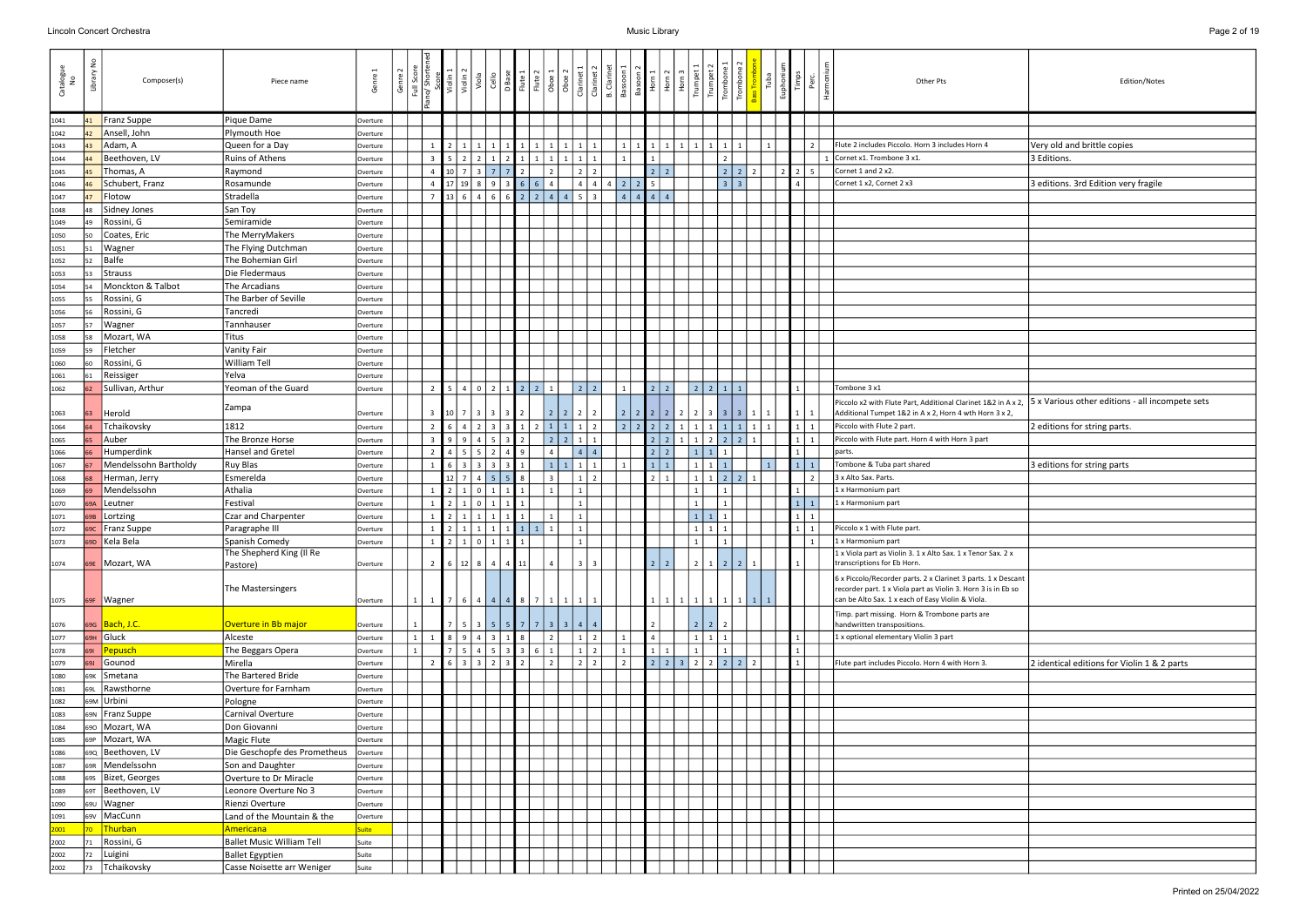| Catalogue<br>No | š<br>Library | Composer(s)                                      | Piece name                                          | Genre 1        | Genre 2 | Full Scor | Violin <sup>2</sup><br>Viola | Cello | D Base<br>Flute 1 | Flute 2<br>Oboe 1 | Oboe 2 | Clarinet 1 | <b>B.</b> Clarinet<br>Clarinet 2 | Bassoon 1 | Basoon 2<br>Horn 1 | Horn <sub>2</sub> | Horn | Trumpet | Trombor<br>Trombol | Euphoniu<br>Tuba | Timps | Harmoni<br>Perc | Other Pts | Edition/Notes |
|-----------------|--------------|--------------------------------------------------|-----------------------------------------------------|----------------|---------|-----------|------------------------------|-------|-------------------|-------------------|--------|------------|----------------------------------|-----------|--------------------|-------------------|------|---------|--------------------|------------------|-------|-----------------|-----------|---------------|
| 2002            | 73A          | Tchaikovsky                                      | Casse Noisette arr Schmid                           | Suite          |         |           |                              |       |                   |                   |        |            |                                  |           |                    |                   |      |         |                    |                  |       |                 |           |               |
| 2002            | 74           | Ansell                                           | Children's Suite                                    | Suite          |         |           |                              |       |                   |                   |        |            |                                  |           |                    |                   |      |         |                    |                  |       |                 |           |               |
| 2002            | 75           | German, Edward                                   | Cloverley Suite                                     | Suite          |         |           |                              |       |                   |                   |        |            |                                  |           |                    |                   |      |         |                    |                  |       |                 |           |               |
| 2002            | 76           | Ansell                                           | Danses Miniatures de Ballet                         | Suite          |         |           |                              |       |                   |                   |        |            |                                  |           |                    |                   |      |         |                    |                  |       |                 |           |               |
| 2002            | 77           | Ponchielli                                       | Dance of the Hours                                  | Suite          |         |           |                              |       |                   |                   |        |            |                                  |           |                    |                   |      |         |                    |                  |       |                 |           |               |
| 2002            | 77A          | Ponchielli                                       | Dance of the Hours (diff. key to                    | Suite          |         |           |                              |       |                   |                   |        |            |                                  |           |                    |                   |      |         |                    |                  |       |                 |           |               |
| 2002            | 78           | Tchaikovsky                                      | Dornroschen                                         | Suite          |         |           |                              |       |                   |                   |        |            |                                  |           |                    |                   |      |         |                    |                  |       |                 |           |               |
| 2002            | 79           | Vaughn Williams                                  | English Folk Songs                                  | Suite          |         |           |                              |       |                   |                   |        |            |                                  |           |                    |                   |      |         |                    |                  |       |                 |           |               |
| 2002            | 80           | Coates, Eric                                     | Four Ways Suite                                     | Suite          |         |           |                              |       |                   |                   |        |            |                                  |           |                    |                   |      |         |                    |                  |       |                 |           |               |
| 2002            | 81           | Collins                                          | Flutter Your Fans                                   | Suite          |         |           |                              |       |                   |                   |        |            |                                  |           |                    |                   |      |         |                    |                  |       |                 |           |               |
| 2002            | 82           | Gounod                                           | <b>Faust Ballet</b>                                 | Suite          |         |           |                              |       |                   |                   |        |            |                                  |           |                    |                   |      |         |                    |                  |       |                 |           |               |
| 2002            | 83           | Haydn Wood                                       | Frescoes                                            | Suite          |         |           |                              |       |                   |                   |        |            |                                  |           |                    |                   |      |         |                    |                  |       |                 |           |               |
| 2002            | 84           | German, Edward                                   | Gipsy Suite                                         | Suite          |         |           |                              |       |                   |                   |        |            |                                  |           |                    |                   |      |         |                    |                  |       |                 |           |               |
| 2002            | 85           | Coleridge Taylor, S                              | Hiawatha                                            | Suite          |         |           |                              |       |                   |                   |        |            |                                  |           |                    |                   |      |         |                    |                  |       |                 |           |               |
| 2002            | 86           | Foulds                                           | Hebrew Rhapsody                                     | Suite          |         |           |                              |       |                   |                   |        |            |                                  |           |                    |                   |      |         |                    |                  |       |                 |           |               |
| 2002            | 87           | Curzon                                           | In Malaga                                           | Suite          |         |           |                              |       |                   |                   |        |            |                                  |           |                    |                   |      |         |                    |                  |       |                 |           |               |
| 2002            | 88<br>89     | Coates, Eric<br>Coates, Eric                     | London Again                                        | Suite          |         |           |                              |       |                   |                   |        |            |                                  |           |                    |                   |      |         |                    |                  |       |                 |           |               |
| 2002<br>2002    | 90           | Haydn Wood                                       | London Every Day<br>London Landmarks                | Suite          |         |           |                              |       |                   |                   |        |            |                                  |           |                    |                   |      |         |                    |                  |       |                 |           |               |
| 2002            | 91           | Rossini, G                                       | La Boutique Fantastique                             | Suite<br>Suite |         |           |                              |       |                   |                   |        |            |                                  |           |                    |                   |      |         |                    |                  |       |                 |           |               |
| 2002            | 92           | Delibes, Leo                                     | La Source                                           | Suite          |         |           |                              |       |                   |                   |        |            |                                  |           |                    |                   |      |         |                    |                  |       |                 |           |               |
| 2002            | 93           | Bizet, Georges                                   | L'Arlesienne No 1                                   | Suite          |         |           |                              |       |                   |                   |        |            |                                  |           |                    |                   |      |         |                    |                  |       |                 |           |               |
| 2002            | 94           | Bizet, Georges                                   | L'Arlesienne No 2                                   | Suite          |         |           |                              |       |                   |                   |        |            |                                  |           |                    |                   |      |         |                    |                  |       |                 |           |               |
| 2002            | 95           | Meyerbeer                                        | Les Patineurs                                       | Suite          |         |           |                              |       |                   |                   |        |            |                                  |           |                    |                   |      |         |                    |                  |       |                 |           |               |
| 2002            | 96           | Grieg, Edvard                                    | Lyric Suite                                         | Suite          |         |           |                              |       |                   |                   |        |            |                                  |           |                    |                   |      |         |                    |                  |       |                 |           |               |
| 2002            | 97           | Coates, Eric                                     | Miniature Suite                                     | Suite          |         |           |                              |       |                   |                   |        |            |                                  |           |                    |                   |      |         |                    |                  |       |                 |           |               |
| 2002            | 98           | Grieg, Edvard                                    | Norwegian Dances                                    | Suite          |         |           |                              |       |                   |                   |        |            |                                  |           |                    |                   |      |         |                    |                  |       |                 |           |               |
| 2002            | 99           | Coleridge Taylor, S                              | Othello Suite                                       | Suite          |         |           |                              |       |                   |                   |        |            |                                  |           |                    |                   |      |         |                    |                  |       |                 |           |               |
| 2002            | 100          | Grieg, Edvard                                    | Peer Gynt                                           | Suite          |         |           |                              |       |                   |                   |        |            |                                  |           |                    |                   |      |         |                    |                  |       |                 |           |               |
| 2002            | 101          | Coleridge Taylor, S                              | Petite Suite de Concert                             | Suite          |         |           |                              |       |                   |                   |        |            |                                  |           |                    |                   |      |         |                    |                  |       |                 |           |               |
| 2002            | 102          | Rosse                                            | Petite Suite Moderne                                | Suite          |         |           |                              |       |                   |                   |        |            |                                  |           |                    |                   |      |         |                    |                  |       |                 |           |               |
| 2002            | 103          | Bridgewater                                      | Rustic Suite                                        | Suite          |         |           |                              |       |                   |                   |        |            |                                  |           |                    |                   |      |         |                    |                  |       |                 |           |               |
| 2002            | 104          | Coates, Eric                                     | Springtime Suite                                    | Suite          |         |           |                              |       |                   |                   |        |            |                                  |           |                    |                   |      |         |                    |                  |       |                 |           |               |
| 2002            |              | 105 Strauss                                      | Suite from Der Rosenkavalier                        | Suite          |         |           |                              |       |                   |                   |        |            |                                  |           |                    |                   |      |         |                    |                  |       |                 |           |               |
| 2002            | 106          | Delibes, Leo                                     | Sylvia Ballet                                       | Suite          |         |           |                              |       |                   |                   |        |            |                                  |           |                    |                   |      |         |                    |                  |       |                 |           |               |
| 2002            | 107          | Coates, Eric                                     | Summer Days Suite                                   | Suite          |         |           |                              |       |                   |                   |        |            |                                  |           |                    |                   |      |         |                    |                  |       |                 |           |               |
| 2002            | 108          | Moszkousk                                        | Spanish Dances No 2 & No 5                          | Suite          |         |           |                              |       |                   |                   |        |            |                                  |           |                    |                   |      |         |                    |                  |       |                 |           |               |
| 2002            | 109          | Mozart, WA                                       | Serenade in G                                       | Suite          |         |           |                              |       |                   |                   |        |            |                                  |           |                    |                   |      |         |                    |                  |       |                 |           |               |
| 2002            | 110          | Sinigagva                                        | Danse Piemontesi                                    | Suite          |         |           |                              |       |                   |                   |        |            |                                  |           |                    |                   |      |         |                    |                  |       |                 |           |               |
| 2002            | 111          | Tchaikovsky                                      | The Swan Lake                                       | Suite          |         |           |                              |       |                   |                   |        |            |                                  |           |                    |                   |      |         |                    |                  |       |                 |           |               |
| 2002            |              | 112 Verdi                                        | The Sicilian Vespers                                | Suite          |         |           |                              |       |                   |                   |        |            |                                  |           |                    |                   |      |         |                    |                  |       |                 |           |               |
| 2002            |              | 113 Coleridge Taylor, S<br>114 Montague Phillips | Three Dream Dances<br><b>Three Country Pictures</b> | Suite          |         |           |                              |       |                   |                   |        |            |                                  |           |                    |                   |      |         |                    |                  |       |                 |           |               |
| 2002            |              | 115 Coleridge Taylor, S                          | Three Fours Suite                                   | Suite          |         |           |                              |       |                   |                   |        |            |                                  |           |                    |                   |      |         |                    |                  |       |                 |           |               |
| 2002<br>2002    |              | 116 German, Edward                               | Three Dances from Henry VIII                        | Suite<br>Suite |         |           |                              |       |                   |                   |        |            |                                  |           |                    |                   |      |         |                    |                  |       |                 |           |               |
| 2002            | 117          | Coates, Eric                                     | The Three Elizabeths                                | Suite          |         |           |                              |       |                   |                   |        |            |                                  |           |                    |                   |      |         |                    |                  |       |                 |           |               |
| 2002            |              | 118 Elgar, Edward                                | Three Bavarian Dances                               | Suite          |         |           |                              |       |                   |                   |        |            |                                  |           |                    |                   |      |         |                    |                  |       |                 |           |               |
| 2002            |              | 119 German, Edward                               | Three Dances from Nell Gwyn                         | Suite          |         |           |                              |       |                   |                   |        |            |                                  |           |                    |                   |      |         |                    |                  |       |                 |           |               |
| 2002            |              | 120   Brahms, Johann                             | Three Hungarian Dances                              | Suite          |         |           |                              |       |                   |                   |        |            |                                  |           |                    |                   |      |         |                    |                  |       |                 |           |               |
| 2002            |              | 121   Kenneth Wright                             | The Tobacco Suite                                   | Suite          |         |           |                              |       |                   |                   |        |            |                                  |           |                    |                   |      |         |                    |                  |       |                 |           |               |
| 2002            | 122          | Rosse                                            | The Merchant of Venice                              | Suite          |         |           |                              |       |                   |                   |        |            |                                  |           |                    |                   |      |         |                    |                  |       |                 |           |               |
| 2002            | 123          | Rowley                                           | The Goblin Suite                                    | Suite          |         |           |                              |       |                   |                   |        |            |                                  |           |                    |                   |      |         |                    |                  |       |                 |           |               |
| 2002            | 124          | Handel                                           | <b>Water Music</b>                                  | Suite          |         |           |                              |       |                   |                   |        |            |                                  |           |                    |                   |      |         |                    |                  |       |                 |           |               |
| 2002            | 125          | Massenet                                         | Le Cid Ballet Suite                                 | Suite          |         |           |                              |       |                   |                   |        |            |                                  |           |                    |                   |      |         |                    |                  |       |                 |           |               |
| 2002            | 126          | Rosse                                            | Gabrielle                                           | Suite          |         |           |                              |       |                   |                   |        |            |                                  |           |                    |                   |      |         |                    |                  |       |                 |           |               |
| 2002            | 127          | Fletcher                                         | <b>Woodland Pictures</b>                            | Suite          |         |           |                              |       |                   |                   |        |            |                                  |           |                    |                   |      |         |                    |                  |       |                 |           |               |
| 2002            | 128          | Coates, Eric                                     | From the Countryside                                | Suite          |         |           |                              |       |                   |                   |        |            |                                  |           |                    |                   |      |         |                    |                  |       |                 |           |               |
| 2002            | 129          | Herbert, Victor                                  | Suite of Serenades No 1 Spanish Suite               |                |         |           |                              |       |                   |                   |        |            |                                  |           |                    |                   |      |         |                    |                  |       |                 |           |               |
| 2002            |              | 129A Herbert, Victor                             | Suite of Serenades No 2 Chinese   Suite             |                |         |           |                              |       |                   |                   |        |            |                                  |           |                    |                   |      |         |                    |                  |       |                 |           |               |

| Edition/Notes |
|---------------|
|               |
|               |
|               |
|               |
|               |
|               |
|               |
|               |
|               |
|               |
|               |
|               |
|               |
|               |
|               |
|               |
|               |
|               |
|               |
|               |
|               |
|               |
|               |
|               |
|               |
|               |
|               |
|               |
|               |
|               |
|               |
|               |
|               |
|               |
|               |
|               |
|               |
|               |
|               |
|               |
|               |
|               |
|               |
|               |
|               |
|               |
|               |
|               |
|               |
|               |
|               |
|               |
|               |
|               |
|               |
|               |
|               |
|               |
|               |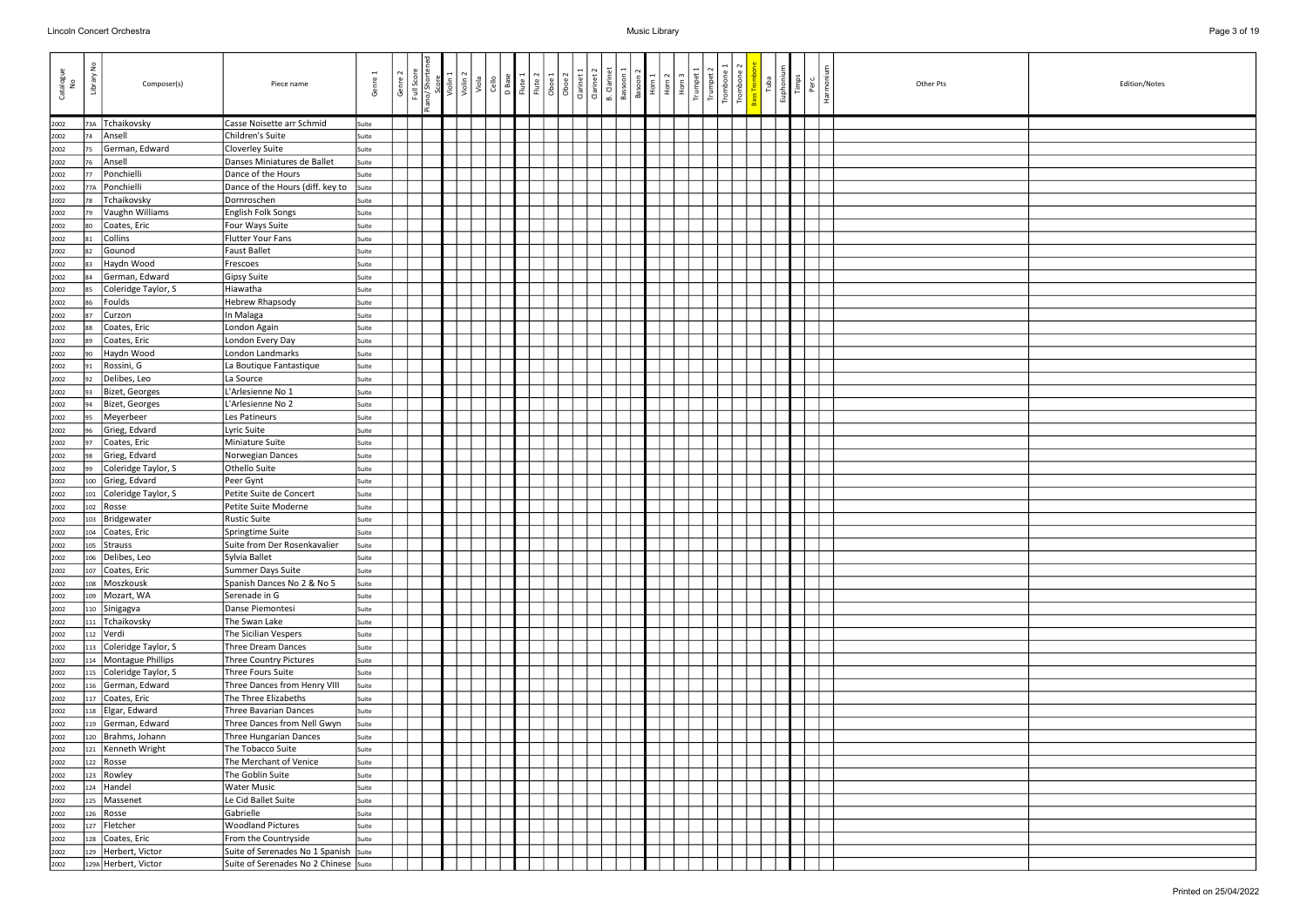| Catalogue<br>No | š<br>Library | Composer(s)                | Piece name                             | Genre        | Genre | Full Scon      |                | violin<br>Violin<br>violin | Viola             | Cello | D Base                                       | Flute <sub>2</sub><br>Flute 1 | Oboe 1          | Oboe 2                     | Clarinet                                              | Clarinet 2<br><b>B.</b> Clarinet | Bassoon        | Basoon 2        | Horn 1            | $\frac{10 \text{ m} \cdot \text{m}}{\text{H} \cdot \text{m} \cdot \text{m} \cdot \text{m}}$ |                  |  |                | Tuba | Euphoniur | Timps<br>Perc           | Harmon | Other Pts<br>Edition/Notes                                                                                                                                  |
|-----------------|--------------|----------------------------|----------------------------------------|--------------|-------|----------------|----------------|----------------------------|-------------------|-------|----------------------------------------------|-------------------------------|-----------------|----------------------------|-------------------------------------------------------|----------------------------------|----------------|-----------------|-------------------|---------------------------------------------------------------------------------------------|------------------|--|----------------|------|-----------|-------------------------|--------|-------------------------------------------------------------------------------------------------------------------------------------------------------------|
| 2002            |              | 129B Herbert, Victor       | Suite of Serenades No 3 Cuban          | Suite        |       |                |                |                            |                   |       |                                              |                               |                 |                            |                                                       |                                  |                |                 |                   |                                                                                             |                  |  |                |      |           |                         |        |                                                                                                                                                             |
| 2002            |              | 129c Herbert, Victor       | Suite of Serenades No 4 Oriental Suite |              |       |                |                |                            |                   |       |                                              |                               |                 |                            |                                                       |                                  |                |                 |                   |                                                                                             |                  |  |                |      |           |                         |        |                                                                                                                                                             |
| 2002            | 130          | Foulds                     | Suite Fantastique                      | Suite        |       |                |                |                            |                   |       |                                              |                               |                 |                            |                                                       |                                  |                |                 |                   |                                                                                             |                  |  |                |      |           |                         |        |                                                                                                                                                             |
| 2002            | 131          | Foulds                     | Gaelic Melodies                        | Suite        |       |                |                |                            |                   |       |                                              |                               |                 |                            |                                                       |                                  |                |                 |                   |                                                                                             |                  |  |                |      |           |                         |        |                                                                                                                                                             |
| 2002            | 132          | Coates, Eric               | The Enchanted Garden                   | Suite        |       |                |                |                            |                   |       |                                              |                               |                 |                            |                                                       |                                  |                |                 |                   |                                                                                             |                  |  |                |      |           |                         |        |                                                                                                                                                             |
| 2002            | 133          | Finck, Herman              | Marie Antoinette                       | Suite        |       |                |                |                            |                   |       |                                              |                               |                 |                            |                                                       |                                  |                |                 |                   |                                                                                             |                  |  |                |      |           |                         |        |                                                                                                                                                             |
| 2002            | 134          | Finck, Herman              | Julius Caesar                          | Suite        |       |                |                |                            |                   |       |                                              |                               |                 |                            |                                                       |                                  |                |                 |                   |                                                                                             |                  |  |                |      |           |                         |        |                                                                                                                                                             |
| 2002            |              | 135   Carr                 | Carnival of the Elements               | Suite        |       |                |                |                            |                   |       |                                              |                               |                 |                            |                                                       |                                  |                |                 |                   |                                                                                             |                  |  |                |      |           |                         |        |                                                                                                                                                             |
| 2002            | 136          | Andre                      | Where Nile Waters Flow                 | Suite        |       |                |                |                            |                   |       |                                              |                               |                 |                            |                                                       |                                  |                |                 |                   |                                                                                             |                  |  |                |      |           |                         |        |                                                                                                                                                             |
| 2002            | 137          | Puccini                    | The Bohemians                          | Suite        |       |                |                |                            |                   |       |                                              |                               |                 |                            |                                                       |                                  |                |                 |                   |                                                                                             |                  |  |                |      |           |                         |        |                                                                                                                                                             |
| 2002            | 138          | Elgar, Edward              | Crown of India                         | Suite        |       |                |                |                            |                   |       |                                              |                               |                 |                            |                                                       |                                  |                |                 |                   |                                                                                             |                  |  |                |      |           |                         |        |                                                                                                                                                             |
|                 |              | 139 Ansell                 | Three Irish Dances                     |              |       |                |                |                            |                   |       |                                              |                               |                 |                            |                                                       |                                  |                |                 |                   |                                                                                             |                  |  |                |      |           |                         |        |                                                                                                                                                             |
| 2002            |              | 140   Massenet             | Scenes Pittoresques                    | Suite        |       |                |                |                            |                   |       |                                              |                               |                 |                            |                                                       |                                  |                |                 |                   |                                                                                             |                  |  |                |      |           |                         |        |                                                                                                                                                             |
| 2002            |              | Fletcher                   |                                        | Suite        |       |                |                |                            |                   |       |                                              |                               |                 |                            |                                                       |                                  |                |                 |                   |                                                                                             |                  |  |                |      |           |                         |        |                                                                                                                                                             |
| 2002            | 141          |                            | Sylvan Scenes                          | Suite        |       |                |                |                            |                   |       |                                              |                               |                 |                            |                                                       |                                  |                |                 |                   |                                                                                             |                  |  |                |      |           |                         |        |                                                                                                                                                             |
| 2002            | 142          | Ketelbey, Albert W         | Suite Romantique                       | Suite        |       |                |                |                            |                   |       |                                              |                               |                 |                            |                                                       |                                  |                |                 |                   |                                                                                             |                  |  |                |      |           |                         |        |                                                                                                                                                             |
| 2002            |              | $143$ Finden               | A Lover in Damascus                    | Suite        |       |                |                |                            |                   |       |                                              |                               |                 |                            |                                                       |                                  |                |                 |                   |                                                                                             |                  |  |                |      |           |                         |        |                                                                                                                                                             |
| 2002            | 144          | Lacome                     | Au Soleil                              | Suite        |       |                |                |                            |                   |       |                                              |                               |                 |                            |                                                       |                                  |                |                 |                   |                                                                                             |                  |  |                |      |           |                         |        |                                                                                                                                                             |
| 2002            |              | 144A Laisne, Emile         | <b>Ballet Tzigane</b>                  | Suite        |       |                |                |                            |                   |       |                                              |                               |                 |                            |                                                       |                                  |                |                 |                   |                                                                                             |                  |  |                |      |           |                         |        |                                                                                                                                                             |
| 2002            |              | 145 Schubert, Franz        | Entracte Music from Rosamunde Suite    |              |       |                |                |                            |                   |       |                                              |                               |                 |                            |                                                       |                                  |                |                 |                   |                                                                                             |                  |  |                |      |           |                         |        |                                                                                                                                                             |
| 2002            |              | 145A Brahms, Johann        | <b>Grave Suite</b>                     | Suite        |       |                |                |                            |                   |       |                                              |                               |                 |                            |                                                       |                                  |                |                 |                   |                                                                                             |                  |  |                |      |           |                         |        |                                                                                                                                                             |
| 2002            |              | 145B Brahms, Johann        | Lyric Suite                            | Suite        |       |                |                |                            |                   |       |                                              |                               |                 |                            |                                                       |                                  |                |                 |                   |                                                                                             |                  |  |                |      |           |                         |        |                                                                                                                                                             |
| 2002            |              | 146   Matt                 | <b>Rural Scenes</b>                    | Suite        |       |                |                |                            |                   |       |                                              |                               |                 |                            |                                                       |                                  |                |                 |                   |                                                                                             |                  |  |                |      |           |                         |        |                                                                                                                                                             |
| 2002            |              | 146A Saint Saens           | Samson et Delila                       | Suite        |       |                |                |                            |                   |       |                                              |                               |                 |                            |                                                       |                                  |                |                 |                   |                                                                                             |                  |  |                |      |           |                         |        |                                                                                                                                                             |
| 2002            |              | $147$ Godard               | Scottish Scenes                        | Suite        |       |                |                |                            |                   |       |                                              |                               |                 |                            |                                                       |                                  |                |                 |                   |                                                                                             |                  |  |                |      |           |                         |        |                                                                                                                                                             |
| 2002            |              | 147A Bloch                 | Suite Poetique                         | Suite        |       |                |                |                            |                   |       |                                              |                               |                 |                            |                                                       |                                  |                |                 |                   |                                                                                             |                  |  |                |      |           |                         |        |                                                                                                                                                             |
| 2002            | 148          | Smetana Lotter             | The Bartered Bride                     | Suite        |       |                |                |                            |                   |       |                                              |                               |                 |                            |                                                       |                                  |                |                 |                   |                                                                                             |                  |  |                |      |           |                         |        |                                                                                                                                                             |
| 2002            |              | 148A Hubert Bath           | Three Dances from Young                | Suite        |       |                |                |                            |                   |       |                                              |                               |                 |                            |                                                       |                                  |                |                 |                   |                                                                                             |                  |  |                |      |           |                         |        |                                                                                                                                                             |
| 2002            |              | 149 Quilter                | Three English Dances                   | Suite        |       |                | $\overline{2}$ |                            |                   |       |                                              |                               |                 | 85332221114                |                                                       |                                  | $1 \vert$      |                 | $1 \mid 1 \mid 1$ |                                                                                             |                  |  |                |      |           | $\mathbf{1}$            |        | Flute part also incl. Piccolo                                                                                                                               |
| 2002            |              | 149A Haines, HE            | Three Woodland Dances                  | Suite        |       |                | $\overline{2}$ |                            | 5   1   1   2   2 |       |                                              |                               | $\vert 1 \vert$ | $1 \mid 1 \mid$            |                                                       | $1 \mid$                         |                |                 |                   |                                                                                             | 1111111111111111 |  |                |      |           |                         |        | Flute part also incl. Piccolo, Horn 4 incl. with Horn 3, 1 x<br>Trombone 3                                                                                  |
| 2002            |              | 149B D'Orme                | The Cloak of Night                     | Suite        |       |                | $\mathbf{1}$   |                            |                   |       | $2 \mid 1 \mid 1 \mid 1 \mid 1 \mid 1$       | $\overline{1}$                |                 |                            | 1 1                                                   |                                  |                |                 |                   |                                                                                             | $1 \mid 1$       |  | $\overline{1}$ |      |           | $1 \mid 1$              |        |                                                                                                                                                             |
|                 |              |                            |                                        |              |       |                |                |                            |                   |       |                                              |                               |                 |                            |                                                       |                                  |                |                 |                   |                                                                                             |                  |  |                |      |           |                         |        |                                                                                                                                                             |
| 2002            |              | $149C$ Handel              | The Royal Fireworks                    | Suite        |       |                |                |                            | $8 \mid 7 \mid 6$ |       |                                              |                               |                 | 4   3   10   5   3   2   3 |                                                       | 4                                | $\overline{2}$ |                 | $\vert$ 2         | $2 \mid$                                                                                    | 4 3              |  |                |      |           |                         |        | 1 each of Eb Alto Sax 1&2, Trombone part for 'La Paix'<br>missing, possibly 'Tacit'                                                                         |
| 2002            |              | 1490 Delibes, Leo          | Le Roi S'amuse                         | Suite        |       | 1 <sup>1</sup> |                | $\overline{8}$             | $6 \mid 3$        |       | 421                                          |                               | 1<br>1          | 2 1                        |                                                       | 2                                | $1\vert$       | $1 \mid 1 \mid$ |                   | $1 \vert$                                                                                   | $1$   1          |  |                |      |           | $\overline{1}$          |        | 3 x Violin 3 (=Viola part),                                                                                                                                 |
| 2002            |              | 149E Corelli               | Othello Suite                          | Suite        |       |                |                | $3 \mid 5$                 |                   | 2 2   |                                              | $\vert$ 2                     | $\mathbf{1}$    |                            | $\begin{array}{ c c c c c } \hline 4 & 4 \end{array}$ |                                  |                |                 |                   |                                                                                             |                  |  |                |      |           |                         |        | Viola part missing, appears to be incomplete                                                                                                                |
| 2002            |              | 149F Sullivan, Arthur      | Pineapple Poll Suite                   | Suite        |       |                | $\overline{2}$ |                            |                   |       | 5   4   2   2   2   1                        |                               |                 | $2211$                     |                                                       | $1 \mid$                         |                |                 |                   |                                                                                             |                  |  |                |      |           |                         |        | 1 x Harmonium part, Flute part incl. Piccolo, Horn 4 incl.<br>with Horn 3, 1 x Trombone 3,                                                                  |
| 2002            |              | 149G Ansell                | The Shoe                               | Suite        |       |                | $\overline{4}$ |                            |                   |       |                                              |                               |                 | 743331111111               |                                                       |                                  |                |                 | 11111             |                                                                                             | 1111111          |  |                |      |           | $1 \mid 1$              |        | Flute part incl. Piccolo                                                                                                                                    |
| 2002            |              | 149H Coleridge Taylor, S   | Othello Suite                          | Suite        |       |                | $\overline{2}$ |                            |                   |       |                                              |                               |                 | 4 4 3 3 3 2 2 1 1 1 1      |                                                       |                                  |                |                 |                   |                                                                                             |                  |  |                |      |           | $1 \mid 1$              |        | Flute part incl. Piccolo, Horn 4 incl.with Horn 3,                                                                                                          |
| 2002            |              | 1491 Arthur Wood           | My Native Heath Suite                  | Suite        |       |                | $\overline{2}$ |                            |                   |       |                                              |                               |                 |                            |                                                       |                                  |                |                 | $1 1 1 1$         |                                                                                             |                  |  |                |      |           | $\boxed{1}$ $\boxed{1}$ |        | 1 x Harp part, Flute part incl. Piccolo                                                                                                                     |
| 2002            |              | 149J Mozart, WA            | Mozart Suite                           | Suite        |       | 1              |                |                            |                   |       | $10 \mid 8 \mid 5 \mid 7 \mid 7 \mid 2 \mid$ |                               | $\overline{4}$  |                            | 3 <sup>1</sup>                                        | 3                                | $\overline{2}$ |                 |                   |                                                                                             | $2 \mid 2$       |  |                |      |           |                         |        | 2 x Eb Alto Sax, 1 x Bb Tenor Sax. 1 x Eb Alto Horn<br>transcription. Various photocopies of individual<br>movements exist - only complete sets listed here |
| 2002            |              | 149K Beethoven, LV         | Prometheus Suite                       | Suite        |       |                |                |                            |                   |       |                                              |                               |                 |                            |                                                       |                                  |                |                 |                   |                                                                                             |                  |  |                |      |           |                         |        |                                                                                                                                                             |
|                 |              | 149L Bizet, Georges        |                                        |              |       |                |                |                            |                   |       |                                              |                               |                 |                            |                                                       |                                  |                |                 |                   |                                                                                             |                  |  |                |      |           |                         |        |                                                                                                                                                             |
| 2002            |              | 149M Bach, JS              | Jeux D'enfants Petit Suite             | Suite        |       |                |                |                            |                   |       |                                              |                               |                 |                            |                                                       |                                  |                |                 |                   |                                                                                             |                  |  |                |      |           |                         |        |                                                                                                                                                             |
| 2002            |              |                            | <b>String Suite</b>                    | Suite        |       |                |                |                            |                   |       |                                              |                               |                 |                            |                                                       |                                  |                |                 |                   |                                                                                             |                  |  |                |      |           |                         |        |                                                                                                                                                             |
| 2002            |              | 149N Scott, J Sebastian    | Corydons Round                         | Suite        |       |                |                |                            |                   |       |                                              |                               |                 |                            |                                                       |                                  |                |                 |                   |                                                                                             |                  |  |                |      |           |                         |        |                                                                                                                                                             |
| 2002            |              | 1490 Purcell               | The Band Plays Purcell Suite           | Suite        |       |                |                |                            |                   |       |                                              |                               |                 |                            |                                                       |                                  |                |                 |                   |                                                                                             |                  |  |                |      |           |                         |        |                                                                                                                                                             |
| 2002            |              | 149P Debussy               | The Petite Suite                       | Suite        |       |                |                |                            |                   |       |                                              |                               |                 |                            |                                                       |                                  |                |                 |                   |                                                                                             |                  |  |                |      |           |                         |        |                                                                                                                                                             |
| 2002            |              | 1490 Grieg, Edvard         | Holberg Suite (Gavotte strings)        | Suite        |       |                |                |                            |                   |       |                                              |                               |                 |                            |                                                       |                                  |                |                 |                   |                                                                                             |                  |  |                |      |           |                         |        |                                                                                                                                                             |
| 2002            |              | 149R Holst                 | St Paul's Suite                        | Suite        |       |                |                |                            |                   |       |                                              |                               |                 |                            |                                                       |                                  |                |                 |                   |                                                                                             |                  |  |                |      |           |                         |        |                                                                                                                                                             |
| 2002            |              | 1495 Debussy               | Petite Suite                           | Suite        |       |                |                |                            |                   |       |                                              |                               |                 |                            |                                                       |                                  |                |                 |                   |                                                                                             |                  |  |                |      |           |                         |        |                                                                                                                                                             |
| 2002            |              | 149T Mouret                | <b>Baroque Suite</b>                   | Suite        |       |                |                |                            |                   |       |                                              |                               |                 |                            |                                                       |                                  |                |                 |                   |                                                                                             |                  |  |                |      |           |                         |        |                                                                                                                                                             |
| 2002            |              | 1490 Wagner                | Suite from Tannhauser                  | Suite        |       |                |                |                            |                   |       |                                              |                               |                 |                            |                                                       |                                  |                |                 |                   |                                                                                             |                  |  |                |      |           |                         |        |                                                                                                                                                             |
| 2002            |              | 149v Handel, arr D. Stone  | Suite No 1. from Water Music           | Suite        |       |                |                |                            |                   |       |                                              |                               |                 |                            |                                                       |                                  |                |                 |                   |                                                                                             |                  |  |                |      |           |                         |        |                                                                                                                                                             |
| 2002            |              | 149W Handel, arr D. Stone  | Suite No 2. from Water Music           | Suite        |       |                |                |                            |                   |       |                                              |                               |                 |                            |                                                       |                                  |                |                 |                   |                                                                                             |                  |  |                |      |           |                         |        |                                                                                                                                                             |
| 2002            |              | 149x Handel, arr. Horrocks | Handel Suite - solo piano &            | Suite        |       |                |                |                            |                   |       |                                              |                               |                 |                            |                                                       |                                  |                |                 |                   |                                                                                             |                  |  |                |      |           |                         |        |                                                                                                                                                             |
| 3001            |              | 150 Gungl                  | <b>Amoretten Tanze</b>                 | <b>Waltz</b> |       |                |                |                            |                   |       |                                              |                               |                 |                            |                                                       |                                  |                |                 |                   |                                                                                             |                  |  |                |      |           |                         |        |                                                                                                                                                             |
| 3002            |              | 151 Lincke                 | <b>Beautiful Spring</b>                | Waltz        |       |                |                |                            |                   |       |                                              |                               |                 |                            |                                                       |                                  |                |                 |                   |                                                                                             |                  |  |                |      |           |                         |        |                                                                                                                                                             |
| 3003            |              | 152 Strauss                | <b>Blue Danube</b>                     | Waltz        |       |                |                |                            |                   |       |                                              |                               |                 |                            |                                                       |                                  |                |                 |                   |                                                                                             |                  |  |                |      |           |                         |        |                                                                                                                                                             |

|            | Edition/Notes |
|------------|---------------|
|            |               |
|            |               |
|            |               |
|            |               |
|            |               |
|            |               |
|            |               |
|            |               |
|            |               |
|            |               |
|            |               |
|            |               |
|            |               |
|            |               |
|            |               |
|            |               |
|            |               |
|            |               |
|            |               |
|            |               |
|            |               |
|            |               |
|            |               |
|            |               |
|            |               |
| rn 3, 1 x  |               |
|            |               |
|            |               |
| a Paix'    |               |
|            |               |
|            |               |
| rn 4 incl. |               |
|            |               |
|            |               |
|            |               |
| rn         |               |
| L          |               |
| e          |               |
|            |               |
|            |               |
|            |               |
|            |               |
|            |               |
|            |               |
|            |               |
|            |               |
|            |               |
|            |               |
|            |               |
|            |               |
|            |               |
|            |               |
|            |               |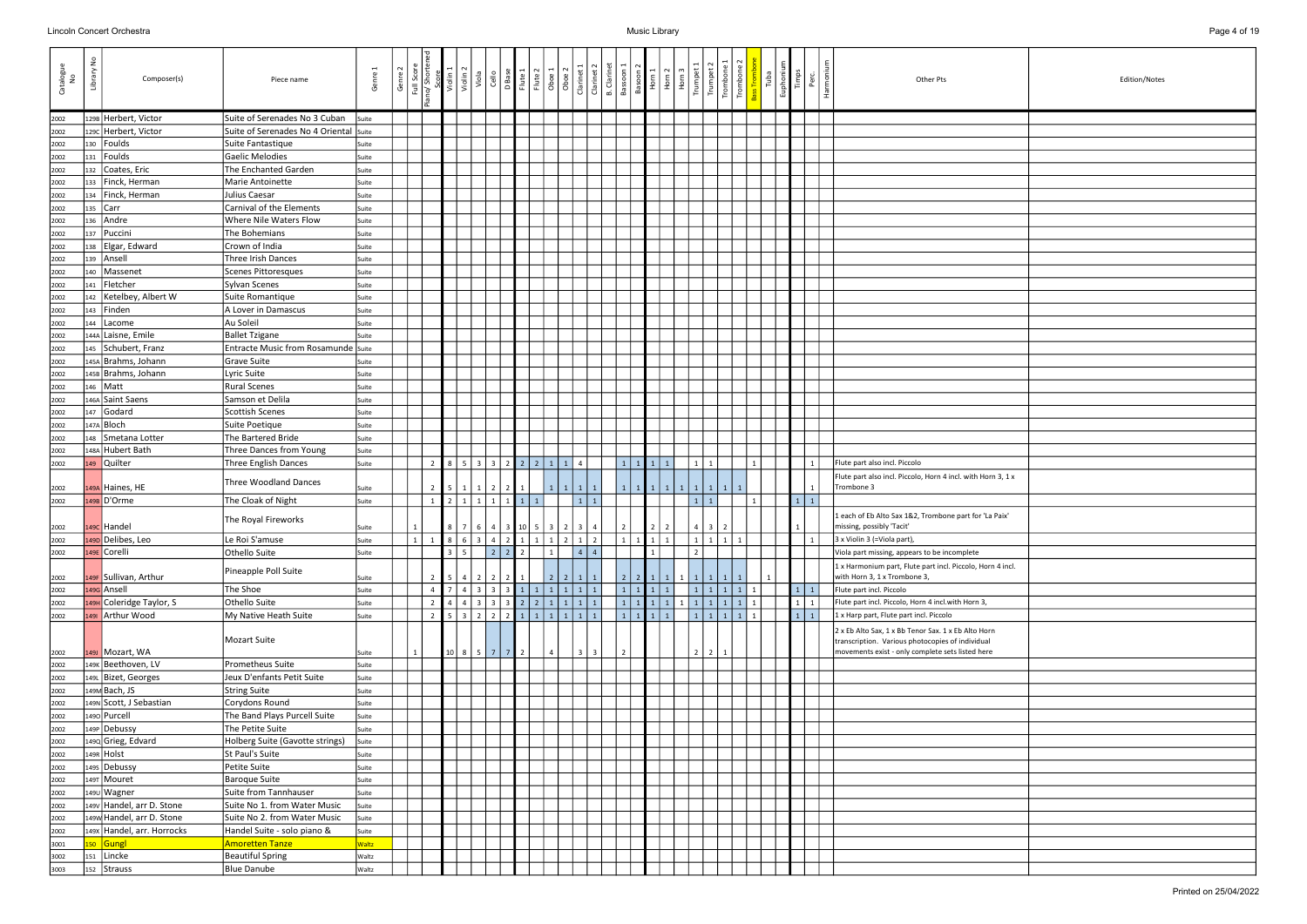| Catalogue<br>No | $\epsilon$<br>Library | Composer(s)              | Piece name                              | Genre 1      | Genre 2 | Full Scor | Violin <sup>2</sup><br>Viola | Cello | D Base<br>Flute 1 | Flute 2<br>Oboe 1 | Oboe 2 | Clarinet: | <b>B.</b> Clarinet<br>Clarinet 2 | Bassoon 1 | Basoon 2<br>Horn 1 | Horn <sub>2</sub> | Horn | Trumpet<br>Trump | $\begin{tabular}{c c} \hline \texttt{I} \texttt{combine} \\ \hline \texttt{I} \texttt{remove} \\ \hline \end{tabular}$ | ε<br>Euphoniu<br>Tuba | Timps | Harmoni<br>Perc | Other Pts |  |  | Edition/Notes |
|-----------------|-----------------------|--------------------------|-----------------------------------------|--------------|---------|-----------|------------------------------|-------|-------------------|-------------------|--------|-----------|----------------------------------|-----------|--------------------|-------------------|------|------------------|------------------------------------------------------------------------------------------------------------------------|-----------------------|-------|-----------------|-----------|--|--|---------------|
| 3004            |                       | 153 Strauss, Oscar       | Chocolate Soldier                       | Waltz        |         |           |                              |       |                   |                   |        |           |                                  |           |                    |                   |      |                  |                                                                                                                        |                       |       |                 |           |  |  |               |
| 3005            | 154                   | Gungl                    | Casino Dances                           | Waltz        |         |           |                              |       |                   |                   |        |           |                                  |           |                    |                   |      |                  |                                                                                                                        |                       |       |                 |           |  |  |               |
| 3006            | 155                   | Waldteufel               | Coeur Brise                             | Waltz        |         |           |                              |       |                   |                   |        |           |                                  |           |                    |                   |      |                  |                                                                                                                        |                       |       |                 |           |  |  |               |
| 3007            | 156                   | Strauss                  | Der Rosenkavalier                       | Waltz        |         |           |                              |       |                   |                   |        |           |                                  |           |                    |                   |      |                  |                                                                                                                        |                       |       |                 |           |  |  |               |
| 3008            | 157                   | Gungl                    | Die Hydropathen                         | Waltz        |         |           |                              |       |                   |                   |        |           |                                  |           |                    |                   |      |                  |                                                                                                                        |                       |       |                 |           |  |  |               |
| 3009            | 158                   | Strauss                  | Die Fledermaus                          | Waltz        |         |           |                              |       |                   |                   |        |           |                                  |           |                    |                   |      |                  |                                                                                                                        |                       |       |                 |           |  |  |               |
| 3010            | 159                   | Coates, Eric             | Dancing Nights                          | Waltz        |         |           |                              |       |                   |                   |        |           |                                  |           |                    |                   |      |                  |                                                                                                                        |                       |       |                 |           |  |  |               |
| 3011            | 160                   | Baynes                   | Destiny                                 | Waltz        |         |           |                              |       |                   |                   |        |           |                                  |           |                    |                   |      |                  |                                                                                                                        |                       |       |                 |           |  |  |               |
| 3012            | 161                   | Gungl                    | Dream on the Ocean                      | Waltz        |         |           |                              |       |                   |                   |        |           |                                  |           |                    |                   |      |                  |                                                                                                                        |                       |       |                 |           |  |  |               |
| 3013            | 162                   | Tchaikovsky              | Eugen Onegin                            | Waltz        |         |           |                              |       |                   |                   |        |           |                                  |           |                    |                   |      |                  |                                                                                                                        |                       |       |                 |           |  |  |               |
| 3014            | 163                   | Strauss                  | Emporer                                 | Waltz        |         |           |                              |       |                   |                   |        |           |                                  |           |                    |                   |      |                  |                                                                                                                        |                       |       |                 |           |  |  |               |
| 3015            | 164                   | Strauss                  | Eat, Drink and be Merry                 | Waltz        |         |           |                              |       |                   |                   |        |           |                                  |           |                    |                   |      |                  |                                                                                                                        |                       |       |                 |           |  |  |               |
| 3016            | 165                   | Coleridge Taylor, S      | Four Characteristic Waltzes             | Waltz        |         |           |                              |       |                   |                   |        |           |                                  |           |                    |                   |      |                  |                                                                                                                        |                       |       |                 |           |  |  |               |
| 3017            | 166                   | Lehar, Franz             | Gold and Silver                         | Waltz        |         |           |                              |       |                   |                   |        |           |                                  |           |                    |                   |      |                  |                                                                                                                        |                       |       |                 |           |  |  |               |
| 3018            | 167                   | Lohr                     | Hearts Desire                           | <b>Waltz</b> |         |           |                              |       |                   |                   |        |           |                                  |           |                    |                   |      |                  |                                                                                                                        |                       |       |                 |           |  |  |               |
| 3019            | 168                   | Weber                    | Invitation to the Waltz                 | Waltz        |         |           |                              |       |                   |                   |        |           |                                  |           |                    |                   |      |                  |                                                                                                                        |                       |       |                 |           |  |  |               |
| 3020            | 169                   | Vollstedt                | Jolly Brothers                          | Waltz        |         |           |                              |       |                   |                   |        |           |                                  |           |                    |                   |      |                  |                                                                                                                        |                       |       |                 |           |  |  |               |
| 3021            | 170                   | Lincke                   | Lysistrata                              | Waltz        |         |           |                              |       |                   |                   |        |           |                                  |           |                    |                   |      |                  |                                                                                                                        |                       |       |                 |           |  |  |               |
| 3022            | 171                   | Lehar, Franz             | Luxembourg                              | Waltz        |         |           |                              |       |                   |                   |        |           |                                  |           |                    |                   |      |                  |                                                                                                                        |                       |       |                 |           |  |  |               |
| 3023            | 172                   | Lehar, Franz             | Luxembourg Valse - Intermezzo           | Waltz        |         |           |                              |       |                   |                   |        |           |                                  |           |                    |                   |      |                  |                                                                                                                        |                       |       |                 |           |  |  |               |
| 3024            | 173                   | Strauss                  | <b>Morning Papers</b>                   | Waltz        |         |           |                              |       |                   |                   |        |           |                                  |           |                    |                   |      |                  |                                                                                                                        |                       |       |                 |           |  |  |               |
| 3025            | 174                   | Caryll                   | Plaisir D'Amour                         | Waltz        |         |           |                              |       |                   |                   |        |           |                                  |           |                    |                   |      |                  |                                                                                                                        |                       |       |                 |           |  |  |               |
| 3026            | 175                   | Haydn Wood               | Roses of Picardy                        | Waltz        |         |           |                              |       |                   |                   |        |           |                                  |           |                    |                   |      |                  |                                                                                                                        |                       |       |                 |           |  |  |               |
| 3027            | 176                   | Strauss                  | Roses from the South                    | Waltz        |         |           |                              |       |                   |                   |        |           |                                  |           |                    |                   |      |                  |                                                                                                                        |                       |       |                 |           |  |  |               |
| 3028            | 177                   | Lotter                   | Rouge et Noir                           | Waltz        |         |           |                              |       |                   |                   |        |           |                                  |           |                    |                   |      |                  |                                                                                                                        |                       |       |                 |           |  |  |               |
| 3029            | 178                   | Joyce                    | Song D'Automne                          | Waltz        |         |           |                              |       |                   |                   |        |           |                                  |           |                    |                   |      |                  |                                                                                                                        |                       |       |                 |           |  |  |               |
| 3030            | 179                   | Strauss                  | Straussiana                             | Waltz        |         |           |                              |       |                   |                   |        |           |                                  |           |                    |                   |      |                  |                                                                                                                        |                       |       |                 |           |  |  |               |
| 3031            | 180                   | Gungl                    | Soldaten Lieder                         | Waltz        |         |           |                              |       |                   |                   |        |           |                                  |           |                    |                   |      |                  |                                                                                                                        |                       |       |                 |           |  |  |               |
| 3032            | 181                   | Phelps                   | The Choristers                          | Waltz        |         |           |                              |       |                   |                   |        |           |                                  |           |                    |                   |      |                  |                                                                                                                        |                       |       |                 |           |  |  |               |
| 3033            | 182                   | Romberg, Sigmund         | The Student Prince                      | Waltz        |         |           |                              |       |                   |                   |        |           |                                  |           |                    |                   |      |                  |                                                                                                                        |                       |       |                 |           |  |  |               |
| 3034            | 183                   | Lehar, Franz             | The Merry Widow                         | Waltz        |         |           |                              |       |                   |                   |        |           |                                  |           |                    |                   |      |                  |                                                                                                                        |                       |       |                 |           |  |  |               |
| 3035            | 184                   | Lehar, Franz             | The Merry Widow - 2nd arr.              | <b>Waltz</b> |         |           |                              |       |                   |                   |        |           |                                  |           |                    |                   |      |                  |                                                                                                                        |                       |       |                 |           |  |  |               |
| 3036            | 185                   | Monckton                 | The Quaker Girl                         | Waltz        |         |           |                              |       |                   |                   |        |           |                                  |           |                    |                   |      |                  |                                                                                                                        |                       |       |                 |           |  |  |               |
| 3037            |                       | 186 Waldteufel           | The Grenadiers                          | Waltz        |         |           |                              |       |                   |                   |        |           |                                  |           |                    |                   |      |                  |                                                                                                                        |                       |       |                 |           |  |  |               |
| 3038            | 187                   | Becucci                  | Tesoro Mio                              | Waltz        |         |           |                              |       |                   |                   |        |           |                                  |           |                    |                   |      |                  |                                                                                                                        |                       |       |                 |           |  |  |               |
| 3039            | 188                   | Strauss                  | Tales from Vienna Woods                 | Waltz        |         |           |                              |       |                   |                   |        |           |                                  |           |                    |                   |      |                  |                                                                                                                        |                       |       |                 |           |  |  |               |
| 3040            | 189                   | Berger                   | Valse Triste                            | Waltz        |         |           |                              |       |                   |                   |        |           |                                  |           |                    |                   |      |                  |                                                                                                                        |                       |       |                 |           |  |  |               |
| 3041            | 190                   | Chopin, F                | Valse in E Minor                        | Waltz        |         |           |                              |       |                   |                   |        |           |                                  |           |                    |                   |      |                  |                                                                                                                        |                       |       |                 |           |  |  |               |
| 3042            | 191                   | Godin                    | Valse Septembre                         | Waltz        |         |           |                              |       |                   |                   |        |           |                                  |           |                    |                   |      |                  |                                                                                                                        |                       |       |                 |           |  |  |               |
| 3043            | 192                   | Lambert                  | Valse Caressante                        | Waltz        |         |           |                              |       |                   |                   |        |           |                                  |           |                    |                   |      |                  |                                                                                                                        |                       |       |                 |           |  |  |               |
| 3044            | 193                   | Waldteufel               | Vision Waltz                            | Waltz        |         |           |                              |       |                   |                   |        |           |                                  |           |                    |                   |      |                  |                                                                                                                        |                       |       |                 |           |  |  |               |
| 3045            | 194                   | Strauss                  | Voices of Spring                        | Waltz        |         |           |                              |       |                   |                   |        |           |                                  |           |                    |                   |      |                  |                                                                                                                        |                       |       |                 |           |  |  |               |
| 3046            | 195                   | Frimil, Rudolf           | Vagabond King                           | Waltz        |         |           |                              |       |                   |                   |        |           |                                  |           |                    |                   |      |                  |                                                                                                                        |                       |       |                 |           |  |  |               |
| 3047            |                       | 196 Strauss              | Vienna Blood                            | Waltz        |         |           |                              |       |                   |                   |        |           |                                  |           |                    |                   |      |                  |                                                                                                                        |                       |       |                 |           |  |  |               |
| 3048            | 197                   | Ivanovici                | Wave of the Danube                      | Waltz        |         |           |                              |       |                   |                   |        |           |                                  |           |                    |                   |      |                  |                                                                                                                        |                       |       |                 |           |  |  |               |
| 3049            | 198                   | Strauss                  | Wine, Woman and Song                    | Waltz        |         |           |                              |       |                   |                   |        |           |                                  |           |                    |                   |      |                  |                                                                                                                        |                       |       |                 |           |  |  |               |
| 3050            |                       | 199 Strauss              | 1001 Nights                             | Waltz        |         |           |                              |       |                   |                   |        |           |                                  |           |                    |                   |      |                  |                                                                                                                        |                       |       |                 |           |  |  |               |
| 3051            | 200                   | Fletcher<br>Winter. Arr  | <b>Bal Masque</b><br>Charm of the Waltz | <b>Waltz</b> |         |           |                              |       |                   |                   |        |           |                                  |           |                    |                   |      |                  |                                                                                                                        |                       |       |                 |           |  |  |               |
| 3052            | 201                   |                          |                                         | Waltz        |         |           |                              |       |                   |                   |        |           |                                  |           |                    |                   |      |                  |                                                                                                                        |                       |       |                 |           |  |  |               |
| 3053            | 202                   | Davson<br>Edward Strauss | The Druid's Prayer<br>Fesche Geister    | Waltz        |         |           |                              |       |                   |                   |        |           |                                  |           |                    |                   |      |                  |                                                                                                                        |                       |       |                 |           |  |  |               |
| 3054            | 203                   |                          | Hearts and Flowers                      | Waltz        |         |           |                              |       |                   |                   |        |           |                                  |           |                    |                   |      |                  |                                                                                                                        |                       |       |                 |           |  |  |               |
| 3055            | 204                   | Czibulka<br>Michaeloff   | Intoxication of the Waltz               | Waltz        |         |           |                              |       |                   |                   |        |           |                                  |           |                    |                   |      |                  |                                                                                                                        |                       |       |                 |           |  |  |               |
| 3056            | 205                   | Fall, Leo                | Princess Caprice                        | Waltz        |         |           |                              |       |                   |                   |        |           |                                  |           |                    |                   |      |                  |                                                                                                                        |                       |       |                 |           |  |  |               |
| 3057            | 206                   |                          |                                         | Waltz        |         |           |                              |       |                   |                   |        |           |                                  |           |                    |                   |      |                  |                                                                                                                        |                       |       |                 |           |  |  |               |
| 3058            | 207<br>208            | Cremieux<br>Tchaikovsky  | Seduction<br>Valse Des Fleurs           | Waltz        |         |           |                              |       |                   |                   |        |           |                                  |           |                    |                   |      |                  |                                                                                                                        |                       |       |                 |           |  |  |               |
| 3059            | 209                   | Sibelius                 |                                         | Waltz        |         |           |                              |       |                   |                   |        |           |                                  |           |                    |                   |      |                  |                                                                                                                        |                       |       |                 |           |  |  |               |
| 3060            |                       | 209-A Ewing, Montague    | Valse Lyrique<br><b>Water Shadows</b>   | Waltz        |         |           |                              |       |                   |                   |        |           |                                  |           |                    |                   |      |                  |                                                                                                                        |                       |       |                 |           |  |  |               |
| 3061            |                       | 209b Bucalossi           |                                         | Waltz        |         |           |                              |       |                   |                   |        |           |                                  |           |                    |                   |      |                  |                                                                                                                        |                       |       |                 |           |  |  |               |
| 3062            |                       |                          | Ciribiribin                             | Waltz        |         |           |                              |       |                   |                   |        |           |                                  |           |                    |                   |      |                  |                                                                                                                        |                       |       |                 |           |  |  |               |

| Edition/Notes |
|---------------|
|               |
|               |
|               |
|               |
|               |
|               |
|               |
|               |
|               |
|               |
|               |
|               |
|               |
|               |
|               |
|               |
|               |
|               |
|               |
|               |
|               |
|               |
|               |
|               |
|               |
|               |
|               |
|               |
|               |
|               |
|               |
|               |
|               |
|               |
|               |
|               |
|               |
|               |
|               |
|               |
|               |
|               |
|               |
|               |
|               |
|               |
|               |
|               |
|               |
|               |
|               |
|               |
|               |
|               |
|               |
|               |
|               |
|               |
|               |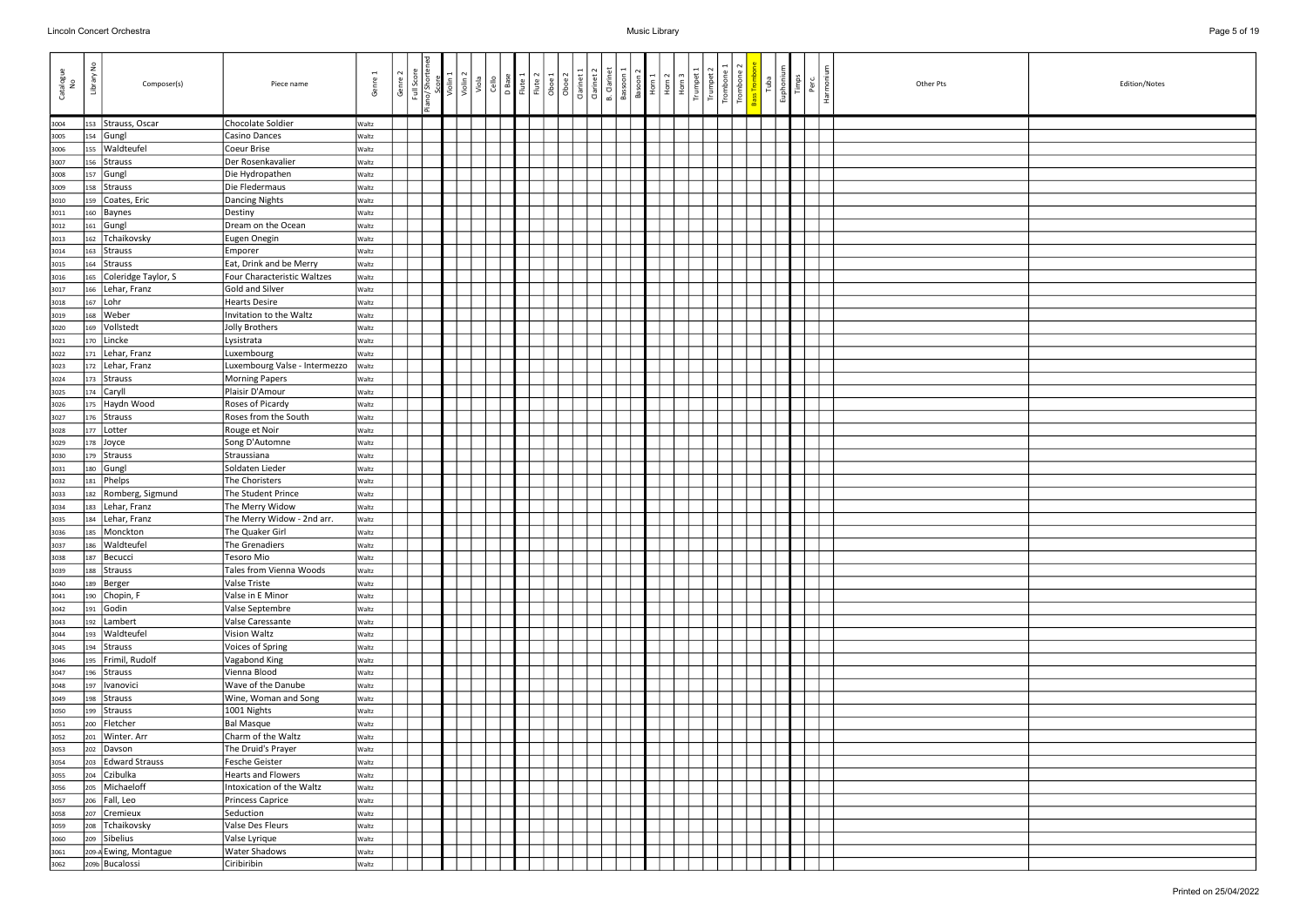| Catalogue<br>No | $\frac{9}{2}$<br>Library | Composer(s)                  | Piece name                            | $\overline{ }$<br>Genre | Genre | Full Scor | Violin 2 | Violin 2 | Cello<br>Viola | D Base | Flute 1 | Oboe 1<br>Flute 2 | Oboe <sub>2</sub> | Clarinet 1 | B. Clarinet<br>Clarinet 2 | Bassoon 1 | Basoon <sub>2</sub><br>Horn 1 | $\frac{10 \text{ m}^2}{10 \text{ m}^3}$ | Horn<br>Trumpe | Trump | Tromboi<br>Tromboi | Tuba | Euphoniu | Timps<br>Perc | Harmoni | Other Pts<br>Edition/Notes |
|-----------------|--------------------------|------------------------------|---------------------------------------|-------------------------|-------|-----------|----------|----------|----------------|--------|---------|-------------------|-------------------|------------|---------------------------|-----------|-------------------------------|-----------------------------------------|----------------|-------|--------------------|------|----------|---------------|---------|----------------------------|
| 3063            |                          | 209c Ancliffe                | Ancliffe in the Ballroom              | Waltz                   |       |           |          |          |                |        |         |                   |                   |            |                           |           |                               |                                         |                |       |                    |      |          |               |         |                            |
| 3064            |                          | 209d Nicholls                | A Dream of Delight                    | Waltz                   |       |           |          |          |                |        |         |                   |                   |            |                           |           |                               |                                         |                |       |                    |      |          |               |         |                            |
| 3065            | 209e l                   | Nicholls                     | Allah                                 | Waltz                   |       |           |          |          |                |        |         |                   |                   |            |                           |           |                               |                                         |                |       |                    |      |          |               |         |                            |
| 3066            |                          | 209f Strauss                 | Artists Life                          | <b>Waltz</b>            |       |           |          |          |                |        |         |                   |                   |            |                           |           |                               |                                         |                |       |                    |      |          |               |         |                            |
| 3067            |                          | $209g$ Joyce                 | A Night in Vienna                     | Waltz                   |       |           |          |          |                |        |         |                   |                   |            |                           |           |                               |                                         |                |       |                    |      |          |               |         |                            |
| 3068            |                          | 209H Nicholls                | <b>Babette</b>                        | Waltz                   |       |           |          |          |                |        |         |                   |                   |            |                           |           |                               |                                         |                |       |                    |      |          |               |         |                            |
| 3069            | 2091                     | Fall, Leo                    | Die Geschiedene Frau                  | Waltz                   |       |           |          |          |                |        |         |                   |                   |            |                           |           |                               |                                         |                |       |                    |      |          |               |         |                            |
| 3070            |                          | 209J Strauss, Oscar          | Didi Waltz                            | Waltz                   |       |           |          |          |                |        |         |                   |                   |            |                           |           |                               |                                         |                |       |                    |      |          |               |         |                            |
| 3071            |                          | 209K Waldteufel              | Estudiantina                          | Waltz                   |       |           |          |          |                |        |         |                   |                   |            |                           |           |                               |                                         |                |       |                    |      |          |               |         |                            |
| 3072            |                          | 209L Gilson                  | <b>Etiole Filante</b>                 | Waltz                   |       |           |          |          |                |        |         |                   |                   |            |                           |           |                               |                                         |                |       |                    |      |          |               |         |                            |
| 3073            |                          | 209M Lehar, Franz            | Gypsy Love                            | Waltz                   |       |           |          |          |                |        |         |                   |                   |            |                           |           |                               |                                         |                |       |                    |      |          |               |         |                            |
| 3074            |                          | 209N Popple                  | Hilarity                              | Waltz                   |       |           |          |          |                |        |         |                   |                   |            |                           |           |                               |                                         |                |       |                    |      |          |               |         |                            |
| 3075            |                          | 2090 Waldteufel              | Les Patineurs                         | Waltz                   |       |           |          |          |                |        |         |                   |                   |            |                           |           |                               |                                         |                |       |                    |      |          |               |         |                            |
| 3076            |                          | 209P Brahms, Johann          | Liebeslieder                          | Waltz                   |       |           |          |          |                |        |         |                   |                   |            |                           |           |                               |                                         |                |       |                    |      |          |               |         |                            |
| 3077            |                          | 2090 Jean Gilbert            | Mam'selle Tralala                     | Waltz                   |       |           |          |          |                |        |         |                   |                   |            |                           |           |                               |                                         |                |       |                    |      |          |               |         |                            |
| 3078            |                          | 209R Nedbal                  | Monte Carlo                           | Waltz                   |       |           |          |          |                |        |         |                   |                   |            |                           |           |                               |                                         |                |       |                    |      |          |               |         |                            |
| 3079            |                          | 2095 Vaulet<br>209T Ancliffe | Nuit D'Ete                            | Waltz                   |       |           |          |          |                |        |         |                   |                   |            |                           |           |                               |                                         |                |       |                    |      |          |               |         |                            |
| 3080            |                          | 209U Closset                 | <b>Nights of Gladness</b>             | Waltz                   |       |           |          |          |                |        |         |                   |                   |            |                           |           |                               |                                         |                |       |                    |      |          |               |         |                            |
| 3081<br>3082    |                          | 209v Renard                  | Pour un Sourire<br>Reve Des Patineurs | Waltz<br>Waltz          |       |           |          |          |                |        |         |                   |                   |            |                           |           |                               |                                         |                |       |                    |      |          |               |         |                            |
| 3083            |                          | 209W Fucik, Julius           | Springs Message Waltz                 | Waltz                   |       |           |          |          |                |        |         |                   |                   |            |                           |           |                               |                                         |                |       |                    |      |          |               |         |                            |
| 3084            |                          | 209x Corlan                  | Santiago                              | Waltz                   |       |           |          |          |                |        |         |                   |                   |            |                           |           |                               |                                         |                |       |                    |      |          |               |         |                            |
| 3085            |                          | 209Y Hope                    | Silver Fern                           | Waltz                   |       |           |          |          |                |        |         |                   |                   |            |                           |           |                               |                                         |                |       |                    |      |          |               |         |                            |
| 3086            |                          | 209Z Penn, Arthur A          | Smilin' Through                       | Waltz                   |       |           |          |          |                |        |         |                   |                   |            |                           |           |                               |                                         |                |       |                    |      |          |               |         |                            |
| 3087            |                          | 209A Coates, Eric            | The Mermaid                           | Waltz                   |       |           |          |          |                |        |         |                   |                   |            |                           |           |                               |                                         |                |       |                    |      |          |               |         |                            |
| 3088            |                          | 209Al Gilbert, Jean          | The Girl in the Taxi                  | Waltz                   |       |           |          |          |                |        |         |                   |                   |            |                           |           |                               |                                         |                |       |                    |      |          |               |         |                            |
| 3089            |                          | 209A Tchaikovsky             | The Sleeping Princess                 | Waltz                   |       |           |          |          |                |        |         |                   |                   |            |                           |           |                               |                                         |                |       |                    |      |          |               |         |                            |
| 3090            |                          | 209Al Fall, Leo              | The Dollar Princess                   | Waltz                   |       |           |          |          |                |        |         |                   |                   |            |                           |           |                               |                                         |                |       |                    |      |          |               |         |                            |
| 3091            |                          | 209A Haines                  | Valse Des Roses                       | Waltz                   |       |           |          |          |                |        |         |                   |                   |            |                           |           |                               |                                         |                |       |                    |      |          |               |         |                            |
| 3092            |                          | 209A Geiger. Arr             | Waltzing Through Old Vienna           | Waltz                   |       |           |          |          |                |        |         |                   |                   |            |                           |           |                               |                                         |                |       |                    |      |          |               |         |                            |
| 3093            |                          | 209A Baynes                  | Destiny                               | Waltz                   |       |           |          |          |                |        |         |                   |                   |            |                           |           |                               |                                         |                |       |                    |      |          |               |         |                            |
| 3094            |                          | 209Al Ancliffe, Charles      | Smiles The Kisses                     | Waltz                   |       |           |          |          |                |        |         |                   |                   |            |                           |           |                               |                                         |                |       |                    |      |          |               |         |                            |
| 3095            |                          | 209Al Rosas                  | Over the Waves                        | Waltz                   |       |           |          |          |                |        |         |                   |                   |            |                           |           |                               |                                         |                |       |                    |      |          |               |         |                            |
| 3096            |                          | 209A Waldteufel              | Gaiete                                | Waltz                   |       |           |          |          |                |        |         |                   |                   |            |                           |           |                               |                                         |                |       |                    |      |          |               |         |                            |
| 3097            |                          | 209Al Coates, Eric           | By the Sleepy Lagoon                  | Waltz                   |       |           |          |          |                |        |         |                   |                   |            |                           |           |                               |                                         |                |       |                    |      |          |               |         |                            |
| 3098            |                          | 209Al Rodgers, Richard       | Carousel Waltz                        | Waltz                   |       |           |          |          |                |        |         |                   |                   |            |                           |           |                               |                                         |                |       |                    |      |          |               |         |                            |
| 3099            |                          | 209Al Novello, Ivan          | The Leap Year Waltz                   | Waltz                   |       |           |          |          |                |        |         |                   |                   |            |                           |           |                               |                                         |                |       |                    |      |          |               |         |                            |
| 3100            |                          | 209Al Copland                | Saturday Night Waltz                  | Waltz                   |       |           |          |          |                |        |         |                   |                   |            |                           |           |                               |                                         |                |       |                    |      |          |               |         |                            |
| 3101            |                          | 209A Melachrino              | <b>Starlight Roof Waltz</b>           | Waltz                   |       |           |          |          |                |        |         |                   |                   |            |                           |           |                               |                                         |                |       |                    |      |          |               |         |                            |
| 3102            |                          | 209A Robinson                | Valse Seranade                        | Waltz                   |       |           |          |          |                |        |         |                   |                   |            |                           |           |                               |                                         |                |       |                    |      |          |               |         |                            |
| 3103            |                          | 209A Torch                   | My Waltz for You                      | Waltz                   |       |           |          |          |                |        |         |                   |                   |            |                           |           |                               |                                         |                |       |                    |      |          |               |         |                            |
| 3104            |                          | 209A Monckton                | The Dancing Mistress                  | Waltz                   |       |           |          |          |                |        |         |                   |                   |            |                           |           |                               |                                         |                |       |                    |      |          |               |         |                            |
| 3105            |                          | 209A Ancliffe<br>209A Reed   | The Fairest in the Land               | Waltz                   |       |           |          |          |                |        |         |                   |                   |            |                           |           |                               |                                         |                |       |                    |      |          |               |         |                            |
| 3106            |                          | 209A Jacobi                  | Coryphee<br>The Marriage Market       | Waltz                   |       |           |          |          |                |        |         |                   |                   |            |                           |           |                               |                                         |                |       |                    |      |          |               |         |                            |
| 3107<br>3108    |                          | 209A Coleridge Taylor, S     | Four Characteristic Waltzes           | Waltz<br>Waltz          |       |           |          |          |                |        |         |                   |                   |            |                           |           |                               |                                         |                |       |                    |      |          |               |         |                            |
| 3109            |                          | 209A Fucik, Julius           | Springs Message Waltz                 | Waltz                   |       |           |          |          |                |        |         |                   |                   |            |                           |           |                               |                                         |                |       |                    |      |          |               |         |                            |
| 3110            |                          | 209A Winter                  | The Golden Waltz                      | Waltz                   |       |           |          |          |                |        |         |                   |                   |            |                           |           |                               |                                         |                |       |                    |      |          |               |         |                            |
| 4001            |                          | 210 Manckton, Lionel         | A Country Girl                        | Selections              |       |           |          |          |                |        |         |                   |                   |            |                           |           |                               |                                         |                |       |                    |      |          |               |         |                            |
| 4002            |                          | 211 Coward, Noel             | <b>Bitter Sweet</b>                   | Selections              |       |           |          |          |                |        |         |                   |                   |            |                           |           |                               |                                         |                |       |                    |      |          |               |         |                            |
| 4003            |                          | 212 Balfe                    | <b>Bohemian Girl</b>                  | Selections              |       |           |          |          |                |        |         |                   |                   |            |                           |           |                               |                                         |                |       |                    |      |          |               |         |                            |
| 4004            | 213                      | Joyce, Archibald             | <b>Ballroom Memories</b>              | Selections              |       |           |          |          |                |        |         |                   |                   |            |                           |           |                               |                                         |                |       |                    |      |          |               |         |                            |
| 4005            | 214                      | Porter, Cole                 | Born to Dance                         | Selections              |       |           |          |          |                |        |         |                   |                   |            |                           |           |                               |                                         |                |       |                    |      |          |               |         |                            |
| 4006            |                          | 215   Ewing, Montague, arr   | Classica                              | Selections              |       |           |          |          |                |        |         |                   |                   |            |                           |           |                               |                                         |                |       |                    |      |          |               |         |                            |
| 4007            | 216                      | Norton, Frederic             | Chu Chin Chow                         | Selections              |       |           |          |          |                |        |         |                   |                   |            |                           |           |                               |                                         |                |       |                    |      |          |               |         |                            |
| 4008            | 217                      | Stoddon, Arr                 | Community Band                        | Selections              |       |           |          |          |                |        |         |                   |                   |            |                           |           |                               |                                         |                |       |                    |      |          |               |         |                            |
| 4009            |                          | 218 Carlos, Pietro           | Continental Cocktail                  | Selections              |       |           |          |          |                |        |         |                   |                   |            |                           |           |                               |                                         |                |       |                    |      |          |               |         |                            |
| 4010            |                          | 219 Strauss, Johann          | Die Fledermaus                        | Selections              |       |           |          |          |                |        |         |                   |                   |            |                           |           |                               |                                         |                |       |                    |      |          |               |         |                            |
| 4011            |                          | 220 Strauss, Johann          | Der Rosenkavalier                     | Selections              |       |           |          |          |                |        |         |                   |                   |            |                           |           |                               |                                         |                |       |                    |      |          |               |         |                            |

| Edition/Notes |
|---------------|
|               |
|               |
|               |
|               |
|               |
|               |
|               |
|               |
|               |
|               |
|               |
|               |
|               |
|               |
|               |
|               |
|               |
|               |
|               |
|               |
|               |
|               |
|               |
|               |
|               |
|               |
|               |
|               |
|               |
|               |
|               |
|               |
|               |
|               |
|               |
|               |
|               |
|               |
|               |
|               |
|               |
|               |
|               |
|               |
|               |
|               |
|               |
|               |
|               |
|               |
|               |
|               |
|               |
|               |
|               |
|               |
|               |
|               |
|               |
|               |
|               |
|               |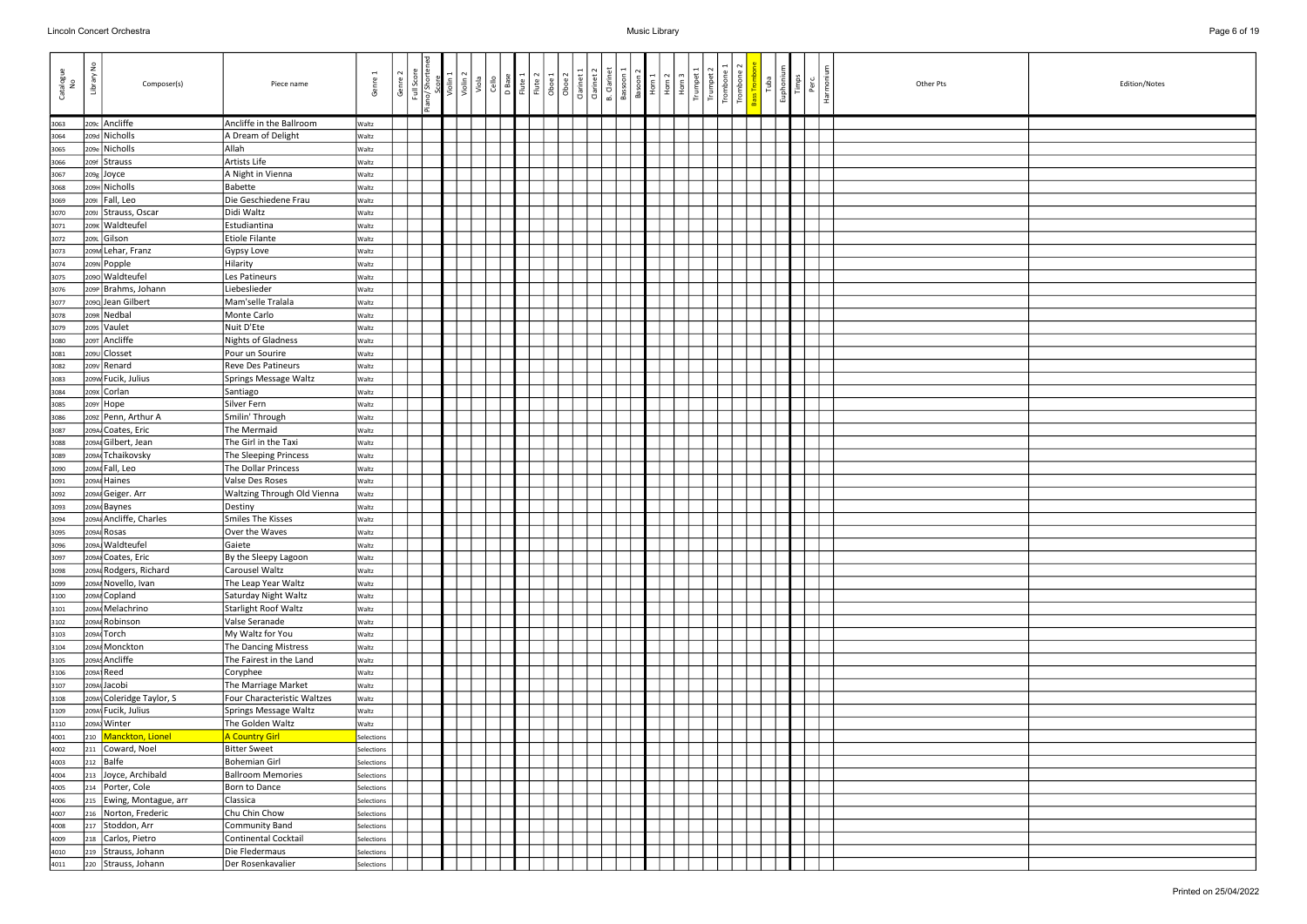|             | Edition/Notes                                                                         |
|-------------|---------------------------------------------------------------------------------------|
|             |                                                                                       |
|             |                                                                                       |
|             |                                                                                       |
|             |                                                                                       |
|             |                                                                                       |
|             |                                                                                       |
|             |                                                                                       |
|             |                                                                                       |
|             |                                                                                       |
| 3, Bb Tenor |                                                                                       |
|             | 2 Editions, both different                                                            |
|             | 2 Editions, one is a handwritten arrangement by Dorothy<br>Elliott, see printed sheet |
| or Sax x 2  |                                                                                       |
| Clarinet &  |                                                                                       |
|             |                                                                                       |
|             |                                                                                       |
|             |                                                                                       |
|             |                                                                                       |
|             |                                                                                       |
|             |                                                                                       |
|             |                                                                                       |
|             |                                                                                       |
|             |                                                                                       |
|             |                                                                                       |
|             |                                                                                       |
|             |                                                                                       |
|             |                                                                                       |
|             |                                                                                       |
|             |                                                                                       |
|             |                                                                                       |
|             |                                                                                       |
|             |                                                                                       |
|             |                                                                                       |
|             |                                                                                       |
|             |                                                                                       |
|             |                                                                                       |
|             |                                                                                       |
|             |                                                                                       |
|             |                                                                                       |
|             |                                                                                       |

| Catalogue<br>No | š<br>Library | Composer(s)                                | Piece name                | Genre           | Genre | Full Scor |                |         | Violin<br>Viola   | Cello                    | D Base                                                                  | Flute 2<br>Flute 1 | $\overline{O}$                                                  | Oboe 2          | Clarinet                | <b>B.</b> Clarinet<br>Clarinet: | Bassoon         | Basoon<br>Horn      | Horn <sub>2</sub> | Horn      |                   |       | $T$ rombo      | Tuba | Euphoniu<br>Timps | Perc           | Harmon | Edition/Notes<br>Other Pts                                                                        |
|-----------------|--------------|--------------------------------------------|---------------------------|-----------------|-------|-----------|----------------|---------|-------------------|--------------------------|-------------------------------------------------------------------------|--------------------|-----------------------------------------------------------------|-----------------|-------------------------|---------------------------------|-----------------|---------------------|-------------------|-----------|-------------------|-------|----------------|------|-------------------|----------------|--------|---------------------------------------------------------------------------------------------------|
| 4012            | 221          | German, Edward                             | <b>Fallen Fairies</b>     | Selections      |       |           |                |         |                   |                          |                                                                         |                    |                                                                 |                 |                         |                                 |                 |                     |                   |           |                   |       |                |      |                   |                |        |                                                                                                   |
| 4013            | 222          | Puccini                                    | Girl of the Golden West   | Selections      |       |           |                |         |                   |                          |                                                                         |                    |                                                                 |                 |                         |                                 |                 |                     |                   |           |                   |       |                |      |                   |                |        |                                                                                                   |
| 4014            |              | 223A Sullivan, Arthur                      | H M S Pinafore 1          | Selections      | Show  |           |                |         |                   |                          |                                                                         |                    |                                                                 |                 |                         |                                 |                 |                     |                   |           |                   |       |                |      |                   |                |        |                                                                                                   |
| 4015            |              | 223B Sullivan, Arthur                      | H M S Pinafore 2          | Selections      | ihow  |           |                |         |                   |                          |                                                                         |                    |                                                                 |                 |                         |                                 |                 |                     |                   |           |                   |       |                |      |                   |                |        |                                                                                                   |
| 4016            | 224          | Verdi, G                                   | Il Travatore              | Selections      |       |           |                |         |                   |                          |                                                                         |                    |                                                                 |                 |                         |                                 |                 |                     |                   |           |                   |       |                |      |                   |                |        |                                                                                                   |
| 4017            | 225          | St Quentin, arr.                           | In Operaland              | Selections      |       |           |                |         |                   |                          |                                                                         |                    |                                                                 |                 |                         |                                 |                 |                     |                   |           |                   |       |                |      |                   |                |        |                                                                                                   |
| 4018            | 226          | Sullivan, Arthur                           | Iolanthe                  | Selections      |       |           |                |         |                   |                          |                                                                         |                    |                                                                 |                 |                         |                                 |                 |                     |                   |           |                   |       |                |      |                   |                |        |                                                                                                   |
| 4019            | 227          | Berlin, Irving                             | Irving Berlin Songs       | Selections      |       |           |                |         |                   |                          |                                                                         |                    |                                                                 |                 |                         |                                 |                 |                     |                   |           |                   |       |                |      |                   |                |        |                                                                                                   |
| 4020            | 228          | Verdi, G                                   | La Traviata               | Selections      |       |           |                |         |                   |                          |                                                                         |                    |                                                                 |                 |                         |                                 |                 |                     |                   |           |                   |       |                |      |                   |                |        |                                                                                                   |
| 4021            | 229          | Schubert, Franz                            | Lilac Time                | Selections      |       |           |                |         |                   |                          |                                                                         |                    |                                                                 |                 |                         |                                 |                 |                     |                   |           |                   |       |                |      |                   |                |        |                                                                                                   |
| 4022            | 230          | Puccini                                    | Marion Lescaut            | Selections      |       |           |                |         |                   |                          |                                                                         |                    |                                                                 |                 |                         |                                 |                 |                     |                   |           |                   |       |                |      |                   |                |        |                                                                                                   |
| 4023            | 231          | Messanger, Andre                           | Monsieur Beaucaire        | Selections      |       |           |                |         |                   |                          |                                                                         |                    |                                                                 |                 |                         |                                 |                 |                     |                   |           |                   |       |                |      |                   |                |        |                                                                                                   |
| 4024            | 232          | Loewe, F                                   | My Fair Lady              | Selections Show |       |           |                |         |                   |                          |                                                                         |                    |                                                                 |                 |                         |                                 |                 |                     |                   |           |                   |       |                |      |                   |                |        |                                                                                                   |
|                 |              |                                            | New Moon                  |                 |       |           |                |         |                   |                          |                                                                         |                    |                                                                 |                 |                         |                                 |                 |                     |                   |           |                   |       |                |      |                   |                |        | Harp x 1, 1st Eb Alto Sax x 3, 2nd Eb Alto Sax x 3, Bb Tenor                                      |
| 4025            | 233          | Romberg, Sigmund                           |                           | Selections      |       |           | 4              |         | $5 \mid 4 \mid$   | $\vert$ 3                | $5 \mid 4$                                                              |                    | $4 \mid 3$                                                      |                 | $\overline{4}$          | $\overline{4}$                  | $\vert$ 3       | $3 \mid 3$          | 3 <sup>1</sup>    |           | 4 <sup>1</sup>    |       | $3 \mid 4$     |      | $\overline{4}$    | $\overline{4}$ |        | Sax x 2                                                                                           |
| 4026            | 234          | Bizet, Georges                             | Carmen                    | Selections      |       |           | 1              |         |                   |                          | $2$ $2$ $1$ $1$ $1$                                                     |                    | $1$ 1                                                           |                 | 22                      |                                 |                 |                     |                   |           | $\vert 1 \vert$   |       | 1              |      |                   |                |        | Clarinet & Trumpet parts are for A instruments<br>2 Editions, both different                      |
| 4027            | 235          | Gilbert & Sullivan                         | New Sullivan selection    | Selections      |       |           | $\overline{4}$ |         | 7   2             | $\overline{\phantom{a}}$ | 5                                                                       | $5\overline{)}$    | 6                                                               | $6\overline{6}$ | $4 \mid 4 \mid$         |                                 | $1 \mid 4$      | 4 <sup>1</sup><br>4 |                   |           | 4   4   4   4     |       | $4$   4   4    |      | $\overline{4}$    | $\overline{4}$ |        | Flute part incl. Piccolo, Horn 3 incl. Horn 4,                                                    |
|                 |              |                                            | No No Nanette             |                 |       |           |                |         |                   |                          |                                                                         |                    |                                                                 |                 |                         |                                 |                 |                     |                   |           |                   |       |                |      |                   |                |        | 2 Editions, one is a handwritten ar                                                               |
| 4028            | 236          | Youmens, Vincent                           |                           | Selections      |       |           | 6              |         | 5   1   4         |                          | $3 \mid 1$                                                              | $\vert$ 1          | $\overline{2}$                                                  |                 | $2 \mid 2 \mid$         |                                 | 1               | $1$   $1$           | $\vert$ 1         |           | $3 \mid 3 \mid 1$ |       |                |      | 1                 | $\mathbf{1}$   |        | Elliott, see printed sheet<br>Bb Tenor Sax x 1                                                    |
| 4029            | 237          | Finck, Herman                              | Negro Spirituals          | Selections      |       |           | 1              |         | $1 \mid 1 \mid 1$ |                          | $1 \mid 1$                                                              | $\mathbf{1}$       |                                                                 |                 |                         |                                 |                 |                     |                   |           | 1 1               |       | $\vert$ 1      |      |                   |                |        | Clarinet & Trumpet parts for A instruments                                                        |
| 4030            | 238          | Hammerstein, Oscar                         | Oklahoma                  | Selections      |       |           | $\overline{2}$ |         | $7 \mid 3$        | $\overline{4}$           | $\begin{array}{ c c c c c } \hline 4 & 5 & 5 & 3 \\ \hline \end{array}$ |                    |                                                                 |                 | 4 4                     |                                 | $\vert 1 \vert$ |                     | $1 \mid 1 \mid$   |           |                   |       | 2 2 2 2 1      |      |                   | 1              |        | 1st Eb Alto Sax x 1, 2nd Eb Alto Sax x 1, Bb Tenor Sax x 2                                        |
| 4031            | 239          | Leoncavallo, R                             | Pagliacci                 | Selections      |       |           | $\overline{2}$ |         | 3   1             | $\vert$ 1                | $1 \mid 2$                                                              |                    |                                                                 | 2   1   1   1   | $\mathbf{1}$            |                                 | $\vert 1 \vert$ | $1 \mid 1 \mid$     |                   | 1   1   1 |                   |       | $1 \mid 1$     |      | 1                 |                |        | Harp x 1, Horn 3 incl. Horn 4, Flute incl. Piccolo, Clarinet &<br>Trumpet parts for A instruments |
| 4032            | 240          | Sullivan, Arthur. Arr. Binding, E Patience |                           | Selections      |       |           | $\mathbf{1}$   |         |                   |                          | $\begin{array}{ c c c c c c }\n\hline\n1 & 1 & 1\n\end{array}$          |                    |                                                                 |                 |                         |                                 |                 |                     |                   |           |                   |       | $\overline{1}$ |      |                   | $1 \mid 1$     |        | Clarinet & Trumpet parts for A instruments                                                        |
| 4033            | 241          | Sullivan, Arthur. Arr. Cruikshan Patience  |                           | Selections      |       |           | 2              | 3311111 |                   |                          |                                                                         |                    | $\begin{array}{ c c c c c } \hline 1 & 1 \\ \hline \end{array}$ |                 | $\vert 1 \vert 1 \vert$ |                                 | $\vert$ 1       |                     | $1 \mid 1 \mid$   |           |                   | 11111 |                |      |                   |                |        |                                                                                                   |
| 4034            | 242          | Sullivan, Arthur                           | Princess Ida              | Selections      |       |           |                |         |                   |                          |                                                                         |                    |                                                                 |                 |                         |                                 |                 |                     |                   |           |                   |       |                |      |                   |                |        |                                                                                                   |
| 4035            |              | 243 Lehar, Franz                           | Paganini                  | Selections      |       |           |                |         |                   |                          |                                                                         |                    |                                                                 |                 |                         |                                 |                 |                     |                   |           |                   |       |                |      |                   |                |        |                                                                                                   |
| 4036            | 244          | Friml & Stothart                           | Rose Marie                | Selections      |       |           |                |         |                   |                          |                                                                         |                    |                                                                 |                 |                         |                                 |                 |                     |                   |           |                   |       |                |      |                   |                |        |                                                                                                   |
| 4037            |              | $245$ Verdi, G                             | Rigoletto                 | Selections      |       |           |                |         |                   |                          |                                                                         |                    |                                                                 |                 |                         |                                 |                 |                     |                   |           |                   |       |                |      |                   |                |        |                                                                                                   |
| 4038            | 246          | Palmer, King Arr.                          | Songs of Long Ago         | Selections      |       |           |                |         |                   |                          |                                                                         |                    |                                                                 |                 |                         |                                 |                 |                     |                   |           |                   |       |                |      |                   |                |        |                                                                                                   |
| 4039            | 247          | Rodgers, Richard                           | South Pacific             | Selections      |       |           |                |         |                   |                          |                                                                         |                    |                                                                 |                 |                         |                                 |                 |                     |                   |           |                   |       |                |      |                   |                |        |                                                                                                   |
| 4040            | 248          | Kern, Jerome                               | Show Boat                 | Selections      |       |           |                |         |                   |                          |                                                                         |                    |                                                                 |                 |                         |                                 |                 |                     |                   |           |                   |       |                |      |                   |                |        |                                                                                                   |
| 4041            | 249          | Grieg, Edvard                              | Song of Norway            | Selections      |       |           |                |         |                   |                          |                                                                         |                    |                                                                 |                 |                         |                                 |                 |                     |                   |           |                   |       |                |      |                   |                |        |                                                                                                   |
| 4042            |              | 250   Hall, Henry. Arr.                    | Sweethearts of Yesterday  | Selections      |       |           |                |         |                   |                          |                                                                         |                    |                                                                 |                 |                         |                                 |                 |                     |                   |           |                   |       |                |      |                   |                |        |                                                                                                   |
| 4043            | 251          | Weber                                      | Oberon                    | Selections      |       |           |                |         |                   |                          |                                                                         |                    |                                                                 |                 |                         |                                 |                 |                     |                   |           |                   |       |                |      |                   |                |        |                                                                                                   |
| 4044            | 252          | Jones, Sidney                              | San Toy                   | Selections      |       |           |                |         |                   |                          |                                                                         |                    |                                                                 |                 |                         |                                 |                 |                     |                   |           |                   |       |                |      |                   |                |        |                                                                                                   |
| 4045            | 253          | Myddleton, WH                              | The Shamrock              | Selections      |       |           |                |         |                   |                          |                                                                         |                    |                                                                 |                 |                         |                                 |                 |                     |                   |           |                   |       |                |      |                   |                |        |                                                                                                   |
| 4046            | 254          | Myddleton, WH                              | The Rose                  | Selections      |       |           |                |         |                   |                          |                                                                         |                    |                                                                 |                 |                         |                                 |                 |                     |                   |           |                   |       |                |      |                   |                |        |                                                                                                   |
| 4047            | 255          | Myddleton, WH                              | The Leek                  | Selections      |       |           |                |         |                   |                          |                                                                         |                    |                                                                 |                 |                         |                                 |                 |                     |                   |           |                   |       |                |      |                   |                |        |                                                                                                   |
| 4048            | 256          | Myddleton, WH                              | The Thistle               | Selections      |       |           |                |         |                   |                          |                                                                         |                    |                                                                 |                 |                         |                                 |                 |                     |                   |           |                   |       |                |      |                   |                |        |                                                                                                   |
| 4049            | 257          | Hammer, Ronald                             | The cat and the Rose      | Selections      |       |           |                |         |                   |                          |                                                                         |                    |                                                                 |                 |                         |                                 |                 |                     |                   |           |                   |       |                |      |                   |                |        |                                                                                                   |
| 4050            | 258          | Alford, Kenneth J                          | The Lightning Switch      | Selections      |       |           |                |         |                   |                          |                                                                         |                    |                                                                 |                 |                         |                                 |                 |                     |                   |           |                   |       |                |      |                   |                |        |                                                                                                   |
| 4051            | 259          | Tavan, E                                   | The Huguenots             | Selections      |       |           |                |         |                   |                          |                                                                         |                    |                                                                 |                 |                         |                                 |                 |                     |                   |           |                   |       |                |      |                   |                |        |                                                                                                   |
| 4052            |              | 260 Sullivan, Arthur                       | The Pirates of Penzance   | Selections      |       |           |                |         |                   |                          |                                                                         |                    |                                                                 |                 |                         |                                 |                 |                     |                   |           |                   |       |                |      |                   |                |        |                                                                                                   |
| 4053            | 261          | Sullivan, Arthur                           | The Gondoliers            | Selections      |       |           |                |         |                   |                          |                                                                         |                    |                                                                 |                 |                         |                                 |                 |                     |                   |           |                   |       |                |      |                   |                |        |                                                                                                   |
| 4054            |              | 262 Sullivan, Arthur                       | The Mikado Arr Cruikshank | Selections      |       |           |                |         |                   |                          |                                                                         |                    |                                                                 |                 |                         |                                 |                 |                     |                   |           |                   |       |                |      |                   |                |        |                                                                                                   |
| 4055            |              | 263 Sullivan, Arthur                       | The Mikado Arr Poucher    | Selections      |       |           |                |         |                   |                          |                                                                         |                    |                                                                 |                 |                         |                                 |                 |                     |                   |           |                   |       |                |      |                   |                |        |                                                                                                   |
| 4056            | 264          | Sullivan, Arthur                           | The Mikado Arr Williams   | Selections      |       |           |                |         |                   |                          |                                                                         |                    |                                                                 |                 |                         |                                 |                 |                     |                   |           |                   |       |                |      |                   |                |        |                                                                                                   |
| 4057            | 265          | Sullivan, Arthur                           | The Yeoman of the Guard   | Selections      |       |           |                |         |                   |                          |                                                                         |                    |                                                                 |                 |                         |                                 |                 |                     |                   |           |                   |       |                |      |                   |                |        |                                                                                                   |
| 4058            | 266          | Friml, Rudolf                              | The Firefly               | Selections      |       |           |                |         |                   |                          |                                                                         |                    |                                                                 |                 |                         |                                 |                 |                     |                   |           |                   |       |                |      |                   |                |        |                                                                                                   |
| 4059            | 267          | Novello, Ivan                              | The Dancing Years         | Selections      |       |           |                |         |                   |                          |                                                                         |                    |                                                                 |                 |                         |                                 |                 |                     |                   |           |                   |       |                |      |                   |                |        |                                                                                                   |
| 4060            | 268          | Lehar, Franz                               | The Merry Widow           | Selections      |       |           |                |         |                   |                          |                                                                         |                    |                                                                 |                 |                         |                                 |                 |                     |                   |           |                   |       |                |      |                   |                |        |                                                                                                   |
| 4061            | 269          | Monckton, Lionel                           | The Cingalee              | Selections      |       |           |                |         |                   |                          |                                                                         |                    |                                                                 |                 |                         |                                 |                 |                     |                   |           |                   |       |                |      |                   |                |        |                                                                                                   |
| 4062            | 270          | Rodgers, Richard                           | The Girl Friend           | Selections      |       |           |                |         |                   |                          |                                                                         |                    |                                                                 |                 |                         |                                 |                 |                     |                   |           |                   |       |                |      |                   |                |        |                                                                                                   |
| 4063            | 271          | Romberg, Sigmund                           | The Desert Song           | Selections      |       |           |                |         |                   |                          |                                                                         |                    |                                                                 |                 |                         |                                 |                 |                     |                   |           |                   |       |                |      |                   |                |        |                                                                                                   |
| 4064            |              | 272 Stoiz, Roberts                         | The Blue Train            | Selections      |       |           |                |         |                   |                          |                                                                         |                    |                                                                 |                 |                         |                                 |                 |                     |                   |           |                   |       |                |      |                   |                |        |                                                                                                   |
| 4065            | 273          | Frimil, Rudolf                             | The Vagabond King         | Selections      |       |           |                |         |                   |                          |                                                                         |                    |                                                                 |                 |                         |                                 |                 |                     |                   |           |                   |       |                |      |                   |                |        |                                                                                                   |
| 4066            |              | 274   Kreisler, Fritz                      | The King Steps out        | Selections      |       |           |                |         |                   |                          |                                                                         |                    |                                                                 |                 |                         |                                 |                 |                     |                   |           |                   |       |                |      |                   |                |        |                                                                                                   |
| 4067            |              | $275$ Fall, Leo                            | The Girl in the Train     | Selections      |       |           |                |         |                   |                          |                                                                         |                    |                                                                 |                 |                         |                                 |                 |                     |                   |           |                   |       |                |      |                   |                |        |                                                                                                   |
|                 |              |                                            |                           |                 |       |           |                |         |                   |                          |                                                                         |                    |                                                                 |                 |                         |                                 |                 |                     |                   |           |                   |       |                |      |                   |                |        |                                                                                                   |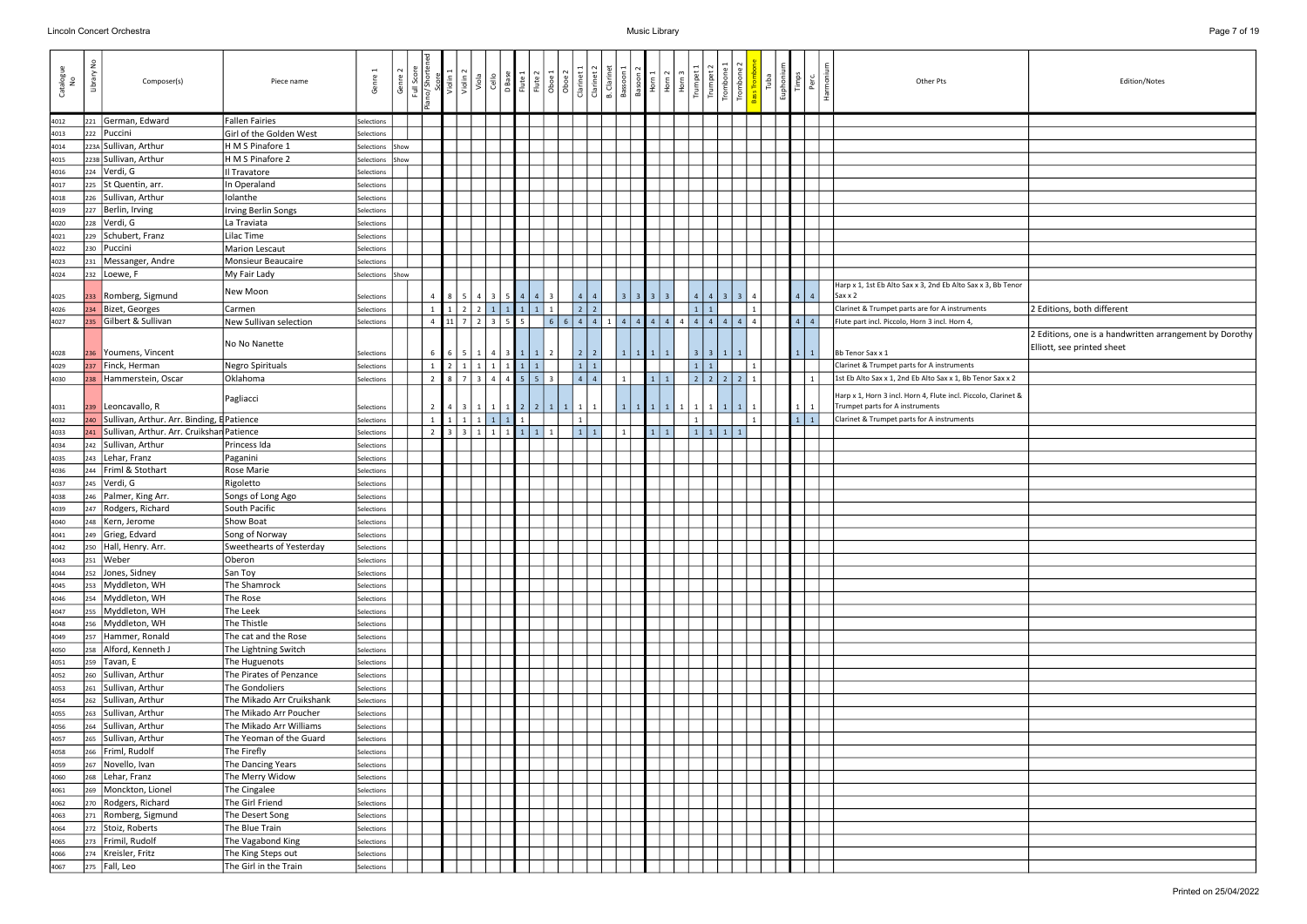| Catalogue<br>No | $\epsilon$<br>Library<br>Composer(s)   | Piece name                                    | Genre                    | Genre 2 | Full Score<br>no/ Shorter | Violin | $\left \frac{a}{\circ}\right $ and | D Base<br>Flute 1 | Flute 2<br>Oboe 1 | Oboe <sub>2</sub> | Clarinet 1 | <b>B.</b> Clarinet<br>Clarinet 2 | Bassoon 1 | Basoon 2<br>Horn 1 | Horn 2 | Horn | Trumpet | Tromb | Trombo | Tuba | Euphoniu <sup>®</sup><br>Timps | Perc | Harmoni | Other Pts | Edition/Notes |
|-----------------|----------------------------------------|-----------------------------------------------|--------------------------|---------|---------------------------|--------|------------------------------------|-------------------|-------------------|-------------------|------------|----------------------------------|-----------|--------------------|--------|------|---------|-------|--------|------|--------------------------------|------|---------|-----------|---------------|
| 4068            | Kern, Jerome<br>276                    | The Cabaret Girl                              | Selections               |         |                           |        |                                    |                   |                   |                   |            |                                  |           |                    |        |      |         |       |        |      |                                |      |         |           |               |
| 4069            | Fall, Leo<br>277                       | The Dollar Princess                           | Selections               |         |                           |        |                                    |                   |                   |                   |            |                                  |           |                    |        |      |         |       |        |      |                                |      |         |           |               |
| 4070            | Romberg, Sigmund<br>278                | The Student Price                             | Selections               |         |                           |        |                                    |                   |                   |                   |            |                                  |           |                    |        |      |         |       |        |      |                                |      |         |           |               |
| 4071            | Fraser-Simson, H<br>279                | The Maid of the Mountains                     | Selections               |         |                           |        |                                    |                   |                   |                   |            |                                  |           |                    |        |      |         |       |        |      |                                |      |         |           |               |
| 4072            | Austin, Frederic<br>280                | The Beggars Opera                             | Selections               |         |                           |        |                                    |                   |                   |                   |            |                                  |           |                    |        |      |         |       |        |      |                                |      |         |           |               |
| 4073            | Jones, Sidney<br>281                   | The Geisha                                    | Selections               |         |                           |        |                                    |                   |                   |                   |            |                                  |           |                    |        |      |         |       |        |      |                                |      |         |           |               |
| 4074            | Rodgers, Richard<br>282                | The Sound of Music                            | Selections               |         |                           |        |                                    |                   |                   |                   |            |                                  |           |                    |        |      |         |       |        |      |                                |      |         |           |               |
| 4075            | Parr-Davies, Harry<br>283              | The Lisbon Story                              | Selections               |         |                           |        |                                    |                   |                   |                   |            |                                  |           |                    |        |      |         |       |        |      |                                |      |         |           |               |
| 4076            | Cuvillier, Charles<br>284              | The Lilac Domino                              | Selections               |         |                           |        |                                    |                   |                   |                   |            |                                  |           |                    |        |      |         |       |        |      |                                |      |         |           |               |
| 4077            | Lehar, Franz<br>285                    | The Blue Mzurka                               | Selections               |         |                           |        |                                    |                   |                   |                   |            |                                  |           |                    |        |      |         |       |        |      |                                |      |         |           |               |
| 4078            | Caryll & Monckton<br>286               | The Toreador                                  | Selections               |         |                           |        |                                    |                   |                   |                   |            |                                  |           |                    |        |      |         |       |        |      |                                |      |         |           |               |
| 4079            | Strauss, Oscar<br>287                  | The Last Waltz                                | Selections               |         |                           |        |                                    |                   |                   |                   |            |                                  |           |                    |        |      |         |       |        |      |                                |      |         |           |               |
| 4080            | German, Edward<br>288                  | Tom Jones                                     | Selections               |         |                           |        |                                    |                   |                   |                   |            |                                  |           |                    |        |      |         |       |        |      |                                |      |         |           |               |
| 4081            | Worch, Herman<br>289                   | Verdi Memories                                | Selections               |         |                           |        |                                    |                   |                   |                   |            |                                  |           |                    |        |      |         |       |        |      |                                |      |         |           |               |
| 4082            | Waller & Tonbridge<br>290              | Virginia                                      | Selections               |         |                           |        |                                    |                   |                   |                   |            |                                  |           |                    |        |      |         |       |        |      |                                |      |         |           |               |
| 4083            | Sanderson, W<br>291                    | <b>Wilfred Sanderson's Songs</b>              | Selections               |         |                           |        |                                    |                   |                   |                   |            |                                  |           |                    |        |      |         |       |        |      |                                |      |         |           |               |
| 4084            | Squire, WH<br>292                      | <b>WH Squire's Songs</b>                      | Selections               |         |                           |        |                                    |                   |                   |                   |            |                                  |           |                    |        |      |         |       |        |      |                                |      |         |           |               |
| 4085            | Benatzky & Stolz R<br>293              | White Horse Inn                               | Selections               |         |                           |        |                                    |                   |                   |                   |            |                                  |           |                    |        |      |         |       |        |      |                                |      |         |           |               |
| 4086            | Finck, Herman. Arr<br>294              | Musical Comedy Memories                       | Selections               |         |                           |        |                                    |                   |                   |                   |            |                                  |           |                    |        |      |         |       |        |      |                                |      |         |           |               |
| 4087            | Lehar, Franz<br>295                    | The Count of Luxembourg                       | Selections               |         |                           |        |                                    |                   |                   |                   |            |                                  |           |                    |        |      |         |       |        |      |                                |      |         |           |               |
| 4088            | <b>Strauss</b><br>296                  | The Strauss Garland                           | Selections               |         |                           |        |                                    |                   |                   |                   |            |                                  |           |                    |        |      |         |       |        |      |                                |      |         |           |               |
| 4089            | Kerker, Gustave<br>297                 | The Belle of New York                         | Selections               |         |                           |        |                                    |                   |                   |                   |            |                                  |           |                    |        |      |         |       |        |      |                                |      |         |           |               |
| 4090            | Novello, Ivan<br>298                   | Careless Rapture                              | Selections               |         |                           |        |                                    |                   |                   |                   |            |                                  |           |                    |        |      |         |       |        |      |                                |      |         |           |               |
| 4091            | Tchaikovsky<br>299                     | Catherine                                     | Selections               |         |                           |        |                                    |                   |                   |                   |            |                                  |           |                    |        |      |         |       |        |      |                                |      |         |           |               |
| 4092            | Delibes, Leo<br>300                    | Coppelia                                      | Selections               |         |                           |        |                                    |                   |                   |                   |            |                                  |           |                    |        |      |         |       |        |      |                                |      |         |           |               |
| 4093            | Meyerbeer<br>301                       | Dinorah                                       | Selections               |         |                           |        |                                    |                   |                   |                   |            |                                  |           |                    |        |      |         |       |        |      |                                |      |         |           |               |
| 4094            | Gounod<br>302                          | Faust                                         | Selections               |         |                           |        |                                    |                   |                   |                   |            |                                  |           |                    |        |      |         |       |        |      |                                |      |         |           |               |
| 4095            | Lehar, Franz<br>303                    | Gypsy Love                                    | Selections               |         |                           |        |                                    |                   |                   |                   |            |                                  |           |                    |        |      |         |       |        |      |                                |      |         |           |               |
| 4096            | Rodgers, Richard<br>304                | The King and I<br>Les Cloches De Corneville   | Selections               |         |                           |        |                                    |                   |                   |                   |            |                                  |           |                    |        |      |         |       |        |      |                                |      |         |           |               |
| 4097            | Sourilas, TH<br>305<br> Wallace<br>306 | Maritana                                      | Selections<br>Selections |         |                           |        |                                    |                   |                   |                   |            |                                  |           |                    |        |      |         |       |        |      |                                |      |         |           |               |
| 4098            | German, Edward<br>307                  | Merrie England                                | Selections               |         |                           |        |                                    |                   |                   |                   |            |                                  |           |                    |        |      |         |       |        |      |                                |      |         |           |               |
| 4099<br>4100    | Talbot & Finck<br>308                  | My Lady Frayle                                | Selections               |         |                           |        |                                    |                   |                   |                   |            |                                  |           |                    |        |      |         |       |        |      |                                |      |         |           |               |
| 4101            | 309 Offenbach                          | The Grand Duchess                             | Selections               |         |                           |        |                                    |                   |                   |                   |            |                                  |           |                    |        |      |         |       |        |      |                                |      |         |           |               |
| 4102            | 310 Thomas, Ambrose                    | Mignon (Arr Audibert)                         | Selections               |         |                           |        |                                    |                   |                   |                   |            |                                  |           |                    |        |      |         |       |        |      |                                |      |         |           |               |
| 4103            | Thomas, Ambrose<br>311                 | Mignon (Arr Weninger)                         | Selections               |         |                           |        |                                    |                   |                   |                   |            |                                  |           |                    |        |      |         |       |        |      |                                |      |         |           |               |
| 4104            | Offenbach<br>312                       | Tales of Hoffman (Arr Godfrey)                | Selections               |         |                           |        |                                    |                   |                   |                   |            |                                  |           |                    |        |      |         |       |        |      |                                |      |         |           |               |
| 4105            | 313 Offenbach                          | Tales of Hoffman (Arr A. Wood)                | Selections               |         |                           |        |                                    |                   |                   |                   |            |                                  |           |                    |        |      |         |       |        |      |                                |      |         |           |               |
| 4106            | Tchaikovsky, Peter<br>314              | Eugen Onegin                                  | Selections               |         |                           |        |                                    |                   |                   |                   |            |                                  |           |                    |        |      |         |       |        |      |                                |      |         |           |               |
| 4107            | 315 Novello, Ivan                      | Arlette                                       | Selections               |         |                           |        |                                    |                   |                   |                   |            |                                  |           |                    |        |      |         |       |        |      |                                |      |         |           |               |
| 4108            | 316 Byna, GW                           | A Day in Naples                               | Selections               |         |                           |        |                                    |                   |                   |                   |            |                                  |           |                    |        |      |         |       |        |      |                                |      |         |           |               |
| 4109            | 317 Ayer, Nat D                        | <b>Baby Bunting</b>                           | Selections               |         |                           |        |                                    |                   |                   |                   |            |                                  |           |                    |        |      |         |       |        |      |                                |      |         |           |               |
| 4110            | 318 Coward, Noel                       | Cavalcade                                     | Selections               |         |                           |        |                                    |                   |                   |                   |            |                                  |           |                    |        |      |         |       |        |      |                                |      |         |           |               |
| 4111            | 319 Novello, Ivan                      | Crest of the Wave                             | Selections               |         |                           |        |                                    |                   |                   |                   |            |                                  |           |                    |        |      |         |       |        |      |                                |      |         |           |               |
| 4112            | 320   Pether, E Arr.                   | Francis and Day's 29th Selection Selections   |                          |         |                           |        |                                    |                   |                   |                   |            |                                  |           |                    |        |      |         |       |        |      |                                |      |         |           |               |
| 4113            | 321   Pether, E Arr.                   | Francis and Day's 30th Selection   Selections |                          |         |                           |        |                                    |                   |                   |                   |            |                                  |           |                    |        |      |         |       |        |      |                                |      |         |           |               |
| 4114            | 322   Pether, E Arr.                   | Francis and Day's 31st Selection              | Selections               |         |                           |        |                                    |                   |                   |                   |            |                                  |           |                    |        |      |         |       |        |      |                                |      |         |           |               |
| 4115            | 323 Stuart, Leslie                     | Florodora                                     | Selections               |         |                           |        |                                    |                   |                   |                   |            |                                  |           |                    |        |      |         |       |        |      |                                |      |         |           |               |
| 4116            | 324 Hersh, Louis A                     | Going Up                                      | Selections               |         |                           |        |                                    |                   |                   |                   |            |                                  |           |                    |        |      |         |       |        |      |                                |      |         |           |               |
| 4117            | 325 Youmans, Vincent                   | Hit the Deck                                  | Selections               |         |                           |        |                                    |                   |                   |                   |            |                                  |           |                    |        |      |         |       |        |      |                                |      |         |           |               |
| 4118            | 326   Baynes, S Arr.                   | J.L. Molloy's Songs                           | Selections               |         |                           |        |                                    |                   |                   |                   |            |                                  |           |                    |        |      |         |       |        |      |                                |      |         |           |               |
| 4119            | 327 Gilbert, Jean                      | Mam'selle Tralala                             | Selections               |         |                           |        |                                    |                   |                   |                   |            |                                  |           |                    |        |      |         |       |        |      |                                |      |         |           |               |
| 4120            | Novello, Ivan<br>328                   | Perchance to Dream                            | Selections               |         |                           |        |                                    |                   |                   |                   |            |                                  |           |                    |        |      |         |       |        |      |                                |      |         |           |               |
| 4121            | 329 Engleman, J                        | Potted Overtures                              | Selections               |         |                           |        |                                    |                   |                   |                   |            |                                  |           |                    |        |      |         |       |        |      |                                |      |         |           |               |
| 4122            | 330 Stodden, R Arr.                    | Triumphland                                   | Selections               |         |                           |        |                                    |                   |                   |                   |            |                                  |           |                    |        |      |         |       |        |      |                                |      |         |           |               |
| 4123            | Stodden, R Arr.<br>331                 | Treasureland                                  | Selections               |         |                           |        |                                    |                   |                   |                   |            |                                  |           |                    |        |      |         |       |        |      |                                |      |         |           |               |
| 4124            | 332 Monckton, Lionel<br>333 Tate, JW   | The Quaker Girl<br>The Peep Show              | Selections<br>Selections |         |                           |        |                                    |                   |                   |                   |            |                                  |           |                    |        |      |         |       |        |      |                                |      |         |           |               |
| 4125            | 334   Pether, E Arr.                   | The Co-Optimists                              | Selections               |         |                           |        |                                    |                   |                   |                   |            |                                  |           |                    |        |      |         |       |        |      |                                |      |         |           |               |
| 4126            |                                        |                                               |                          |         |                           |        |                                    |                   |                   |                   |            |                                  |           |                    |        |      |         |       |        |      |                                |      |         |           |               |

| Edition/Notes |
|---------------|
|               |
|               |
|               |
|               |
|               |
|               |
|               |
|               |
|               |
|               |
|               |
|               |
|               |
|               |
|               |
|               |
|               |
|               |
|               |
|               |
|               |
|               |
|               |
|               |
|               |
|               |
|               |
|               |
|               |
|               |
|               |
|               |
|               |
|               |
|               |
|               |
|               |
|               |
|               |
|               |
|               |
|               |
|               |
|               |
|               |
|               |
|               |
|               |
|               |
|               |
|               |
|               |
|               |
|               |
|               |
|               |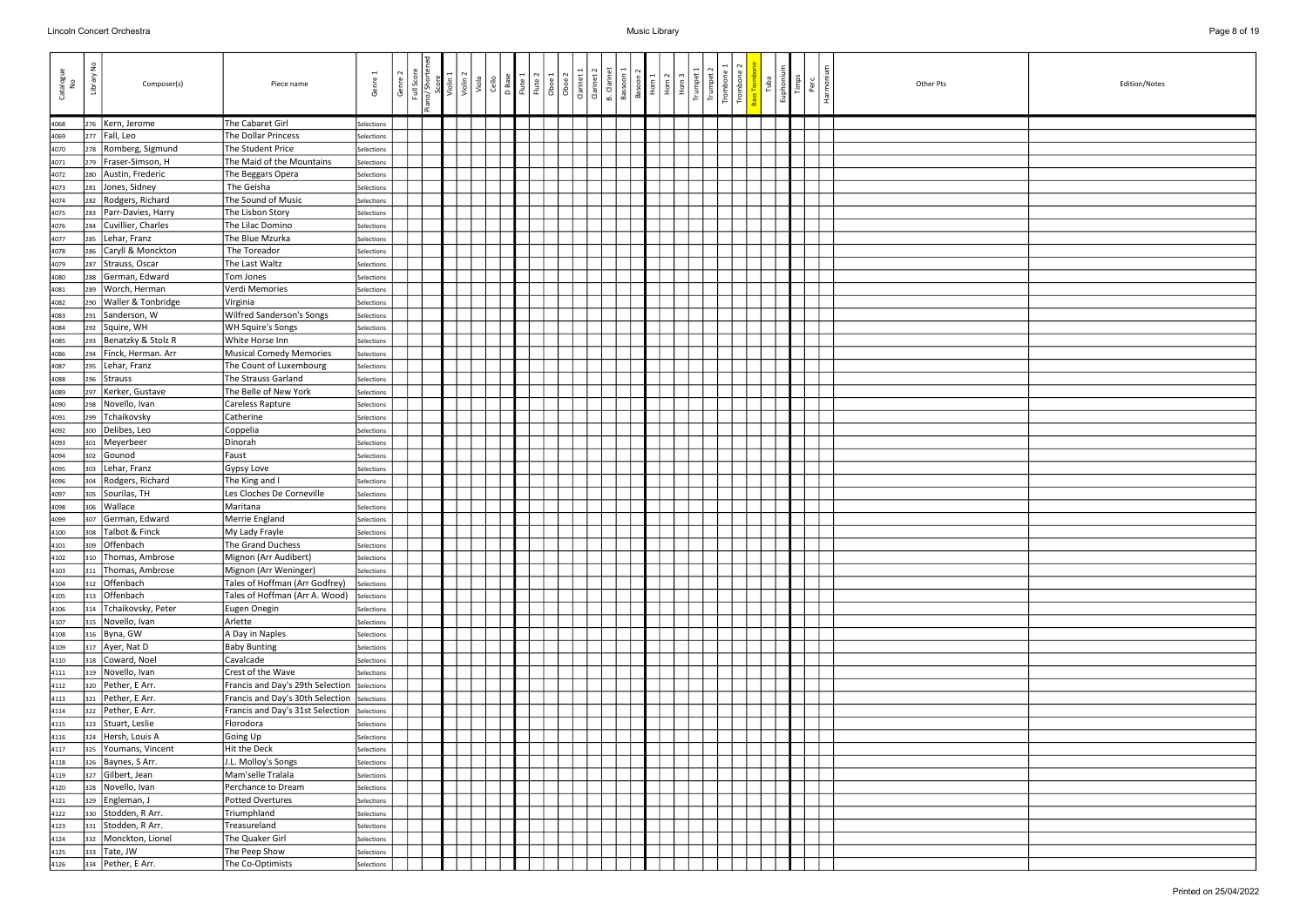| Catalogue<br>No | $\epsilon$<br>Library<br>Composer(s)                  | Piece name                                  | Genre                    | Genre 2 | Full Score<br>no/ Shorter | Violin | $\left \frac{a}{\circ}\right $ and | D Base<br>Flute 1 | Flute 2 | Oboe <sub>2</sub><br>Oboe 1 | Clarinet: | Clarinet: | <b>B.</b> Clarinet<br>Bassoon | Basoon 2<br>Horn 1 | Horn <sub>2</sub><br>$rac{E}{2}$ | Trumpet | $\frac{1}{2}$ | Trombo | Euphoniu <sup>®</sup><br>Tuba | Timps | Harmon<br>Perc | Other Pts | Edition/Notes |
|-----------------|-------------------------------------------------------|---------------------------------------------|--------------------------|---------|---------------------------|--------|------------------------------------|-------------------|---------|-----------------------------|-----------|-----------|-------------------------------|--------------------|----------------------------------|---------|---------------|--------|-------------------------------|-------|----------------|-----------|---------------|
| 4127            | 335   Messanger, Andre                                | Veronuque                                   | Selections               |         |                           |        |                                    |                   |         |                             |           |           |                               |                    |                                  |         |               |        |                               |       |                |           |               |
| 4128            | Strauss, Johann<br>336                                | <b>Waltzes from Vienna</b>                  | Selections               |         |                           |        |                                    |                   |         |                             |           |           |                               |                    |                                  |         |               |        |                               |       |                |           |               |
| 4129            | Kennett, A Arr.<br>337                                | 50 Years of Song                            | Selections               |         |                           |        |                                    |                   |         |                             |           |           |                               |                    |                                  |         |               |        |                               |       |                |           |               |
| 4130            | Lehar, Franz<br>338                                   | The Land of Smiles                          | Selections               |         |                           |        |                                    |                   |         |                             |           |           |                               |                    |                                  |         |               |        |                               |       |                |           |               |
| 4131            | Granichstaepple, Bruno<br>339                         | <b>Hearts and Diamonds</b>                  | Selections               |         |                           |        |                                    |                   |         |                             |           |           |                               |                    |                                  |         |               |        |                               |       |                |           |               |
| 4132            | Jacobi, Victor<br>340                                 | The Marriage Market                         | Selections               |         |                           |        |                                    |                   |         |                             |           |           |                               |                    |                                  |         |               |        |                               |       |                |           |               |
| 4133            | Gilbert, Jean<br>341                                  | The Girl in the Taxi                        | Selections               |         |                           |        |                                    |                   |         |                             |           |           |                               |                    |                                  |         |               |        |                               |       |                |           |               |
| 4134            | 342 Ayer, Nat D                                       | The Bing Boys on Breadway                   | Selections               |         |                           |        |                                    |                   |         |                             |           |           |                               |                    |                                  |         |               |        |                               |       |                |           |               |
| 4135            | Strauss, Oscar<br>343                                 | A Waltz Dream                               | Selections               |         |                           |        |                                    |                   |         |                             |           |           |                               |                    |                                  |         |               |        |                               |       |                |           |               |
| 4136            | Bizet, Georges<br>344                                 | Carmen. Arr Degroot                         | Selections               |         |                           |        |                                    |                   |         |                             |           |           |                               |                    |                                  |         |               |        |                               |       |                |           |               |
| 4137            | Hall, Henry. Arr.<br>345                              | The Everlasting Waltz                       | Selections               |         |                           |        |                                    |                   |         |                             |           |           |                               |                    |                                  |         |               |        |                               |       |                |           |               |
| 4138            | German, Edward<br>346                                 | Merrie England                              | Selections Dances        |         |                           |        |                                    |                   |         |                             |           |           |                               |                    |                                  |         |               |        |                               |       |                |           |               |
| 4139            | 347   Britten, Benjamin                               | <b>Five Courtly Dances</b>                  | Selections               | Dances  |                           |        |                                    |                   |         |                             |           |           |                               |                    |                                  |         |               |        |                               |       |                |           |               |
| 4140            | 348   Wilby, Phillip                                  | The Bird Fanciers Delight                   | Selections               |         |                           |        |                                    |                   |         |                             |           |           |                               |                    |                                  |         |               |        |                               |       |                |           |               |
| 4141            | 349   Mozart, WA                                      | <b>Two German Dances</b>                    | Selections               | Dances  |                           |        |                                    |                   |         |                             |           |           |                               |                    |                                  |         |               |        |                               |       |                |           |               |
| 4142            | 350   Lloyd Webber, Andrew                            | The Phantom of the Opera                    | Selections               |         |                           |        |                                    |                   |         |                             |           |           |                               |                    |                                  |         |               |        |                               |       |                |           |               |
| 4143            | Dvorak, Anton<br>351<br>Dvorak, Anton                 | 1st Selection of Dvorak Slavonic            | Selections               |         |                           |        |                                    |                   |         |                             |           |           |                               |                    |                                  |         |               |        |                               |       |                |           |               |
| 4144            | 352<br>Coates, Eric                                   | 2nd Selection of Dvorak Slavonic Selections |                          |         |                           |        |                                    |                   |         |                             |           |           |                               |                    |                                  |         |               |        |                               |       |                |           |               |
| 4145<br>4146    | 353<br>Kalman, Emmerich<br>354                        | Popular Songs<br>The Gypsy Princess         | Selections<br>Selections |         |                           |        |                                    |                   |         |                             |           |           |                               |                    |                                  |         |               |        |                               |       |                |           |               |
| 4147            | Stoddon, RS Arr.<br>355                               | Community Land                              | Selections               |         |                           |        |                                    |                   |         |                             |           |           |                               |                    |                                  |         |               |        |                               |       |                |           |               |
| 4148            | Charrosin, FG<br>356                                  | Juvenalia, Nursery Rhymes                   | Selections               |         |                           |        |                                    |                   |         |                             |           |           |                               |                    |                                  |         |               |        |                               |       |                |           |               |
| 4149            | Rossini, G<br>357                                     | <b>William Tell</b>                         | Selections               |         |                           |        |                                    |                   |         |                             |           |           |                               |                    |                                  |         |               |        |                               |       |                |           |               |
| 4150            | Mascogni<br>358                                       | Cavalleria Rusticana                        | Selections               |         |                           |        |                                    |                   |         |                             |           |           |                               |                    |                                  |         |               |        |                               |       |                |           |               |
| 4151            | Bayford, DE Arr.<br>359                               | Silver Jubilee                              | Selections               |         |                           |        |                                    |                   |         |                             |           |           |                               |                    |                                  |         |               |        |                               |       |                |           |               |
| 4152            | Myddleton, WH<br>360                                  | The Rose                                    | Selections               |         |                           |        |                                    |                   |         |                             |           |           |                               |                    |                                  |         |               |        |                               |       |                |           |               |
| 4153            | Monckton, Lionel<br>361                               | Lionel Monckton Melodies                    | Selections               |         |                           |        |                                    |                   |         |                             |           |           |                               |                    |                                  |         |               |        |                               |       |                |           |               |
| 4154            | 362 Schorberg                                         | Les Miserables                              | Selections               |         |                           |        |                                    |                   |         |                             |           |           |                               |                    |                                  |         |               |        |                               |       |                |           |               |
| 4155            | 363 Sayre, Chuck Arr.                                 | Jerome Robbins Broadway                     | Selections               |         |                           |        |                                    |                   |         |                             |           |           |                               |                    |                                  |         |               |        |                               |       |                |           |               |
| 4156            | 363A Anderson, Leroy                                  | Leroy Anderson Favourites                   | Selections               |         |                           |        |                                    |                   |         |                             |           |           |                               |                    |                                  |         |               |        |                               |       |                |           |               |
| 4157            | 363b Andessan, B, Ulvaeus, B, Ande Abba Medley        |                                             | Selections               |         |                           |        |                                    |                   |         |                             |           |           |                               |                    |                                  |         |               |        |                               |       |                |           |               |
| 4158            | 363c Ling, Richard                                    | Operatic Cocktail                           | Selections               |         |                           |        |                                    |                   |         |                             |           |           |                               |                    |                                  |         |               |        |                               |       |                |           |               |
| 4159            | 363D Bacharach, Burt                                  | <b>Burt Bacharach Medley</b>                | Selections               |         |                           |        |                                    |                   |         |                             |           |           |                               |                    |                                  |         |               |        |                               |       |                |           |               |
| 4160            | 363E Lawson, Peter                                    | Jubilee Clips                               | Selections               |         |                           |        |                                    |                   |         |                             |           |           |                               |                    |                                  |         |               |        |                               |       |                |           |               |
|                 |                                                       |                                             |                          |         |                           |        |                                    |                   |         |                             |           |           |                               |                    |                                  |         |               |        |                               |       |                |           |               |
| 5001            | 364 Herbert, Victor                                   | <b>Al Fresco</b>                            | ntermez.                 |         |                           |        |                                    |                   |         |                             |           |           |                               |                    |                                  |         |               |        |                               |       |                |           |               |
| 5002            | 364A Lindsay, John                                    | Aisha                                       | ntermez.                 |         |                           |        |                                    |                   |         |                             |           |           |                               |                    |                                  |         |               |        |                               |       |                |           |               |
| 5003            | Ketelbey, Albert W<br>365                             | Bells Across the Meadow                     | Intermez.                |         |                           |        |                                    |                   |         |                             |           |           |                               |                    |                                  |         |               |        |                               |       |                |           |               |
| 5004            | 366 Levr, Joop De                                     | Dancing Silhouettes                         | ntermez.                 |         |                           |        |                                    |                   |         |                             |           |           |                               |                    |                                  |         |               |        |                               |       |                |           |               |
| 5005            | 367 Fletcher, Percy E                                 | Demoiselle Chic                             | Intermez.                |         |                           |        |                                    |                   |         |                             |           |           |                               |                    |                                  |         |               |        |                               |       |                |           |               |
| 5006            | Woodford A & Finden<br>368<br>369   Fletcher, Percy E | Four Indian Love Lyrics                     | Intermez.                |         |                           |        |                                    |                   |         |                             |           |           |                               |                    |                                  |         |               |        |                               |       |                |           |               |
| 5007            | 370 Tobaru, TM                                        | Fleurette D'Amour<br>Hearts and Flowers     | ntermez.                 |         |                           |        |                                    |                   |         |                             |           |           |                               |                    |                                  |         |               |        |                               |       |                |           |               |
| 5008            | 371 Ketelbey, Albert W                                | In a Persian Market                         | Intermez.                |         |                           |        |                                    |                   |         |                             |           |           |                               |                    |                                  |         |               |        |                               |       |                |           |               |
| 5009<br>5010    | 372 Ketelbey, Albert W                                | In a Monastery Garden                       | Intermez.<br>Intermez.   |         |                           |        |                                    |                   |         |                             |           |           |                               |                    |                                  |         |               |        |                               |       |                |           |               |
| 5011            | 373   Ketelbey, Albert W                              | In a Chinese Temple Garden                  | Intermez.                |         |                           |        |                                    |                   |         |                             |           |           |                               |                    |                                  |         |               |        |                               |       |                |           |               |
| 5012            | 374 Heykens, Jonny                                    | In the Moonlight                            | Intermez.                |         |                           |        |                                    |                   |         |                             |           |           |                               |                    |                                  |         |               |        |                               |       |                |           |               |
| 5013            | 375   Brahms, Johann                                  | Intermezzo                                  | Intermez.                |         |                           |        |                                    |                   |         |                             |           |           |                               |                    |                                  |         |               |        |                               |       |                |           |               |
| 5014            | 376 Coleridge Taylor, S                               | Intermesson                                 | Intermez.                |         |                           |        |                                    |                   |         |                             |           |           |                               |                    |                                  |         |               |        |                               |       |                |           |               |
| 5015            | 377   Krier, Georges                                  | Little Pig                                  | Intermez.                |         |                           |        |                                    |                   |         |                             |           |           |                               |                    |                                  |         |               |        |                               |       |                |           |               |
| 5016            | 378   Mascagni, Pietro                                | Intermezzo from Cavalleria                  | ntermez.                 |         |                           |        |                                    |                   |         |                             |           |           |                               |                    |                                  |         |               |        |                               |       |                |           |               |
| 5017            | 379 O'Neill, Eric                                     | <b>Laughing Doll</b>                        | ntermez.                 |         |                           |        |                                    |                   |         |                             |           |           |                               |                    |                                  |         |               |        |                               |       |                |           |               |
| 5018            | Wilson, J.H<br>380                                    | My Daisy Chain                              | ntermez.                 |         |                           |        |                                    |                   |         |                             |           |           |                               |                    |                                  |         |               |        |                               |       |                |           |               |
| 5019            | Demaret, Rene<br>381                                  | Nic Et Nac                                  | ntermez.                 |         |                           |        |                                    |                   |         |                             |           |           |                               |                    |                                  |         |               |        |                               |       |                |           |               |
| 5020            | Romberg, Sigmund<br>382                               | Omar Khayyan                                | ntermez.                 |         |                           |        |                                    |                   |         |                             |           |           |                               |                    |                                  |         |               |        |                               |       |                |           |               |
| 5021            | Ancliffe, Charles<br>383                              | Penelope's Garden                           | Intermez.                |         |                           |        |                                    |                   |         |                             |           |           |                               |                    |                                  |         |               |        |                               |       |                |           |               |
| 5022            | 384 Ewing, Montague                                   | Tumbling Clown                              | Intermez.                |         |                           |        |                                    |                   |         |                             |           |           |                               |                    |                                  |         |               |        |                               |       |                |           |               |
| 5023            | 385   Wolf Ferrar, Ermanno                            | The Jewels of the Madonna                   | ntermez.                 |         |                           |        |                                    |                   |         |                             |           |           |                               |                    |                                  |         |               |        |                               |       |                |           |               |
| 5024            | 386 Jessel, Leon                                      | The Wedding of the Rose                     | Intermez.                |         |                           |        |                                    |                   |         |                             |           |           |                               |                    |                                  |         |               |        |                               |       |                |           |               |

| Edition/Notes |
|---------------|
|               |
|               |
|               |
|               |
|               |
|               |
|               |
|               |
|               |
|               |
|               |
|               |
|               |
|               |
|               |
|               |
|               |
|               |
|               |
|               |
|               |
|               |
|               |
|               |
|               |
|               |
|               |
|               |
|               |
|               |
|               |
|               |
|               |
|               |
|               |
|               |
|               |
|               |
|               |
|               |
|               |
|               |
|               |
|               |
|               |
|               |
|               |
|               |
|               |
|               |
|               |
|               |
|               |
|               |
|               |
|               |
|               |
|               |
|               |
|               |
|               |
|               |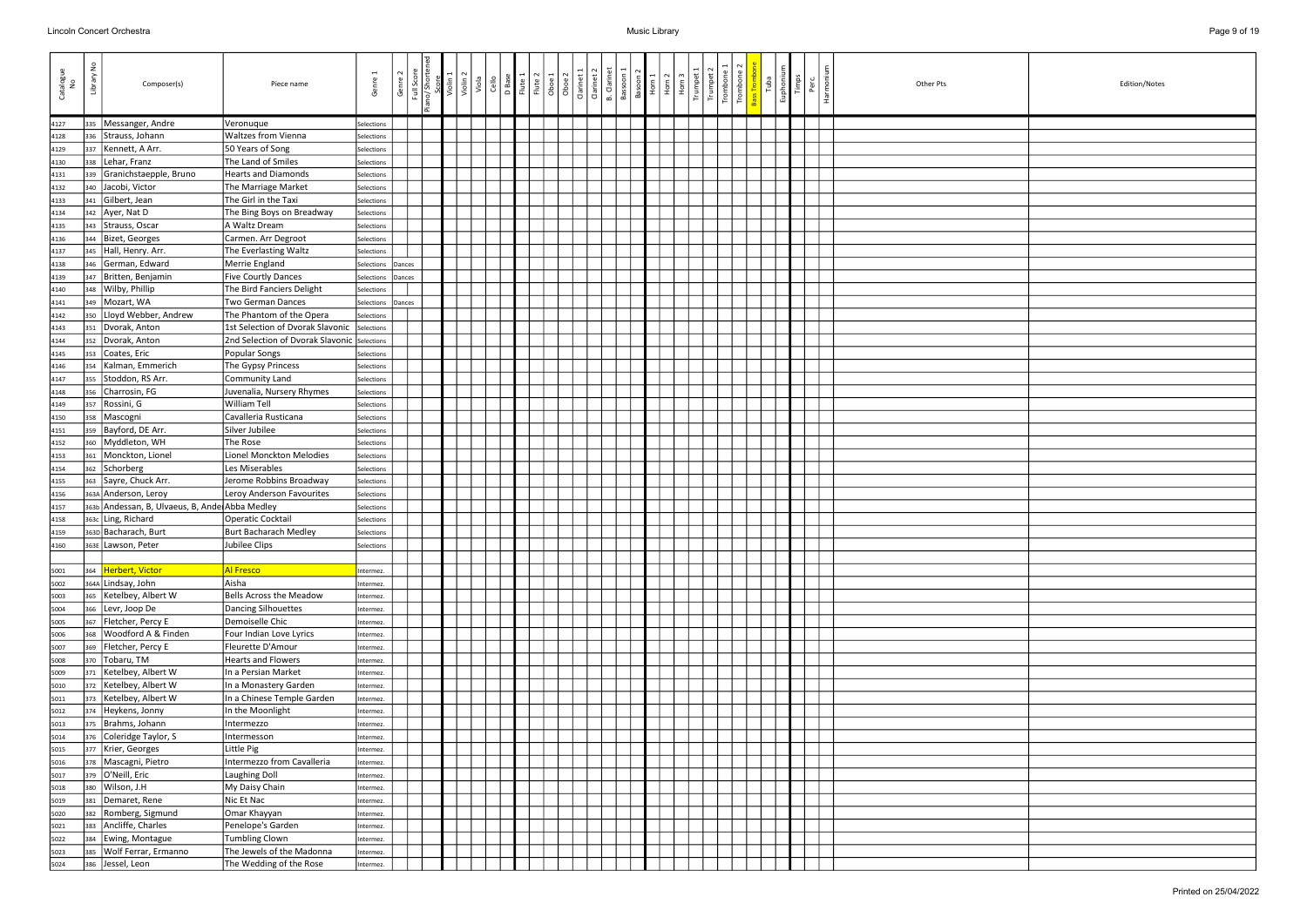| Catalogue<br>No | £<br>Library | Composer(s)                     | Piece name                                   | Genre                      | Genre | Full Score<br>o/ Shorte | Violin <sub>1</sub> | Violin <sub>2</sub>                                | Viola<br>Cello<br>D Base<br>Flute 1<br>Flute 2 |                   |                   |                 |                | Oboe 1<br>Oboe 2<br>Olarinet 1<br>Clarinet 2<br>Glarinet 2 |                | Bassoon         | Basoon <sub>2</sub> | $\begin{array}{ c c }\n\hline\n\text{Horn 1} \\ \hline\n\text{Horn 2} \\ \hline\n\text{Horn 3}\n\end{array}$ | Trumpet<br><b>Lutul</b> | Tromb        | Trombone          |  | Euphoniur<br>Timps | $P$ erc | Other Pts                                                                                                                                            | Edition/Notes                                         |
|-----------------|--------------|---------------------------------|----------------------------------------------|----------------------------|-------|-------------------------|---------------------|----------------------------------------------------|------------------------------------------------|-------------------|-------------------|-----------------|----------------|------------------------------------------------------------|----------------|-----------------|---------------------|--------------------------------------------------------------------------------------------------------------|-------------------------|--------------|-------------------|--|--------------------|---------|------------------------------------------------------------------------------------------------------------------------------------------------------|-------------------------------------------------------|
| 5025            |              | 387 Herbert, Victor             | <b>Whispering Willows</b>                    | Intermez.                  |       |                         |                     |                                                    |                                                |                   |                   |                 |                |                                                            |                |                 |                     |                                                                                                              |                         |              |                   |  |                    |         |                                                                                                                                                      |                                                       |
| 5026            |              | 388 Ancliffe, Charles           | The Valley of the Poppies                    | Intermez.                  |       |                         |                     |                                                    |                                                |                   |                   |                 |                |                                                            |                |                 |                     |                                                                                                              |                         |              |                   |  |                    |         |                                                                                                                                                      |                                                       |
| 5027            |              | 389 Finck, Herman               | <b>Mystic Beauty</b>                         | ntermez.                   |       |                         |                     |                                                    |                                                |                   |                   |                 |                |                                                            |                |                 |                     |                                                                                                              |                         |              |                   |  |                    |         | Clarinet & Trumpet for A instruments, Eb Alto Sax x 1, Bb<br>Tenor Sax x 1, Celeste x 1                                                              |                                                       |
| 5028            | 390          | Ketelbey, Albert W              | Gallantry                                    | ntermez.                   |       |                         |                     |                                                    |                                                |                   | $1 \mid 1$        |                 |                | 1 1                                                        |                |                 |                     |                                                                                                              | $1 \mid 1$              |              |                   |  | $1 \mid 1$         |         | Eb Alto Sax x 1, Bb Tenor Sax x 1                                                                                                                    |                                                       |
| 5029            | 391          | Elliot, Percy                   | <b>Red Poppies</b>                           | ntermez.                   |       |                         | 2 I                 |                                                    |                                                |                   |                   |                 |                | - 1 L                                                      |                |                 |                     | $1 \mid 1$                                                                                                   | $1 \mid 1$              | $\mathbf{1}$ | 1                 |  | $1 \mid 1$         |         | Trombone 3 x 1                                                                                                                                       |                                                       |
| 5030            | 392          | Carr, Howard                    | The Crimson Fan                              | ntermez.                   |       |                         | 2 <sup>1</sup>      |                                                    |                                                |                   | $\mathbf{1}$      |                 | $1 \mid$       |                                                            |                | $1 \mid 1 \mid$ |                     | $1 \mid 1$                                                                                                   | $1 \mid 1 \mid$         |              | $1 \mid 1 \mid 1$ |  | $1 \mid 1$         |         |                                                                                                                                                      |                                                       |
| 5031            | 393          | Mannfred, H                     | A Carnival's Dream                           | ntermez.                   |       |                         | $\overline{2}$      |                                                    | $1\vert$                                       |                   | $\blacksquare$    |                 |                |                                                            |                |                 |                     |                                                                                                              | $1 \mid 1$              |              |                   |  |                    |         | 1 Clarinet & Trumpet for A instruments                                                                                                               |                                                       |
| 5032            | 394          | Lohr, Herman                    | Leonore                                      | ntermez.                   |       |                         | 2                   |                                                    | $\vert 1 \vert$                                |                   | $1 \mid 1$        |                 |                | $1 \mid 1$                                                 |                |                 |                     |                                                                                                              | $1 \mid 1$              |              |                   |  |                    |         |                                                                                                                                                      |                                                       |
| 5033            | 395          | Lohr, Herman                    | Autumn Gold                                  | ntermez.                   |       | $\overline{2}$          | 1 <sup>1</sup>      | 1                                                  | 1                                              |                   | $1 \mid 1 \mid 1$ |                 |                |                                                            |                |                 |                     |                                                                                                              |                         |              |                   |  |                    |         | Clarinet & Trumpet for A instruments                                                                                                                 |                                                       |
| 5034            |              | 396 Curzon, Frederic            | Fifinette                                    | ntermez.                   |       | $\overline{2}$          |                     | 4   2                                              | $1 \vert$                                      | 1   1             |                   |                 |                |                                                            |                |                 |                     |                                                                                                              | <sup>1</sup>            |              |                   |  |                    |         | 1st & 2nd Eb Alto Sax each x 1, Bb Tenor Sax x 1, Violin<br>obligato x 2                                                                             |                                                       |
| 5035            | 397          | Lincke, Paul                    | Glow-worm                                    | ntermez.                   |       | $\overline{1}$          | $\mathbf{1}$        | 1                                                  | $1 \mid 1 \mid 1 \mid 1 \mid 1$                |                   |                   |                 |                |                                                            |                |                 |                     |                                                                                                              |                         |              |                   |  | 1 1                |         |                                                                                                                                                      |                                                       |
|                 |              | Blome, Arnold                   | Josephine                                    |                            |       |                         |                     |                                                    |                                                |                   |                   |                 |                |                                                            |                |                 |                     |                                                                                                              |                         |              |                   |  |                    |         | Clarinet part for A instrument, Glockenspiel x 1, Violin<br>obligato x 1                                                                             |                                                       |
| 5036            | 398          |                                 |                                              | ntermez.                   |       | -1                      |                     | 1   1<br>$\vert 2 \vert 1$                         | $1 \mid 1 \mid 1 \mid 1$                       | $2 \mid 1 \mid 1$ |                   |                 | 1111           |                                                            |                | 1 <sup>1</sup>  |                     |                                                                                                              |                         |              |                   |  |                    |         |                                                                                                                                                      |                                                       |
| 5037            |              | 399 Finck, Herman               | Laughing Eyes                                | ntermez.                   |       | $\overline{3}$          |                     |                                                    |                                                |                   |                   |                 |                |                                                            |                |                 |                     |                                                                                                              |                         |              |                   |  |                    |         | Flute incl. Piccolo,                                                                                                                                 |                                                       |
| 5038            |              | 400 Ewing, Montague             | Fairies in the Moon                          | ntermez.                   |       |                         |                     |                                                    |                                                |                   |                   |                 |                |                                                            |                |                 |                     |                                                                                                              |                         |              |                   |  |                    |         | 1st & 2nd Eb Alto Sax each x 1, Bb Tenor Sax x 1, G Banjo or<br>Guitar x 1                                                                           |                                                       |
|                 | 401          | Mascogni                        | Cavalleria Rusticana                         |                            |       | $\mathbf{a}$            |                     | 10  6   3   2   2   3                              |                                                |                   |                   | $\overline{3}$  |                | $2 \mid 2 \mid$                                            |                | $\overline{2}$  |                     | 2 <sup>1</sup>                                                                                               |                         |              |                   |  |                    |         | Flute incl. Piccolo, Organ x 1                                                                                                                       | Not scored for Trumpet or Trombone                    |
| 5039            |              |                                 |                                              | ntermez.                   |       |                         |                     |                                                    |                                                |                   |                   |                 |                |                                                            |                |                 |                     |                                                                                                              |                         |              |                   |  |                    |         |                                                                                                                                                      |                                                       |
| 6001            |              | 428 Jacobs-Bord, Carrie         | A Perfect Day (Cornet)                       | Intr. solos                |       |                         |                     |                                                    |                                                |                   |                   |                 |                |                                                            |                |                 |                     |                                                                                                              |                         |              |                   |  |                    |         |                                                                                                                                                      |                                                       |
| 6002            |              | 429 Sullivan, Arthur. Caven, FH | The Lost Chord, The Better Land  Intr. solos |                            |       |                         |                     |                                                    |                                                |                   |                   |                 |                |                                                            |                |                 |                     |                                                                                                              |                         |              |                   |  |                    |         |                                                                                                                                                      |                                                       |
| 6003            |              | 430 Haydn, Wood                 | Love's Garden of Roses O Flower              | Intr. solos                |       |                         |                     |                                                    |                                                |                   |                   |                 |                |                                                            |                |                 |                     |                                                                                                              |                         |              |                   |  |                    |         |                                                                                                                                                      |                                                       |
| 6004            | 431          | Haydn, Joseph                   | <b>Trumpet Concerto</b>                      | Intr. solos                |       |                         |                     |                                                    |                                                |                   |                   |                 |                |                                                            |                |                 |                     |                                                                                                              |                         |              |                   |  |                    |         |                                                                                                                                                      |                                                       |
| 6005            | 432          | Purcell                         | Trumpet Voluntary                            | Intr. solos                |       |                         |                     |                                                    |                                                |                   |                   |                 |                |                                                            |                |                 |                     |                                                                                                              |                         |              |                   |  |                    |         |                                                                                                                                                      |                                                       |
| 6006            | 433          | Purcell. Stewart, W             | Trumpet Voluntary, Trumpet                   | ntr. solos                 |       |                         |                     |                                                    |                                                |                   |                   |                 |                |                                                            |                |                 |                     |                                                                                                              |                         |              |                   |  |                    |         |                                                                                                                                                      |                                                       |
| 6007            | 434          | Weber, CM                       | Clarinet Concerto                            | Intr. solos                |       |                         |                     |                                                    |                                                |                   |                   |                 |                |                                                            |                |                 |                     |                                                                                                              |                         |              |                   |  |                    |         |                                                                                                                                                      |                                                       |
| 6008            | 435          | Gounod                          | Lend me your Aid (Trombone)                  | Intr. solos                |       |                         |                     |                                                    |                                                |                   |                   |                 |                |                                                            |                |                 |                     |                                                                                                              |                         |              |                   |  |                    |         |                                                                                                                                                      |                                                       |
| 6009            | 436          | Geiger, Isy                     | Fiddle Frolic (Violin                        | Intr. solos                |       |                         |                     |                                                    |                                                |                   |                   |                 |                |                                                            |                |                 |                     |                                                                                                              |                         |              |                   |  |                    |         |                                                                                                                                                      |                                                       |
| 6010            | 437          | Titl, A.E                       | Serenade (Flute)                             | Intr. solos                |       |                         |                     |                                                    |                                                |                   |                   |                 |                |                                                            |                |                 |                     |                                                                                                              |                         |              |                   |  |                    |         |                                                                                                                                                      |                                                       |
| 6011            | 438          | Charrosin, F.G                  | Zita (Xylophone or Piccolo)                  | Intr. solos                |       |                         |                     |                                                    |                                                |                   |                   |                 |                |                                                            |                |                 |                     |                                                                                                              |                         |              |                   |  |                    |         |                                                                                                                                                      |                                                       |
| 6012            |              | 439   Brewer, M                 | The Deep Blue Sea (Piccolo)                  | Intr. solos                |       |                         |                     |                                                    |                                                |                   |                   |                 |                |                                                            |                |                 |                     |                                                                                                              |                         |              |                   |  |                    |         |                                                                                                                                                      |                                                       |
| 6013            | 440          | Le Thiere, Chas                 | Silver Birds (Piccola)                       | ntr. solos                 |       |                         | 2                   |                                                    | $1 \mid 1 \mid 1$                              |                   |                   |                 |                |                                                            |                |                 |                     |                                                                                                              | $1 \mid 1 \mid$         | 1            | $\mathbf{1}$      |  |                    |         | instruments                                                                                                                                          | Orchestra parts are handwritten                       |
| 6014            |              | 441 Haydn, FJ                   | Concerto in D (Piano)                        | Intr. solos                |       |                         |                     | $4 \mid 3$                                         | $2 \mid 3 \mid 3$                              |                   |                   |                 |                |                                                            |                |                 |                     |                                                                                                              |                         |              |                   |  |                    |         | Piano Solo part missing                                                                                                                              |                                                       |
| 6015            | 442          | Mendelssohn                     | Concerto II in D Minor (Piano)               | Intr. solos                |       | $1 \mid$                |                     | $1 \mid 3 \mid 2 \mid 1 \mid 3 \mid 3 \mid 1 \mid$ |                                                |                   |                   |                 | 1              | $\vert 1 \vert$                                            |                |                 |                     |                                                                                                              |                         |              |                   |  |                    |         | Trumpet part for D instrument. Timpani part missing                                                                                                  |                                                       |
| 6016            | 443          | Nevin, E                        | The Rosary (Cornet)                          | Intr. solos                |       | $\mathbf{1}$            |                     | $1$ 1 1 2 2 1 1 1                                  |                                                |                   |                   |                 |                | 1111                                                       |                | $\mathbf{1}$    |                     | $1$ $1$                                                                                                      | $1 \mid 1$              |              |                   |  |                    |         | Trumpet 1 is Solo part                                                                                                                               |                                                       |
| 6017            | 444          | Handel, GF                      | Concerto for Trumpet and                     | Intr. solos                |       |                         |                     | $2 \mid 2 \mid 6 \mid 7 \mid 3 \mid 6 \mid 6$      |                                                |                   |                   |                 |                |                                                            |                |                 |                     |                                                                                                              |                         |              |                   |  |                    |         | 3 x Violin 3 parts doubling up for Viola                                                                                                             |                                                       |
| 6018            | 445          | Joplin, Scott                   | Solace                                       | Intr. solos                |       |                         |                     |                                                    |                                                |                   | $\overline{5}$    |                 | 4 <sup>1</sup> | $\overline{4}$                                             | $\overline{3}$ |                 |                     |                                                                                                              |                         |              |                   |  |                    |         | Eb Alto Sax/Horn x 2                                                                                                                                 |                                                       |
| 6019            | 146          | Joplin, Scott                   | <b>Simply Strings</b>                        | Intr. solos                |       |                         |                     | $4 \mid 3 \mid 3 \mid 2 \mid 3$                    |                                                |                   |                   |                 |                |                                                            |                |                 |                     |                                                                                                              |                         |              |                   |  |                    |         | 3 x Optional Violin 3 parts                                                                                                                          |                                                       |
| 6020            | 147          | Bamskill                        | By Arrangement (Wind                         | Intr. solos                |       |                         |                     |                                                    |                                                |                   |                   |                 |                |                                                            |                |                 |                     |                                                                                                              |                         |              |                   |  |                    |         |                                                                                                                                                      | 4 main parts each for multi instruments - see printed |
| 6021            | 448          | Offenbach                       | Galop a.k.a. CanCan theme                    | Intr. solos                |       |                         |                     | $4$   2   1   1   1   1   1                        |                                                |                   |                   |                 |                | $\overline{2}$                                             |                |                 |                     | $2 \mid 2 \mid$                                                                                              |                         |              |                   |  |                    |         | Flute & Violin parts shared, Horn 1 is for Eb instrument.                                                                                            |                                                       |
| 6022            |              | 449 Comstock                    | Six Pack #10                                 | Intr. solos                |       |                         |                     |                                                    |                                                |                   |                   |                 |                |                                                            |                |                 |                     |                                                                                                              |                         |              |                   |  |                    |         | 1st & 2nd Eb Alto Sax each x 1, 1st & 2nd Bb Tenor Sax<br>each x 1, Optional parts = Guitar, Bb Baritone Sax,<br>Trumpet 3, Trombone 2 & 3, each x 1 |                                                       |
|                 |              |                                 | The House of the Rising Sun                  |                            |       |                         |                     |                                                    |                                                |                   |                   |                 |                |                                                            |                |                 |                     |                                                                                                              |                         |              |                   |  |                    |         | Flute 2 & Oboe share parts, Clarinet 3 & 4 each x 2, Eb Alto<br>Sax x 1                                                                              |                                                       |
| 6023<br>6024    | 451          | 450 Farnon<br>Albeniz           | Tango in D                                   | Intr. solos<br>Intr. solos |       |                         |                     |                                                    |                                                |                   |                   | $3 \mid 3 \mid$ |                | 2 3 2                                                      |                |                 |                     |                                                                                                              |                         |              |                   |  |                    |         |                                                                                                                                                      |                                                       |
|                 | 452          | Foster                          | O Susanna                                    | ntr. solos                 |       |                         |                     |                                                    |                                                |                   |                   |                 |                |                                                            |                |                 |                     |                                                                                                              |                         |              |                   |  |                    |         |                                                                                                                                                      |                                                       |
| 6025<br>6026    | 453          | Pharmer. Arr.                   | The Wabash Cannon Ball                       | Intr. solos                |       |                         |                     |                                                    |                                                |                   |                   |                 |                |                                                            |                |                 |                     |                                                                                                              |                         |              |                   |  |                    |         |                                                                                                                                                      |                                                       |
|                 | 454          | Sibelius                        | Andante Festivo                              | Intr. solos                |       |                         |                     |                                                    |                                                |                   |                   |                 |                |                                                            |                |                 |                     |                                                                                                              |                         |              |                   |  |                    |         |                                                                                                                                                      |                                                       |
| 6027<br>6028    | 455          | Bach, JS                        | Brandenburg No 3                             | Intr. solos                |       |                         |                     |                                                    |                                                |                   |                   |                 |                |                                                            |                |                 |                     |                                                                                                              |                         |              |                   |  |                    |         |                                                                                                                                                      |                                                       |
| 6029            | 456          | Lewin, Gordon. Arr.             | Blow by Blow (Wind Quartet)                  | Intr. solos                |       |                         |                     |                                                    |                                                |                   |                   |                 |                |                                                            |                |                 |                     |                                                                                                              |                         |              |                   |  |                    |         |                                                                                                                                                      |                                                       |
| 6030            | 457          | Hammonds, John. Arr.            | All Puff and Blow (5 part Wind)              | ntr. solos                 |       |                         |                     |                                                    |                                                |                   |                   |                 |                |                                                            |                |                 |                     |                                                                                                              |                         |              |                   |  |                    |         |                                                                                                                                                      |                                                       |
| 6031            | 458          | Hardyman, Phil                  | <b>Minor Motion</b>                          | Intr. solos                |       |                         |                     |                                                    |                                                |                   |                   |                 |                |                                                            |                |                 |                     |                                                                                                              |                         |              |                   |  |                    |         |                                                                                                                                                      |                                                       |
| 6032            |              | 459 Herman, Jerry               | Hello Dolly                                  | ntr. solos                 |       |                         |                     |                                                    |                                                |                   |                   |                 |                |                                                            |                |                 |                     |                                                                                                              |                         |              |                   |  |                    |         |                                                                                                                                                      |                                                       |
| 6033            |              | 460   Waller, Fats              | Aint Misbehaving                             | ntr. solos                 |       |                         |                     |                                                    |                                                |                   |                   |                 |                |                                                            |                |                 |                     |                                                                                                              |                         |              |                   |  |                    |         |                                                                                                                                                      |                                                       |
|                 |              |                                 |                                              |                            |       |                         |                     |                                                    |                                                |                   |                   |                 |                |                                                            |                |                 |                     |                                                                                                              |                         |              |                   |  |                    |         |                                                                                                                                                      |                                                       |
| 6500            |              | 472 Dvorak, Anton               | <b>Going Home</b>                            | Songs                      |       |                         |                     |                                                    |                                                |                   |                   |                 |                |                                                            |                |                 |                     |                                                                                                              |                         |              |                   |  |                    |         |                                                                                                                                                      |                                                       |
|                 |              | 473 Squire, WH                  | In an Old Fashioned Town                     | Songs                      |       |                         |                     |                                                    |                                                |                   |                   |                 |                |                                                            |                |                 |                     |                                                                                                              |                         |              |                   |  |                    |         |                                                                                                                                                      |                                                       |
|                 |              | 474 Elgar, Edward               | Land of Hope and Glory                       | Songs                      |       |                         |                     |                                                    |                                                |                   |                   |                 |                |                                                            |                |                 |                     |                                                                                                              |                         |              |                   |  |                    |         |                                                                                                                                                      |                                                       |

| Other Pts                                                                                                                                            | Edition/Notes                                         |
|------------------------------------------------------------------------------------------------------------------------------------------------------|-------------------------------------------------------|
|                                                                                                                                                      |                                                       |
|                                                                                                                                                      |                                                       |
| Clarinet & Trumpet for A instruments, Eb Alto Sax x 1, Bb<br>Tenor Sax x 1, Celeste x 1                                                              |                                                       |
| Eb Alto Sax x 1, Bb Tenor Sax x 1                                                                                                                    |                                                       |
| Trombone 3 x 1                                                                                                                                       |                                                       |
|                                                                                                                                                      |                                                       |
| Clarinet & Trumpet for A instruments                                                                                                                 |                                                       |
| Clarinet & Trumpet for A instruments                                                                                                                 |                                                       |
| 1st & 2nd Eb Alto Sax each x 1, Bb Tenor Sax x 1, Violin<br>obligato x 2                                                                             |                                                       |
| Clarinet part for A instrument, Glockenspiel x 1, Violin<br>obligato x 1                                                                             |                                                       |
| Flute incl. Piccolo,                                                                                                                                 |                                                       |
| 1st & 2nd Eb Alto Sax each x 1, Bb Tenor Sax x 1, G Banjo or<br>Guitar x 1                                                                           |                                                       |
| Flute incl. Piccolo, Organ x 1                                                                                                                       | Not scored for Trumpet or Trombone                    |
|                                                                                                                                                      |                                                       |
|                                                                                                                                                      |                                                       |
|                                                                                                                                                      |                                                       |
|                                                                                                                                                      |                                                       |
|                                                                                                                                                      |                                                       |
|                                                                                                                                                      |                                                       |
|                                                                                                                                                      |                                                       |
|                                                                                                                                                      |                                                       |
|                                                                                                                                                      |                                                       |
|                                                                                                                                                      |                                                       |
| instruments                                                                                                                                          | Orchestra parts are handwritten                       |
| Piano Solo part missing                                                                                                                              |                                                       |
| Trumpet part for D instrument. Timpani part missing                                                                                                  |                                                       |
| Trumpet 1 is Solo part                                                                                                                               |                                                       |
| 3 x Violin 3 parts doubling up for Viola                                                                                                             |                                                       |
| Eb Alto Sax/Horn x 2                                                                                                                                 |                                                       |
| 3 x Optional Violin 3 parts                                                                                                                          |                                                       |
| Flute & Violin parts shared, Horn 1 is for Eb instrument.                                                                                            | 4 main parts each for multi instruments - see printed |
| 1st & 2nd Eb Alto Sax each x 1, 1st & 2nd Bb Tenor Sax<br>each x 1, Optional parts = Guitar, Bb Baritone Sax,<br>Trumpet 3, Trombone 2 & 3, each x 1 |                                                       |
| Flute 2 & Oboe share parts, Clarinet 3 & 4 each x 2, Eb Alto<br>Sax x 1                                                                              |                                                       |
|                                                                                                                                                      |                                                       |
|                                                                                                                                                      |                                                       |
|                                                                                                                                                      |                                                       |
|                                                                                                                                                      |                                                       |
|                                                                                                                                                      |                                                       |
|                                                                                                                                                      |                                                       |
|                                                                                                                                                      |                                                       |
|                                                                                                                                                      |                                                       |
|                                                                                                                                                      |                                                       |
|                                                                                                                                                      |                                                       |
|                                                                                                                                                      |                                                       |
|                                                                                                                                                      |                                                       |
|                                                                                                                                                      |                                                       |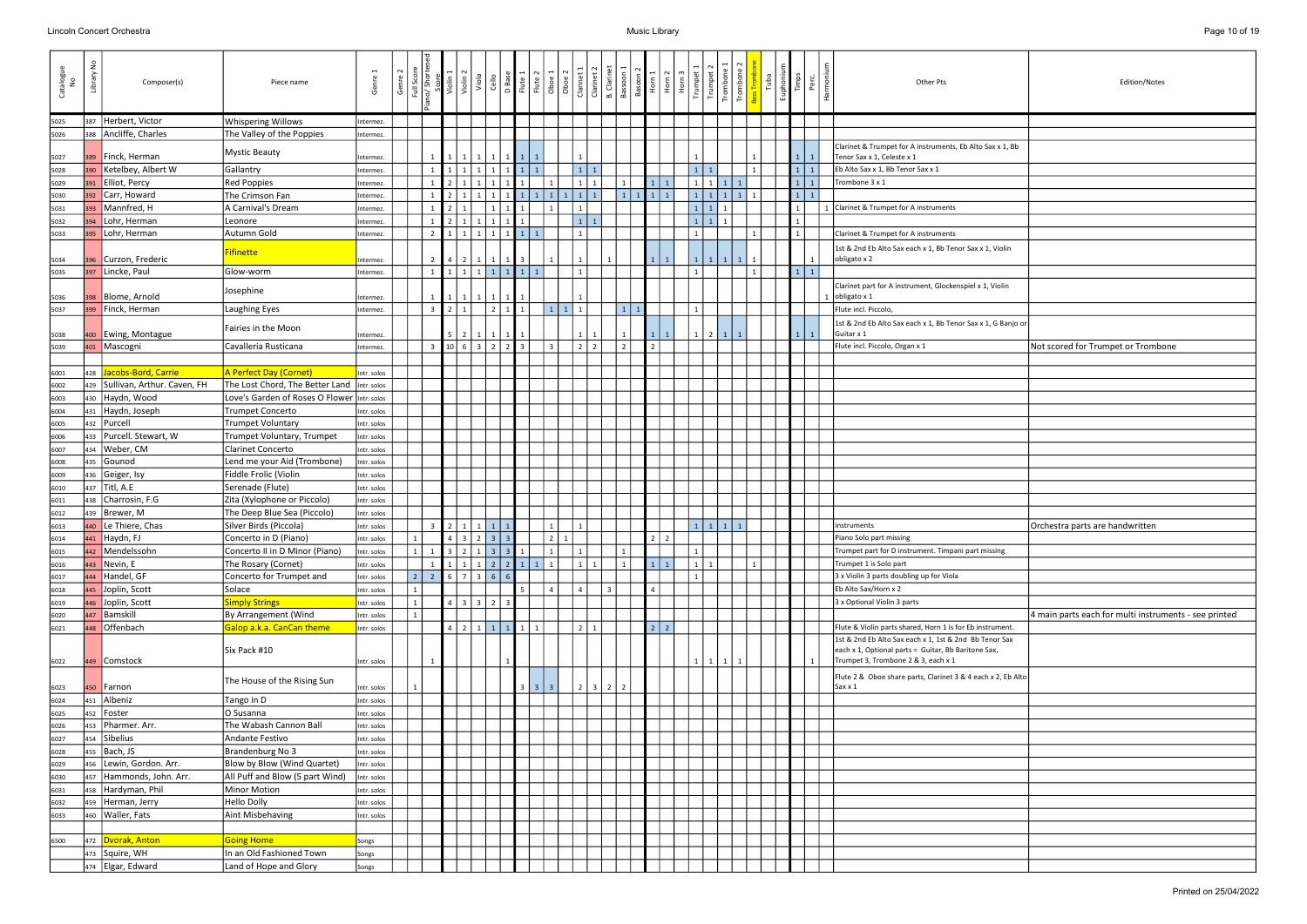| Catalogue<br>No | $\frac{1}{2}$<br>Library | Composer(s)                                            | Piece name                              | Genre                | Genre     | Full Sco       | Violin <sub>1</sub> | Violin <sub>2</sub><br>Viola | Cello             |                     |                | D Base<br>Flute 1<br>Flute 2<br>O D D D D 2<br>O D D 2<br>Clarinet 2<br>Clarinet 2<br>E Clarinet 2 |                                           | Bassoon        | Basoon 2 | Horn 2          | Horn <sub>3</sub> | Trumpet<br>Trumpet            | $\left  \begin{array}{c} \vec{E} \\ \vec{E} \end{array} \right $ | <b>Fuba</b>    | Euphonius<br>Timps | Perc       | Harmon<br>Other Pts                             | Edition/Notes                              |
|-----------------|--------------------------|--------------------------------------------------------|-----------------------------------------|----------------------|-----------|----------------|---------------------|------------------------------|-------------------|---------------------|----------------|----------------------------------------------------------------------------------------------------|-------------------------------------------|----------------|----------|-----------------|-------------------|-------------------------------|------------------------------------------------------------------|----------------|--------------------|------------|-------------------------------------------------|--------------------------------------------|
|                 |                          | 475 Capel, JM                                          | Love, Could I only Tell Thee            | Songs                | Christmas |                |                     |                              |                   |                     |                |                                                                                                    |                                           |                |          |                 |                   |                               |                                                                  |                |                    |            |                                                 |                                            |
|                 |                          | 476 Bingham & Molloy                                   | Love's Old Sweet Song                   | Songs                |           |                |                     |                              |                   |                     |                |                                                                                                    |                                           |                |          |                 |                   |                               |                                                                  |                |                    |            |                                                 |                                            |
|                 |                          | $477$ G. H Clutsam                                     | Ma Curly-Headed Babby                   | Songs                |           |                |                     |                              |                   |                     |                |                                                                                                    |                                           |                |          |                 |                   |                               |                                                                  |                |                    |            |                                                 |                                            |
|                 | 478                      |                                                        | O Come All Ye Faithful                  | Songs                |           |                |                     |                              |                   |                     |                |                                                                                                    |                                           |                |          |                 |                   |                               |                                                                  |                |                    |            |                                                 |                                            |
|                 | 479                      | Haydn Wood                                             | Roses of Picardy                        | Songs                |           |                |                     |                              |                   |                     |                |                                                                                                    |                                           |                |          |                 |                   |                               |                                                                  |                |                    |            |                                                 |                                            |
|                 | 480                      | Novello, Ivan                                          | Shine Through My Dreams                 | Songs                |           |                |                     |                              |                   |                     |                |                                                                                                    |                                           |                |          |                 |                   |                               |                                                                  |                |                    |            |                                                 |                                            |
|                 | 481                      | Sullivan, Arthur                                       | The Lost Chord, The Better Land   Songs |                      |           |                |                     |                              |                   |                     |                |                                                                                                    |                                           |                |          |                 |                   |                               |                                                                  |                |                    |            |                                                 |                                            |
|                 | 482                      |                                                        | The Way Thou Gavest                     | Songs                |           |                |                     |                              |                   |                     |                |                                                                                                    |                                           |                |          |                 |                   |                               |                                                                  |                |                    |            |                                                 |                                            |
|                 |                          | 483 Rasbach, Oscar                                     | Trees and Love Everlasting              | Songs                |           |                |                     |                              |                   |                     |                |                                                                                                    |                                           |                |          |                 |                   |                               |                                                                  |                |                    |            |                                                 |                                            |
|                 | 484                      | Squire, WH                                             | When You Come Home                      | Songs                |           |                |                     |                              |                   |                     |                |                                                                                                    |                                           |                |          |                 |                   |                               |                                                                  |                |                    |            |                                                 |                                            |
|                 | 485                      | Haydn, Mendelssohn, Hakton, Holy Night, When Evening's |                                         | Songs                |           |                |                     |                              |                   |                     |                |                                                                                                    |                                           |                |          |                 |                   |                               |                                                                  |                |                    |            |                                                 |                                            |
|                 | 486                      | Lehar, Franz                                           | Oh Maiden My Maiden                     | Songs                |           |                |                     |                              |                   |                     |                |                                                                                                    |                                           |                |          |                 |                   |                               |                                                                  |                |                    |            |                                                 |                                            |
|                 | 487                      | Mozart, WA                                             | Ave Verum Corpus                        | Songs                |           |                |                     |                              |                   |                     |                |                                                                                                    |                                           |                |          |                 |                   |                               |                                                                  |                |                    |            |                                                 |                                            |
|                 |                          | 488 Jenkins, Karl                                      | Songs of Sanctuary                      | Songs                |           |                |                     |                              |                   |                     |                |                                                                                                    |                                           |                |          |                 |                   |                               |                                                                  |                |                    |            |                                                 |                                            |
|                 |                          |                                                        |                                         |                      |           |                |                     |                              |                   |                     |                |                                                                                                    |                                           |                |          |                 |                   |                               |                                                                  |                |                    |            |                                                 |                                            |
| 7001            |                          | 516 Beethoven, LV                                      | Symphony No 4 -1st Movement             | Symphony             |           |                | $4 \mid 3$          |                              | $1 \vert$         | 1                   |                | 1 <sup>1</sup>                                                                                     |                                           |                |          |                 |                   |                               |                                                                  |                |                    | 1          |                                                 |                                            |
| 7002            |                          | 517 Beethoven, LV                                      | Sonata Pathetique                       | Symphony             |           |                | 3 3                 |                              | $1 \mid 1 \mid 1$ | 1                   |                | $1\vert$                                                                                           |                                           |                |          |                 |                   |                               |                                                                  |                |                    |            |                                                 | Handwritten transcription/Arrangement      |
| 7003            |                          | 518 Boyce                                              | Symphony 5                              | Symphony             |           |                | $\overline{4}$      | $\overline{4}$               | 5 <sup>1</sup>    |                     |                |                                                                                                    |                                           |                |          |                 |                   | $2^{\circ}$<br>2 <sup>1</sup> |                                                                  |                |                    |            | Oboe 1 part missing                             |                                            |
| 7004            |                          | 519   Dvorak, Anton                                    | Sonatina Symphonicka                    | Symphony             |           |                | 6                   | 9<br>$\overline{a}$          | 6 <sup>1</sup>    | 2<br>6 <sup>1</sup> | $\overline{2}$ | 3 <sup>1</sup>                                                                                     | $\overline{2}$<br>$\overline{\mathbf{3}}$ |                | 1        | $\vert 1 \vert$ |                   | 1 <sup>1</sup>                |                                                                  |                |                    |            | Eb Alto Sax & Bb Tenor Sax each x 1             |                                            |
| 7005            | 520                      | Haydn                                                  | Symphony No 10 4 The Clock              | Symphony             |           |                | 9                   |                              | $6\phantom{.}6$   |                     |                |                                                                                                    | $\overline{2}$                            |                |          | $\mathbf{1}$    |                   |                               |                                                                  |                |                    |            | Clarinet & Trumpet parts for A instruments      |                                            |
| 7006            | 521                      | Haydn                                                  | Symphony No 6 The Surprise              | Symphony             |           |                |                     |                              | $\mathbf{1}$      |                     |                |                                                                                                    |                                           |                |          |                 |                   |                               |                                                                  |                |                    |            |                                                 | Incomplete, multiple parts missing         |
| 7007            | 522                      | Haydn                                                  | Symphony No 11 Military                 | Symphony             |           | $\overline{2}$ | 5                   | $\overline{3}$<br>  3        | $1 \mid 1$        | $\vert$ 2           |                | $1 \mid 1$                                                                                         | $\overline{2}$<br>  3                     | $\mathbf{1}$   | 1 1 1    |                 |                   | $1 \mid 1 \mid 1 \mid 1$      |                                                                  |                |                    | $1 \mid 2$ | Additional parts for Clarinets and Trumpet in A |                                            |
| 7008            | 523                      | Mendelssohn                                            | Italian Symphony                        | Symphony             |           | $\overline{2}$ |                     |                              | 12 12 9 9 9 4     |                     |                | $4 \mid 4 \mid 1$                                                                                  | $3 \mid 3$                                | $\overline{2}$ |          |                 |                   | 1 1 1 1 2 2 1                 |                                                                  | $\overline{2}$ |                    | 3          | D, Horns in E & D                               | 2 Editions - see separate sheet, Edition 2 |
| 7009            | 524                      | Mozart, WA                                             | Symphony No 36 in C                     | Symphony             |           |                |                     |                              |                   |                     |                |                                                                                                    |                                           |                |          |                 |                   |                               |                                                                  |                |                    |            |                                                 |                                            |
| 7010            | 525                      | Mozart, WA                                             | Symphony No 39 Finale                   | Symphony             |           |                |                     |                              |                   |                     |                |                                                                                                    |                                           |                |          |                 |                   |                               |                                                                  |                |                    |            |                                                 |                                            |
| 7011            |                          | 526   Mozart, WA                                       | Symphony No 41 Jupiter                  | Symphony             |           |                |                     |                              |                   |                     |                |                                                                                                    |                                           |                |          |                 |                   |                               |                                                                  |                |                    |            |                                                 |                                            |
| 7012            | 527                      | Schubert, Franz                                        | Unfinished Symphony B Minor             | iymphony             |           |                |                     |                              |                   |                     |                |                                                                                                    |                                           |                |          |                 |                   |                               |                                                                  |                |                    |            |                                                 |                                            |
| 7013            |                          | 528 Tchaikovsky                                        | Symphony No 5 Andante                   | Symphony             |           |                |                     |                              |                   |                     |                |                                                                                                    |                                           |                |          |                 |                   |                               |                                                                  |                |                    |            |                                                 |                                            |
| 7014            |                          | $529$ Haydn                                            | Romance from Las Reine                  | Symphony             |           |                |                     |                              |                   |                     |                |                                                                                                    |                                           |                |          |                 |                   |                               |                                                                  |                |                    |            |                                                 |                                            |
| 7015            |                          | 530 Mozart, WA                                         | Sonata "Facile" in C                    | Symphony             |           |                |                     |                              |                   |                     |                |                                                                                                    |                                           |                |          |                 |                   |                               |                                                                  |                |                    |            |                                                 |                                            |
| 7016            |                          | 531   Mozart, WA                                       | Symphony No 40                          | Symphony             |           |                |                     |                              |                   |                     |                |                                                                                                    |                                           |                |          |                 |                   |                               |                                                                  |                |                    |            |                                                 |                                            |
| 7017            |                          | $532$ Bach, JS<br>$533$ Haydn                          | Pastoral and Choral Symphony            | Symphony             |           |                |                     |                              |                   |                     |                |                                                                                                    |                                           |                |          |                 |                   |                               |                                                                  |                |                    |            |                                                 |                                            |
| 7018<br>7019    |                          | $534$ Haydn                                            | Symphony No 3<br>Symphony No 7          | Symphony<br>Symphony |           |                |                     |                              |                   |                     |                |                                                                                                    |                                           |                |          |                 |                   |                               |                                                                  |                |                    |            |                                                 |                                            |
| 7020            |                          | 535 Haydn                                              | Symphony No 5                           | Symphony             |           |                |                     |                              |                   |                     |                |                                                                                                    |                                           |                |          |                 |                   |                               |                                                                  |                |                    |            |                                                 |                                            |
| 7021            |                          | 536   Beethoven, LV                                    | Symphony No 2                           | Symphony             |           |                |                     |                              |                   |                     |                |                                                                                                    |                                           |                |          |                 |                   |                               |                                                                  |                |                    |            |                                                 |                                            |
| 7022            |                          | $537$ Haydn                                            | Symphony Farewell                       | Symphony             |           |                |                     |                              |                   |                     |                |                                                                                                    |                                           |                |          |                 |                   |                               |                                                                  |                |                    |            |                                                 |                                            |
| 7023            |                          | $538$ Haydn                                            | Symphony London                         | Symphony             |           |                |                     |                              |                   |                     |                |                                                                                                    |                                           |                |          |                 |                   |                               |                                                                  |                |                    |            |                                                 |                                            |
| 7024            |                          | 539 Mozart, WA                                         | Symphony Toy                            | Symphony             |           |                |                     |                              |                   |                     |                |                                                                                                    |                                           |                |          |                 |                   |                               |                                                                  |                |                    |            |                                                 |                                            |
| 7025            |                          | 540 Stamitz                                            | Rococo                                  | Symphony             |           |                |                     |                              |                   |                     |                |                                                                                                    |                                           |                |          |                 |                   |                               |                                                                  |                |                    |            |                                                 |                                            |
| 7026            |                          | 541   Dvorak, Anton                                    | Symphony No 9 Largo                     | Symphony             |           |                |                     |                              |                   |                     |                |                                                                                                    |                                           |                |          |                 |                   |                               |                                                                  |                |                    |            |                                                 |                                            |
| 7027            |                          | 542 Beethoven, LV                                      | Symphony No 1                           | Symphony             |           |                |                     |                              |                   |                     |                |                                                                                                    |                                           |                |          |                 |                   |                               |                                                                  |                |                    |            |                                                 |                                            |
| 7028            |                          | $543$ Gluck                                            | Symphony G Dur Strings                  | Symphony             |           |                |                     |                              |                   |                     |                |                                                                                                    |                                           |                |          |                 |                   |                               |                                                                  |                |                    |            |                                                 |                                            |
| 7029            |                          | 544   Brahms, Johann                                   | Symphony No 4 3rd movement              | Symphony             |           |                |                     |                              |                   |                     |                |                                                                                                    |                                           |                |          |                 |                   |                               |                                                                  |                |                    |            |                                                 |                                            |
| 7030            |                          | 545   Dvorak, Anton                                    | Symphony No 8 1st Movement              | Symphony             |           |                |                     |                              |                   |                     |                |                                                                                                    |                                           |                |          |                 |                   |                               |                                                                  |                |                    |            |                                                 |                                            |
| 7031            |                          | 546   Dvorak, Anton                                    | New World Symphony - Largo              | iymphony             |           |                |                     |                              |                   |                     |                |                                                                                                    |                                           |                |          |                 |                   |                               |                                                                  |                |                    |            |                                                 |                                            |
| 7032            |                          | 547 Schubert, Franz                                    | Symphony No 5                           | Symphony             |           |                |                     |                              |                   |                     |                |                                                                                                    |                                           |                |          |                 |                   |                               |                                                                  |                |                    |            |                                                 |                                            |
| 7033            |                          | 548   Beethoven, LV                                    | Symphony No 6                           | Symphony             |           |                |                     |                              |                   |                     |                |                                                                                                    |                                           |                |          |                 |                   |                               |                                                                  |                |                    |            |                                                 |                                            |
| 7034            |                          | 549 Schubert, Franz                                    | Symphony No 4 in C Minor                | Symphony             |           |                |                     |                              |                   |                     |                |                                                                                                    |                                           |                |          |                 |                   |                               |                                                                  |                |                    |            |                                                 |                                            |
|                 |                          |                                                        |                                         |                      |           |                |                     |                              |                   |                     |                |                                                                                                    |                                           |                |          |                 |                   |                               |                                                                  |                |                    |            |                                                 |                                            |
| 7501            |                          | 560 Somers D Arr                                       | The Savoy English Medley                | Dances               |           |                |                     |                              |                   |                     |                |                                                                                                    |                                           |                |          |                 |                   |                               |                                                                  |                |                    |            |                                                 |                                            |
| 7502            |                          | 561 Somers D Arr                                       | The Savoy Hunting Medley                | Dances               |           |                |                     |                              |                   |                     |                |                                                                                                    |                                           |                |          |                 |                   |                               |                                                                  |                |                    |            |                                                 |                                            |
| 7503            |                          | 562 Somers D Arr                                       | The Savoy Community Medley              | Dances               |           |                |                     |                              |                   |                     |                |                                                                                                    |                                           |                |          |                 |                   |                               |                                                                  |                |                    |            |                                                 |                                            |
| 7504            |                          | 563 Somers D Arr                                       | The Savoy Christmas Medley              | Dances               | Christmas |                |                     |                              |                   |                     |                |                                                                                                    |                                           |                |          |                 |                   |                               |                                                                  |                |                    |            |                                                 |                                            |
| 7505            |                          | 564 Somers D Arr                                       | The Savoy Scottish Medley               | Dances               |           |                |                     |                              |                   |                     |                |                                                                                                    |                                           |                |          |                 |                   |                               |                                                                  |                |                    |            |                                                 |                                            |
| 7506            | 565                      | Gershwin                                               | Swanee                                  | Dances               |           |                |                     |                              |                   |                     |                |                                                                                                    |                                           |                |          |                 |                   |                               |                                                                  |                |                    |            |                                                 |                                            |
| 7507            | 566                      | Mornington Mark                                        | Wagneritis                              | Dances               |           |                |                     |                              |                   |                     |                |                                                                                                    |                                           |                |          |                 |                   |                               |                                                                  |                |                    |            |                                                 |                                            |
| 7508            |                          | 567 Ewing, Montague                                    | The Burglars Dream                      | Dances               |           |                |                     |                              |                   |                     |                |                                                                                                    |                                           |                |          |                 |                   |                               |                                                                  |                |                    |            |                                                 |                                            |
| 7509            |                          | 568 Ewing, Montague                                    | The Postman's Birthday                  | Dances               |           |                |                     |                              |                   |                     |                |                                                                                                    |                                           |                |          |                 |                   |                               |                                                                  |                |                    |            |                                                 |                                            |

| Other Pts                                                                         | Edition/Notes                                          |
|-----------------------------------------------------------------------------------|--------------------------------------------------------|
|                                                                                   |                                                        |
|                                                                                   |                                                        |
|                                                                                   |                                                        |
|                                                                                   |                                                        |
|                                                                                   |                                                        |
|                                                                                   |                                                        |
|                                                                                   |                                                        |
|                                                                                   |                                                        |
|                                                                                   |                                                        |
|                                                                                   |                                                        |
| Oboe 1 part missing                                                               | Handwritten transcription/Arrangement                  |
| Eb Alto Sax & Bb Tenor Sax each x 1<br>Clarinet & Trumpet parts for A instruments |                                                        |
|                                                                                   | Incomplete, multiple parts missing                     |
| Additional parts for Clarinets and Trumpet in A<br>D, Horns in E & D              | 2 Editions - see separate sheet, Edition 2 is 2nd Mvmt |
|                                                                                   |                                                        |
|                                                                                   |                                                        |
|                                                                                   |                                                        |
|                                                                                   |                                                        |
|                                                                                   |                                                        |
|                                                                                   |                                                        |
|                                                                                   |                                                        |
|                                                                                   |                                                        |
|                                                                                   |                                                        |
|                                                                                   |                                                        |
|                                                                                   |                                                        |
|                                                                                   |                                                        |
|                                                                                   |                                                        |
|                                                                                   |                                                        |
|                                                                                   |                                                        |
|                                                                                   |                                                        |
|                                                                                   |                                                        |
|                                                                                   |                                                        |
|                                                                                   |                                                        |
|                                                                                   |                                                        |
|                                                                                   |                                                        |
|                                                                                   |                                                        |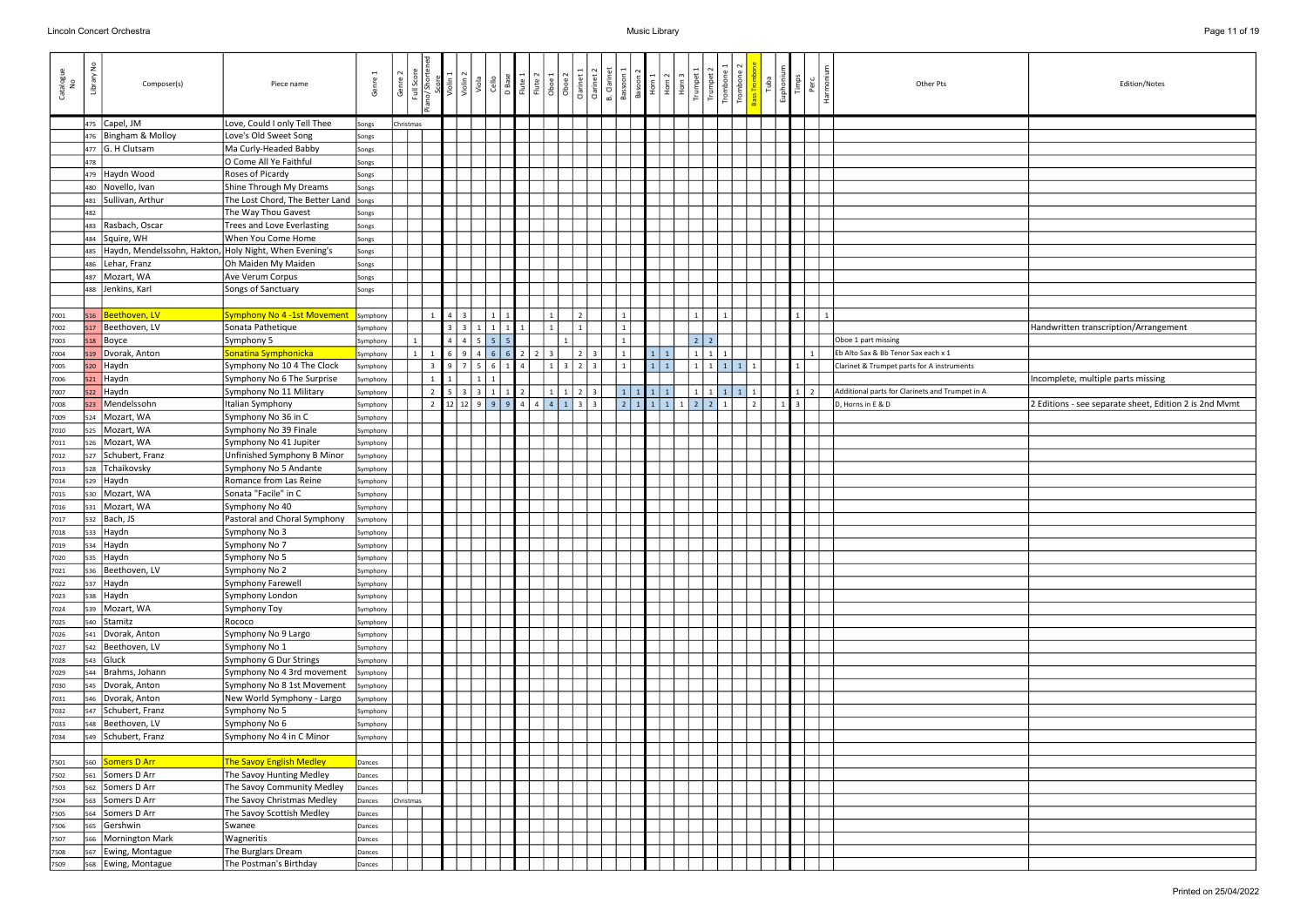| Catalogue<br>No | $\frac{0}{2}$<br>Library | Composer(s)           | Piece name                               | $\overline{ }$<br>Genre<br>Genre | Full Score<br>iano/ Shorter | Violin 1<br>Violin 2 | Viola     | Cello | D Base<br>Flute 1<br>Flute 2 | Oboe 1                            | Clarinet 1<br>Oboe <sub>2</sub> | Clarinet 2   | <b>B.</b> Clarinet<br>Bassoon | Basoon <sup>2</sup><br>Horn 1 | $\frac{2}{10}$  |  | Trombor<br>Trombor | Tuba | Euphonic<br>Timps | Perc.        | Harmor | Other Pts<br>Edition/Notes                                     |
|-----------------|--------------------------|-----------------------|------------------------------------------|----------------------------------|-----------------------------|----------------------|-----------|-------|------------------------------|-----------------------------------|---------------------------------|--------------|-------------------------------|-------------------------------|-----------------|--|--------------------|------|-------------------|--------------|--------|----------------------------------------------------------------|
| 7510            | 569                      | Gallatly              | The Bogey Walk                           | Dances                           |                             |                      |           |       |                              |                                   |                                 |              |                               |                               |                 |  |                    |      |                   |              |        |                                                                |
| 7511            | 570                      | Pether                | The Navy Two Step                        | Dances                           |                             |                      |           |       |                              |                                   |                                 |              |                               |                               |                 |  |                    |      |                   |              |        |                                                                |
| 7512            | 571                      | Valentin              | The Navy two Step                        | Dances                           |                             |                      |           |       |                              |                                   |                                 |              |                               |                               |                 |  |                    |      |                   |              |        |                                                                |
| 7513            | 572                      | Quentin               | The special constables                   | Dances                           |                             |                      |           |       |                              |                                   |                                 |              |                               |                               |                 |  |                    |      |                   |              |        |                                                                |
| 7514            | 573                      | Ewing, Montague       | The Gnats Wedding (& step)               | Dances                           |                             |                      |           |       |                              |                                   |                                 |              |                               |                               |                 |  |                    |      |                   |              |        |                                                                |
| 7515            | 574                      | Joyce, Bertram        | Julie                                    | Dances                           |                             |                      |           |       |                              |                                   |                                 |              |                               |                               |                 |  |                    |      |                   |              |        |                                                                |
| 7516            | 575                      | Bratton               | The Teddy Bears Picnic                   | Dances                           |                             |                      |           |       |                              |                                   |                                 |              |                               |                               |                 |  |                    |      |                   |              |        |                                                                |
| 7517            | 576                      | Cohan                 | Over there (Foxtrot)                     | Dances                           |                             |                      |           |       |                              |                                   |                                 |              |                               |                               |                 |  |                    |      |                   |              |        |                                                                |
| 7518            | 577                      | Myddleton, WH         | Down South (Barn Dance)                  |                                  |                             |                      |           |       |                              |                                   |                                 |              |                               |                               |                 |  |                    |      |                   |              |        |                                                                |
|                 |                          | Rodriguez             |                                          | Dances                           |                             |                      |           |       |                              |                                   |                                 |              |                               |                               |                 |  |                    |      |                   |              |        |                                                                |
| 7519            | 578                      |                       | La Cumparsita (Tango)                    | Dances                           |                             |                      |           |       |                              |                                   |                                 |              |                               |                               |                 |  |                    |      |                   |              |        |                                                                |
| 7520            |                          | 579 Ayer, Nat D       | <b>Baby Bunting (Lancers)</b>            | Dances                           |                             |                      |           |       |                              |                                   |                                 |              |                               |                               |                 |  |                    |      |                   |              |        |                                                                |
| 7521            | 580                      | Hurndall, WF          | The Kings (Paso Doble)                   | Dances                           |                             |                      |           |       |                              |                                   |                                 |              |                               |                               |                 |  |                    |      |                   |              |        |                                                                |
| 7522            | 581                      | Evans, Tolchard       | Le Touguet                               | Dances                           |                             |                      |           |       |                              |                                   |                                 |              |                               |                               |                 |  |                    |      |                   |              |        |                                                                |
| 7523            | 582                      | Coates, Eric          | In Town Tonight (March)                  | Dances                           |                             |                      |           |       |                              |                                   |                                 |              |                               |                               |                 |  |                    |      |                   |              |        |                                                                |
| 7524            | 583                      | Charrosin, FG         | Belorado (Paso Doble)                    | Dances                           |                             |                      |           |       |                              |                                   |                                 |              |                               |                               |                 |  |                    |      |                   |              |        |                                                                |
| 7525            | 584                      | Fisher, FW            | Star of Italy (Military two-step)        | Dances                           |                             |                      |           |       |                              |                                   |                                 |              |                               |                               |                 |  |                    |      |                   |              |        |                                                                |
| 7526            | 585                      | Jessel, Leon          | Bridal Bells (Gavotte)                   | Dances                           |                             |                      |           |       |                              |                                   |                                 |              |                               |                               |                 |  |                    |      |                   |              |        |                                                                |
| 7527            | 586                      | Bucalossi, E          | The Grasshoppers Dance                   | Dances                           |                             |                      |           |       |                              |                                   |                                 |              |                               |                               |                 |  |                    |      |                   |              |        |                                                                |
| 7528            | 587                      | Warren, Gordon        | Chattanooga Choochoo                     | Dances                           |                             |                      |           |       |                              |                                   |                                 |              |                               |                               |                 |  |                    |      |                   |              |        |                                                                |
| 7529            | 588                      | Weinberger, Jaromir   | Polka from Schwanda, The Bagpiper        | Dances                           |                             |                      |           |       |                              |                                   |                                 |              |                               |                               |                 |  |                    |      |                   |              |        |                                                                |
| 7530            | 589                      | Albeniz               | Tango in D                               | Dances                           |                             |                      |           |       |                              |                                   |                                 |              |                               |                               |                 |  |                    |      |                   |              |        |                                                                |
| 7531            | 590                      | Mozart, WA            | Le Petits Riens - Nine Dances            | Dances                           |                             |                      |           |       |                              |                                   |                                 |              |                               |                               |                 |  |                    |      |                   |              |        |                                                                |
|                 |                          |                       |                                          |                                  |                             |                      |           |       |                              |                                   |                                 |              |                               |                               |                 |  |                    |      |                   |              |        |                                                                |
| 8001            |                          | 670 <b>Zerco</b>      | <b>Avec Plaisir</b>                      | Marches                          |                             |                      |           |       |                              |                                   |                                 |              |                               |                               |                 |  |                    |      |                   |              |        |                                                                |
| 8002            | 671                      | Texidor, Jamie        | Ampartito Roca                           | Marches                          |                             |                      |           |       |                              |                                   |                                 |              |                               |                               |                 |  |                    |      |                   |              |        |                                                                |
| 8003            | 672                      | Williams, Charles     | <b>Blue Devils</b>                       | Marches                          |                             |                      |           |       |                              |                                   |                                 |              |                               |                               |                 |  |                    |      |                   |              |        |                                                                |
| 8004            | 673                      | Somers, Debroy. Arr.  | <b>Battle Dress (Medley)</b>             | Marches                          |                             |                      |           |       |                              |                                   |                                 |              |                               |                               |                 |  |                    |      |                   |              |        |                                                                |
| 8005            | 674                      | Holzmann, Abe         | <b>Blaze of Glory</b>                    | Marches                          |                             |                      |           |       |                              |                                   |                                 |              |                               |                               |                 |  |                    |      |                   |              |        |                                                                |
| 8006            | 675                      | Texidor, Jamie        | Bonds of Friendship                      | Marches                          |                             |                      |           |       |                              |                                   |                                 |              |                               |                               |                 |  |                    |      |                   |              |        |                                                                |
|                 |                          | Coates, Eric          |                                          |                                  |                             |                      |           |       |                              |                                   |                                 |              |                               |                               |                 |  |                    |      |                   |              |        |                                                                |
| 8007            | 676                      | Mancinelli, L         | <b>Calling All Workers</b>               | Marches                          |                             |                      |           |       |                              |                                   |                                 |              |                               |                               |                 |  |                    |      |                   |              |        |                                                                |
| 8008            | 677                      |                       | Cleopatra                                | Marches                          |                             |                      |           |       |                              |                                   |                                 |              |                               |                               |                 |  |                    |      |                   |              |        |                                                                |
| 8009            | 678                      | Alford, Kenneth J     | Colonel Bogey                            | Marches                          |                             |                      |           |       |                              |                                   |                                 |              |                               |                               |                 |  |                    |      |                   |              |        |                                                                |
| 8010            | 679                      | Lotter, Adolf         | Dunkirk                                  | Marches                          |                             |                      |           |       |                              |                                   |                                 |              |                               |                               |                 |  |                    |      |                   |              |        |                                                                |
| 8011            | 680                      | Belton, John          | Down the Mall                            | Marches                          |                             |                      |           |       |                              |                                   |                                 |              |                               |                               |                 |  |                    |      |                   |              |        |                                                                |
| 8012            | 681                      | Lotter, Adolf         | Entry of the Bulgars                     | Marches                          |                             |                      |           |       |                              |                                   |                                 |              |                               |                               |                 |  |                    |      |                   |              |        |                                                                |
| 8013            | 682                      | Fucik, Julius         | Entry of the Gladiaotrs                  | Marches                          |                             |                      |           |       |                              |                                   |                                 |              |                               |                               |                 |  |                    |      |                   |              |        |                                                                |
| 8014            | 683                      | Martinez, Pedro       | Entry of the Toreodors                   | Marches                          |                             |                      |           |       |                              |                                   |                                 |              |                               |                               |                 |  |                    |      |                   |              |        |                                                                |
| 8015            |                          | 684 Sousa             | El Capitan                               | Marches                          |                             |                      |           |       |                              |                                   |                                 |              |                               |                               |                 |  |                    |      |                   |              |        |                                                                |
| 8016            | 685                      | Javabyes, A           | El Albanico                              | Marches                          |                             |                      |           |       |                              |                                   |                                 |              |                               |                               |                 |  |                    |      |                   |              |        |                                                                |
| 8017            | 686                      | Lincke, Paul          | Folies-Bergere                           | Marches                          |                             |                      |           |       |                              |                                   |                                 |              |                               |                               |                 |  |                    |      |                   |              |        |                                                                |
| 8018            | 687                      | Matt, AE              | Fame and Glory                           | Marches                          |                             |                      |           |       |                              |                                   |                                 |              |                               |                               |                 |  |                    |      |                   |              |        |                                                                |
| 8019            | 688                      | Fucik, Julius         | Florentiner                              | Marches                          |                             |                      |           |       |                              |                                   |                                 |              |                               |                               |                 |  |                    |      |                   |              |        |                                                                |
| 8020            | 689                      | Bizet, Georges        | Grand March from Carmen (see             | Marches                          |                             |                      |           |       |                              |                                   |                                 |              |                               |                               |                 |  |                    |      |                   |              |        |                                                                |
| 8021            | 690                      | Lope, S               | Galito                                   | Marches                          |                             |                      |           |       |                              |                                   |                                 |              |                               |                               |                 |  |                    |      |                   |              |        |                                                                |
| 8022            | 691                      | Coates, Eric          | Knightsbridge                            | Marches                          |                             |                      |           |       |                              |                                   |                                 |              |                               |                               |                 |  |                    |      |                   |              |        |                                                                |
| 8023            |                          | 692 Speciale, Vincent | La Guapa Machacha                        | Marches                          |                             |                      |           |       |                              |                                   |                                 |              |                               |                               |                 |  |                    |      |                   |              |        |                                                                |
| 8024            |                          | 693 Schubert, Franz   | Marche Militaire. Arr. Myddleton Marches |                                  |                             |                      |           |       |                              |                                   |                                 |              |                               |                               |                 |  |                    |      |                   |              |        |                                                                |
| 8025            |                          | 694 Schubert, Franz   | Marche Militaire. Arr. L Artek           | Marches                          |                             |                      |           |       |                              |                                   |                                 |              |                               |                               |                 |  |                    |      |                   |              |        |                                                                |
| 8026            | 695                      | Gounod                | Marche Militaire                         | Marches                          |                             |                      |           |       |                              |                                   |                                 |              |                               |                               |                 |  |                    |      |                   |              |        |                                                                |
| 8027            | 696                      | Heber, Karl           | Mercatel                                 | Marches                          |                             |                      |           |       |                              |                                   |                                 |              |                               |                               |                 |  |                    |      |                   |              |        |                                                                |
|                 |                          | Winter. Arr           | <b>Martial Moments</b>                   |                                  |                             |                      |           |       |                              |                                   |                                 |              |                               |                               |                 |  |                    |      |                   |              |        |                                                                |
| 8028            | 697                      |                       |                                          | Marches                          |                             |                      |           |       |                              |                                   |                                 |              |                               |                               |                 |  |                    |      |                   |              |        |                                                                |
| 8029            | 698                      | Tchaikovsky           | March Slave                              | Marches                          |                             |                      |           |       |                              |                                   |                                 |              |                               |                               |                 |  |                    |      |                   |              |        |                                                                |
| 8030            | 699                      | Teike, C              | Old Comrades                             | Marches                          |                             |                      |           |       |                              |                                   |                                 |              |                               |                               |                 |  |                    |      |                   |              |        |                                                                |
| 8031            |                          | 700 Alford, KJ        | On the Quarter Deck                      | Marches                          |                             |                      |           |       |                              |                                   |                                 |              |                               |                               |                 |  |                    |      |                   |              |        |                                                                |
| 8032            | 701                      | Lotter, Adolf         | Pro Patria                               | Marches                          |                             |                      |           |       |                              |                                   |                                 |              |                               |                               |                 |  |                    |      |                   |              |        |                                                                |
| 8033            |                          | 702 Elgar, Edward     | Pomp and Circumstance No1                | Marches                          |                             |                      |           |       |                              |                                   |                                 |              |                               |                               |                 |  |                    |      |                   |              |        |                                                                |
| 8034            |                          | 703 Elgar, Edward     | Pomp and Circumstance No4                | Marches                          |                             |                      |           |       |                              | 6   4   4   3   1   1   1   2   2 | $1 \vert$                       | $\mathbf{1}$ |                               | 2 2 1 1 1                     |                 |  |                    |      |                   | $1 \mid 1$   | in A,  | Flute 2 incl. Piccolo, Horn 3 incl. Horn 4, Harp x 1, Trumpets |
| 8035            |                          | 704 Mezzacapo, E      | Paris March                              | Marches                          |                             | 1 1 1 1 1 1          |           |       |                              |                                   | $\mathbf{1}$                    |              |                               |                               |                 |  |                    |      |                   | $\mathbf{1}$ |        | Flute incl. Piccolo                                            |
| 8036            |                          | 705 Walford-Davies, H | <b>RAF March</b>                         | Marches                          |                             | 3 1                  | $\vert$ 1 |       | $\mathbf{1}$                 | $\mathbf{1}$                      | 1                               | $\mathbf{1}$ |                               |                               | $1 \mid 1 \mid$ |  |                    |      |                   |              |        | Flute incl. Piccolo, Trombone 3 x 1,                           |

|               | Edition/Notes |
|---------------|---------------|
|               |               |
|               |               |
|               |               |
|               |               |
|               |               |
|               |               |
|               |               |
|               |               |
|               |               |
|               |               |
|               |               |
|               |               |
|               |               |
|               |               |
|               |               |
|               |               |
|               |               |
|               |               |
|               |               |
|               |               |
|               |               |
|               |               |
|               |               |
|               |               |
|               |               |
|               |               |
|               |               |
|               |               |
|               |               |
|               |               |
|               |               |
|               |               |
|               |               |
|               |               |
|               |               |
|               |               |
|               |               |
|               |               |
|               |               |
|               |               |
|               |               |
|               |               |
|               |               |
|               |               |
|               |               |
|               |               |
|               |               |
|               |               |
|               |               |
|               |               |
|               |               |
|               |               |
|               |               |
| x 1, Trumpets |               |
|               |               |
|               |               |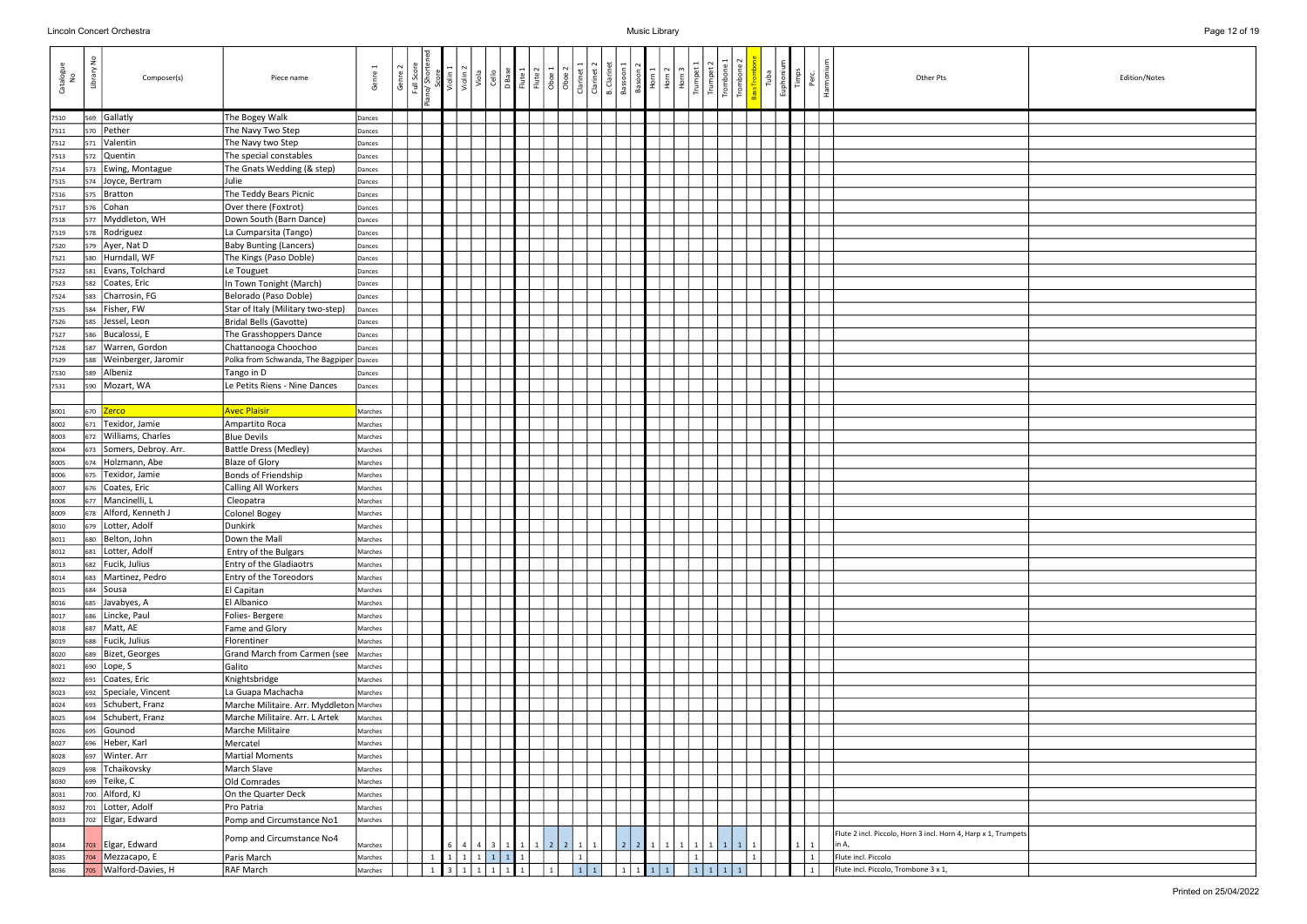| Catalogue<br>No | $\frac{1}{2}$<br>Library | Composer(s)               | Piece name                                          | Genre              | Genre<br>Full Sco | Violin         | $ \bar{\mathbf{S}}$        | Viola<br>Cello               | D Base                   |           | $\begin{array}{ l }\n\hline\n\text{Flute 1} \\ \hline\n\text{Flute 2} \\ \hline\n\text{Dboe 1} \\ \hline\n\text{Oboe 2} \\ \hline\n\end{array}$ | Clarinet                                                                   | Clarinet:               | <b>B.</b> Clarinet<br>Bassoon | $rac{6}{10}$ |                        | $\begin{array}{c} \n \text{2} \\  \text{3} \\  \text{4} \\  \text{5} \\  \text{5} \\  \text{6} \\  \text{7} \\  \text{8} \\  \text{9} \\  \text{10} \\  \text{11} \\  \text{12} \\  \text{13} \\  \text{14} \\  \text{15} \\  \text{16} \\  \text{17} \\  \text{18} \\  \text{19} \\  \text{10} \\  \text{11} \\  \text{12} \\  \text{13} \\  \text{14} \\  \text{15} \\  \text{16} \\  \text{17} \\  \text{18} \\  \text{19} \\  \text{19} \\  \text{10} \\  \text{$ | Trumpet      | Trumpet<br>Trombo                 | Tuba                 | Euphoniu | Timps<br>Perc            | Harmoni<br>Other Pts<br>Edition/Notes                                                                                                                                         |
|-----------------|--------------------------|---------------------------|-----------------------------------------------------|--------------------|-------------------|----------------|----------------------------|------------------------------|--------------------------|-----------|-------------------------------------------------------------------------------------------------------------------------------------------------|----------------------------------------------------------------------------|-------------------------|-------------------------------|--------------|------------------------|-----------------------------------------------------------------------------------------------------------------------------------------------------------------------------------------------------------------------------------------------------------------------------------------------------------------------------------------------------------------------------------------------------------------------------------------------------------------------|--------------|-----------------------------------|----------------------|----------|--------------------------|-------------------------------------------------------------------------------------------------------------------------------------------------------------------------------|
| 8037            | 706                      | Keltebey, AW              | <b>Royal Cavalcade - Coronation March  </b> Marches |                    |                   |                |                            |                              |                          |           |                                                                                                                                                 |                                                                            |                         |                               |              |                        |                                                                                                                                                                                                                                                                                                                                                                                                                                                                       |              |                                   |                      |          |                          | Clarinets switch between Bb & A.<br>Eb Alto & Bb Tenor Sax each x 1, Optional Voices part x 1                                                                                 |
| 8038            | 707                      | Palmer, King Arr.         | Sousa on Parade                                     | Marches            |                   |                |                            |                              |                          |           |                                                                                                                                                 |                                                                            |                         |                               |              |                        |                                                                                                                                                                                                                                                                                                                                                                                                                                                                       |              |                                   |                      |          |                          | 1st & 2nd Eb Alto Sax + Bb Tenor Sax each x 1                                                                                                                                 |
| 8039            | 708                      | Bidgood, T                | Sons of the Brave                                   | Marches            |                   |                |                            |                              |                          |           |                                                                                                                                                 |                                                                            |                         | $\overline{2}$                |              |                        |                                                                                                                                                                                                                                                                                                                                                                                                                                                                       |              |                                   |                      |          |                          | Eb Alto Sax x 1<br>Piano Conductor part incomplete (1 page missing)                                                                                                           |
| 8040            |                          | 709 Sousa                 | <b>Stars and Stipes Forever</b>                     | Marches            |                   |                |                            | 5 <sup>1</sup><br>$\sqrt{2}$ |                          |           |                                                                                                                                                 |                                                                            | $\overline{4}$          |                               |              |                        |                                                                                                                                                                                                                                                                                                                                                                                                                                                                       |              |                                   |                      |          |                          | Flute incl. Piccolo                                                                                                                                                           |
| 8041            | 710                      | Williams, A               | Scottish Patrol                                     | Marches            |                   | 2 <sup>1</sup> |                            |                              |                          |           |                                                                                                                                                 |                                                                            |                         | $\vert 1 \vert$               |              | $1$ 1 1                |                                                                                                                                                                                                                                                                                                                                                                                                                                                                       |              | 1 I                               |                      |          |                          | Flute incl. Piccolo, Horn 3 incl. Horn 4, Eb Alto & Bb Tenor<br>Sax each x 1, Clarinets & Trumpets in A                                                                       |
| 8042            | 711                      | Lewis, I                  | Shepherds Patrol                                    | Marches            |                   | $\overline{3}$ | 41111                      |                              | $1 \mid 1 \mid$          | 1         |                                                                                                                                                 |                                                                            | $1 \mid 1$              | $\mathbf{1}$                  |              | $1 \mid 1$             |                                                                                                                                                                                                                                                                                                                                                                                                                                                                       |              | 1   1   1   1   1                 |                      |          | $1 \mid 1$               |                                                                                                                                                                               |
| 8043            |                          | 712   Wagner, Richard     | Tannhäuser. Arr. A Winter                           | Marches            |                   | 2 <sub>1</sub> |                            | 6   4   5                    |                          |           |                                                                                                                                                 | 5 7 7 1 1 1 2                                                              | $\vert$ 1               | 1                             |              | $1$   $1$   $1$        |                                                                                                                                                                                                                                                                                                                                                                                                                                                                       |              | $1 \mid$                          |                      |          | $\overline{2}$           | Trumpet 2 incl Trumpet 3, Additional Trumpet parts for Eb<br>instruments,                                                                                                     |
| 8044            | 713                      | Wagner, Richard           | Tannhäuser. Arr. C Yolta                            | Marches            |                   | 8 <sup>1</sup> |                            | 412                          | $\overline{2}$           |           |                                                                                                                                                 |                                                                            | $\vert 1 \vert$         |                               |              |                        |                                                                                                                                                                                                                                                                                                                                                                                                                                                                       | <sup>1</sup> |                                   |                      |          |                          | Flute incl. Piccolo, Clarinet and Trumpet in A                                                                                                                                |
| 8045            | 714                      | De Reeder, L              | <b>Torok Magyar</b>                                 | Marches            |                   |                |                            |                              |                          |           |                                                                                                                                                 |                                                                            |                         |                               |              |                        |                                                                                                                                                                                                                                                                                                                                                                                                                                                                       |              |                                   |                      |          |                          |                                                                                                                                                                               |
| 8046            | 715                      | Strachey, J               | Theatreland                                         | Marches            |                   |                |                            |                              |                          |           |                                                                                                                                                 |                                                                            |                         |                               |              |                        |                                                                                                                                                                                                                                                                                                                                                                                                                                                                       |              |                                   |                      |          |                          |                                                                                                                                                                               |
| 8047            | 716                      | Haydn Wood                | Torch of Freedom                                    | Marches            |                   |                |                            |                              |                          |           |                                                                                                                                                 |                                                                            |                         |                               |              |                        |                                                                                                                                                                                                                                                                                                                                                                                                                                                                       |              |                                   |                      |          |                          |                                                                                                                                                                               |
| 8048            | 717                      | Howgill, JS               | The God of Thunder                                  | Marches            |                   |                |                            |                              |                          |           |                                                                                                                                                 |                                                                            |                         |                               |              |                        |                                                                                                                                                                                                                                                                                                                                                                                                                                                                       |              |                                   |                      |          |                          |                                                                                                                                                                               |
| 8049            | 718                      | Coates, Eric              | The Seven Seas                                      | Marches            |                   |                |                            |                              |                          |           |                                                                                                                                                 |                                                                            |                         |                               |              |                        |                                                                                                                                                                                                                                                                                                                                                                                                                                                                       |              |                                   |                      |          |                          |                                                                                                                                                                               |
| 8050            | 719                      | Eilenberg, R              | The German Patrol                                   | Marches            |                   |                |                            |                              |                          |           |                                                                                                                                                 |                                                                            |                         |                               |              |                        |                                                                                                                                                                                                                                                                                                                                                                                                                                                                       |              |                                   |                      |          |                          |                                                                                                                                                                               |
| 8051            | 720                      | Sousa                     | The Washington Post                                 | Marches            |                   |                |                            |                              |                          |           |                                                                                                                                                 |                                                                            |                         |                               |              |                        |                                                                                                                                                                                                                                                                                                                                                                                                                                                                       |              |                                   |                      |          |                          |                                                                                                                                                                               |
| 8052            |                          | $721$ Sousa               | The Phantom Brigade                                 | Marches            |                   |                |                            |                              |                          |           |                                                                                                                                                 |                                                                            |                         |                               |              |                        |                                                                                                                                                                                                                                                                                                                                                                                                                                                                       |              |                                   |                      |          |                          |                                                                                                                                                                               |
| 8053            | 722                      | Haines, HE                | The London Scottish                                 | Marches            |                   |                |                            |                              |                          |           |                                                                                                                                                 |                                                                            |                         |                               |              |                        |                                                                                                                                                                                                                                                                                                                                                                                                                                                                       |              |                                   |                      |          |                          |                                                                                                                                                                               |
| 8054            | 723                      | Gounod                    | The Soldiers Chorus                                 | Marches            |                   |                |                            |                              |                          |           |                                                                                                                                                 |                                                                            |                         |                               |              |                        |                                                                                                                                                                                                                                                                                                                                                                                                                                                                       |              |                                   |                      |          |                          |                                                                                                                                                                               |
| 8055            | 724                      | Alstyne, EV               | The Call                                            | Marches            |                   |                |                            |                              |                          |           |                                                                                                                                                 |                                                                            |                         |                               |              |                        |                                                                                                                                                                                                                                                                                                                                                                                                                                                                       |              |                                   |                      |          |                          |                                                                                                                                                                               |
| 8056            | 725                      | Alford, KS                | The Vanished Army                                   | Marches            |                   |                |                            |                              |                          |           |                                                                                                                                                 |                                                                            |                         |                               |              |                        |                                                                                                                                                                                                                                                                                                                                                                                                                                                                       |              |                                   |                      |          |                          |                                                                                                                                                                               |
| 8057            | 726                      | Alford, KS                | The Great Little Army                               | Marches            |                   |                |                            |                              |                          |           |                                                                                                                                                 |                                                                            |                         |                               |              |                        |                                                                                                                                                                                                                                                                                                                                                                                                                                                                       |              |                                   |                      |          |                          |                                                                                                                                                                               |
| 8058            | 727                      | Jacobi, Victor            | The Middies                                         | Marches            |                   |                |                            |                              |                          |           |                                                                                                                                                 |                                                                            |                         |                               |              |                        |                                                                                                                                                                                                                                                                                                                                                                                                                                                                       |              |                                   |                      |          |                          |                                                                                                                                                                               |
| 8059            | 728                      | Mackenzie, G              | Up towards and At 'em                               | Marches            |                   |                |                            |                              |                          |           |                                                                                                                                                 |                                                                            |                         |                               |              |                        |                                                                                                                                                                                                                                                                                                                                                                                                                                                                       |              |                                   |                      |          |                          |                                                                                                                                                                               |
| 8060            | 729                      | Marquina, P               | Viva La Joto                                        | Marches            |                   |                |                            |                              |                          |           |                                                                                                                                                 |                                                                            |                         |                               |              |                        |                                                                                                                                                                                                                                                                                                                                                                                                                                                                       |              |                                   |                      |          |                          |                                                                                                                                                                               |
| 8061            | 730                      | Amers, HG                 | <b>Wee Macgreegor</b>                               | Marches            |                   |                |                            |                              |                          |           |                                                                                                                                                 |                                                                            |                         |                               |              |                        |                                                                                                                                                                                                                                                                                                                                                                                                                                                                       |              |                                   |                      |          |                          |                                                                                                                                                                               |
| 8062            | 731                      | Mendelssohn, F. Batholdy  | War March of the Priests                            | Marches            |                   |                |                            |                              |                          |           |                                                                                                                                                 |                                                                            |                         |                               |              |                        |                                                                                                                                                                                                                                                                                                                                                                                                                                                                       |              |                                   |                      |          |                          |                                                                                                                                                                               |
|                 | 732                      | Zetiie, W                 | Wellington                                          |                    |                   |                |                            |                              |                          |           |                                                                                                                                                 |                                                                            |                         |                               |              |                        |                                                                                                                                                                                                                                                                                                                                                                                                                                                                       |              |                                   |                      |          |                          |                                                                                                                                                                               |
| 8063<br>8064    | 733                      | Lacalle, J                | 23rd Regiment                                       | Marches            |                   |                |                            |                              |                          |           |                                                                                                                                                 |                                                                            |                         |                               |              |                        |                                                                                                                                                                                                                                                                                                                                                                                                                                                                       |              |                                   |                      |          |                          |                                                                                                                                                                               |
| 8065            |                          | 734 Strauss, Johann       | Persian                                             | Marches<br>Marches |                   |                |                            |                              |                          |           |                                                                                                                                                 |                                                                            |                         |                               |              |                        |                                                                                                                                                                                                                                                                                                                                                                                                                                                                       |              |                                   |                      |          |                          |                                                                                                                                                                               |
| 8066            |                          | $735$ Greig               | Homage March                                        | Marches            |                   |                |                            |                              |                          |           |                                                                                                                                                 |                                                                            |                         |                               |              |                        |                                                                                                                                                                                                                                                                                                                                                                                                                                                                       |              |                                   |                      |          |                          |                                                                                                                                                                               |
|                 |                          | 736 Strauss, Johann       | Radetzky March                                      | Marches            |                   | 2 <sub>1</sub> | 8   6   2   4   4          |                              |                          | $\vert$ 3 | $\vert 1 \vert$                                                                                                                                 | $\overline{2}$                                                             | $\vert$ 1               | 1                             |              | $1 \mid 1 \mid$        |                                                                                                                                                                                                                                                                                                                                                                                                                                                                       | $22111$      |                                   |                      | 1        | $\mathbf{1}$             |                                                                                                                                                                               |
| 8067<br>8068    |                          | 737 Bizet, Georges        | March from Carmen                                   | Marches            |                   | $2^{\circ}$    | 9512                       |                              | $\overline{\phantom{a}}$ |           |                                                                                                                                                 |                                                                            |                         |                               |              |                        |                                                                                                                                                                                                                                                                                                                                                                                                                                                                       |              |                                   |                      |          |                          | for Strings only<br>Violin 3 x 1. Descant Recorder x 1.                                                                                                                       |
|                 |                          |                           |                                                     |                    |                   |                |                            |                              |                          |           |                                                                                                                                                 |                                                                            |                         |                               |              |                        |                                                                                                                                                                                                                                                                                                                                                                                                                                                                       |              |                                   |                      |          |                          |                                                                                                                                                                               |
| 8069            |                          | 738   Berlioz             | Hungarian March                                     | Marches            |                   |                |                            |                              |                          |           |                                                                                                                                                 |                                                                            |                         |                               |              |                        |                                                                                                                                                                                                                                                                                                                                                                                                                                                                       |              |                                   |                      |          |                          | Piccolo x 1, Clarinet in A, Horn 1&2 in A, Horn 3&4 in D,<br>Trumpet 1&2 in A, Cornet 1&2 in A (optional).                                                                    |
| 8070            |                          | 739 Gounod                | Funeral March of a Marionette                       | Marches            |                   | 1              | 7   11   1   4             |                              | $\overline{4}$           |           |                                                                                                                                                 |                                                                            |                         | $\mathbf{1}$                  |              |                        |                                                                                                                                                                                                                                                                                                                                                                                                                                                                       |              |                                   |                      |          | $\overline{2}$           | Flute incl. Piccolo, Clarinets in A, Horns in D, Trumpets in A,<br>Tombone 3 incl. in Trombone parts,<br><u>ittuit x z, et tiarinet x 1, et Altu tiarinet x z, tiarinet 5</u> |
|                 |                          |                           |                                                     |                    |                   |                |                            |                              |                          |           |                                                                                                                                                 |                                                                            |                         |                               |              |                        |                                                                                                                                                                                                                                                                                                                                                                                                                                                                       |              |                                   |                      |          |                          | Scored for Wind Band with optional string parts<br>4, 1st & 2nd Eb Alto Sax x 3, Bb Tenor Sax x 2, Eb Baritone                                                                |
|                 |                          |                           | March from Symphony No 2                            |                    |                   |                |                            |                              |                          |           |                                                                                                                                                 |                                                                            |                         |                               |              |                        |                                                                                                                                                                                                                                                                                                                                                                                                                                                                       |              |                                   |                      |          |                          | Sax x 1, Horn 3 incl Horn 4, 3 x Trumpet 3, 2 x Trombone 3,                                                                                                                   |
| 8071            | 740<br>741               | Tchaikovsky<br>Mozart, WA | <b>Turkish March</b>                                | Marches            |                   | $\overline{3}$ |                            |                              |                          |           |                                                                                                                                                 | $10 \mid 7 \mid 3 \mid 5 \mid 5 \mid 3 \mid 3 \mid 2 \mid 2 \mid 2 \mid 2$ | 4 3 2 5 7 7 3 3 4 4 2 2 | $\vert$ 2                     |              | $2 \mid 2 \mid 2 \mid$ | 2 2 2                                                                                                                                                                                                                                                                                                                                                                                                                                                                 | $2^{\circ}$  | $3 \mid 3 \mid 2 \mid 2$<br>2 2 2 | -5<br>2 <sup>1</sup> | 1        | 2<br>1<br>$\overline{3}$ | 3 x Baritone,<br>Eb Alto Sax, 1 x Bb Tenor Sax.<br>2 x Hawkes Editions - appear to be identical.                                                                              |
| 8072            |                          |                           |                                                     | Marches            |                   |                |                            |                              |                          |           |                                                                                                                                                 |                                                                            |                         |                               |              |                        |                                                                                                                                                                                                                                                                                                                                                                                                                                                                       |              |                                   |                      |          |                          |                                                                                                                                                                               |
| 8073            |                          | 742 Verdi                 | Grand March from Aïda                               | Marches            |                   |                | $11 \mid 11 \mid 5 \mid 3$ |                              |                          |           |                                                                                                                                                 |                                                                            |                         |                               |              |                        |                                                                                                                                                                                                                                                                                                                                                                                                                                                                       |              | $1\vert$                          |                      |          |                          | 3 x Violin 3 (=Viola sub), 1 x Eb Alto Sax, 1 x Bb Tenor Sax                                                                                                                  |
| 8074            |                          | 743 Curzon, Frederic      | March of the Bowmen                                 | Marches            |                   | $1 \quad$      | 10 12 5 3                  |                              |                          |           |                                                                                                                                                 |                                                                            | - 6                     |                               |              |                        |                                                                                                                                                                                                                                                                                                                                                                                                                                                                       |              |                                   |                      |          |                          | Clarinet $2 = 3$ in Bb & 3 in A, Horns = 3 in F & 2 in Eb, $1 \times$ Eb<br>Alto Sax, 1 x Bb Tenor Sax.                                                                       |
|                 |                          |                           | <b>Coronation March from Le</b>                     |                    |                   |                |                            |                              |                          |           |                                                                                                                                                 |                                                                            |                         |                               |              |                        |                                                                                                                                                                                                                                                                                                                                                                                                                                                                       |              |                                   |                      |          |                          | Printed copies for Strings only, all other parts are<br>Clarinet $1 = 3 \times$ Bb & 2 x A, Clarinet $2 = 4 \times$ Bb & 3 x A,                                               |
| 8075            |                          | 744   Meyerbeer           | Prophète                                            | Marches            |                   |                | 2 21 14 3 4 4 11           |                              |                          |           |                                                                                                                                                 |                                                                            |                         |                               |              |                        |                                                                                                                                                                                                                                                                                                                                                                                                                                                                       |              |                                   |                      |          |                          | Trumpet 2 in A, 1 x Eb Alto Sax, 1 x Bb Tenor Sax<br>handwritten.                                                                                                             |
| 8076            | 745                      | Coates, Eric              | Dambusters March                                    | Marches            |                   |                |                            |                              |                          |           |                                                                                                                                                 |                                                                            | $6$ 7 4 2 9 9 6 6 4 5 4 |                               |              |                        |                                                                                                                                                                                                                                                                                                                                                                                                                                                                       |              | 3322                              |                      |          | $1 \mid 6$               | Alto Sax 1&2, 2 x Bb Tenor Sax 1&2.                                                                                                                                           |
| 8077            | 746                      | Gray, Barry               | Thunderbirds (March)                                | Marches            |                   |                |                            | $5 \mid 3 \mid 4 \mid$       |                          |           |                                                                                                                                                 |                                                                            |                         | $\overline{2}$                |              | 2 2 2                  |                                                                                                                                                                                                                                                                                                                                                                                                                                                                       | 2 2 2 2      |                                   | $\overline{2}$       |          | $\overline{2}$           | Tuba shared with Trombone 3, 1 x Eb Alto Sax.                                                                                                                                 |
|                 |                          |                           |                                                     |                    |                   |                |                            |                              |                          |           |                                                                                                                                                 |                                                                            |                         |                               |              |                        |                                                                                                                                                                                                                                                                                                                                                                                                                                                                       |              |                                   |                      |          |                          |                                                                                                                                                                               |
| 8501            | 758                      | Linke, Paul               | Amina                                               | Misc.              |                   |                |                            |                              |                          |           |                                                                                                                                                 |                                                                            |                         |                               |              |                        |                                                                                                                                                                                                                                                                                                                                                                                                                                                                       |              |                                   |                      |          |                          |                                                                                                                                                                               |
| 8502            | 759                      | Lemare, EH                | Andantino                                           | Misc.              |                   |                |                            |                              |                          |           |                                                                                                                                                 |                                                                            |                         |                               |              |                        |                                                                                                                                                                                                                                                                                                                                                                                                                                                                       |              |                                   |                      |          |                          |                                                                                                                                                                               |
| 8503            | 760                      | Faure, Gabriel            | Autumn Gold                                         | Misc.              |                   |                |                            |                              |                          |           |                                                                                                                                                 |                                                                            |                         |                               |              |                        |                                                                                                                                                                                                                                                                                                                                                                                                                                                                       |              |                                   |                      |          |                          |                                                                                                                                                                               |
| 8504            | 761                      | Foulds, JH                | A Keltic Lament                                     | Misc.              |                   |                |                            |                              |                          |           |                                                                                                                                                 |                                                                            |                         |                               |              |                        |                                                                                                                                                                                                                                                                                                                                                                                                                                                                       |              |                                   |                      |          |                          |                                                                                                                                                                               |
| 8505            | 762                      | Franco, Jose              | Aquero                                              | Misc.              |                   |                |                            |                              |                          |           |                                                                                                                                                 |                                                                            |                         |                               |              |                        |                                                                                                                                                                                                                                                                                                                                                                                                                                                                       |              |                                   |                      |          |                          |                                                                                                                                                                               |
| 8506            |                          | 763 Schmeling, M          | An Evening in Aranjuez                              | Misc.              |                   |                |                            |                              |                          |           |                                                                                                                                                 |                                                                            |                         |                               |              |                        |                                                                                                                                                                                                                                                                                                                                                                                                                                                                       |              |                                   |                      |          |                          |                                                                                                                                                                               |
| 8507            |                          | 764 Phillips, Montague    | A Moorland Idyll                                    | Misc.              |                   |                |                            |                              |                          |           |                                                                                                                                                 |                                                                            |                         |                               |              |                        |                                                                                                                                                                                                                                                                                                                                                                                                                                                                       |              |                                   |                      |          |                          |                                                                                                                                                                               |
| 8508            | 765                      | Offenbach, J              | Barcarolle. Tales of Hoffman                        | Misc.              |                   |                |                            |                              |                          |           |                                                                                                                                                 |                                                                            |                         |                               |              |                        |                                                                                                                                                                                                                                                                                                                                                                                                                                                                       |              |                                   |                      |          |                          |                                                                                                                                                                               |
| 8509            |                          | 766 Tchaikovsky, Peter    | Barcarolle                                          | Misc.              |                   |                |                            |                              |                          |           |                                                                                                                                                 |                                                                            |                         |                               |              |                        |                                                                                                                                                                                                                                                                                                                                                                                                                                                                       |              |                                   |                      |          |                          |                                                                                                                                                                               |

| Other Pts                                                                                                                                                                    | Edition/Notes                                                        |
|------------------------------------------------------------------------------------------------------------------------------------------------------------------------------|----------------------------------------------------------------------|
| Eb Alto & Bb Tenor Sax each x 1, Optional Voices part x 1                                                                                                                    | Clarinets switch between Bb & A.                                     |
| 1st & 2nd Eb Alto Sax + Bb Tenor Sax each x 1                                                                                                                                |                                                                      |
| Eb Alto Sax x 1                                                                                                                                                              | Piano Conductor part incomplete (1 page missing)                     |
| Flute incl. Piccolo                                                                                                                                                          |                                                                      |
| Flute incl. Piccolo, Horn 3 incl. Horn 4, Eb Alto & Bb Tenor<br>Sax each x 1, Clarinets & Trumpets in A                                                                      |                                                                      |
| Trumpet 2 incl Trumpet 3, Additional Trumpet parts for Eb<br>instruments,                                                                                                    |                                                                      |
| Flute incl. Piccolo, Clarinet and Trumpet in A                                                                                                                               |                                                                      |
|                                                                                                                                                                              |                                                                      |
|                                                                                                                                                                              |                                                                      |
|                                                                                                                                                                              |                                                                      |
|                                                                                                                                                                              |                                                                      |
|                                                                                                                                                                              |                                                                      |
|                                                                                                                                                                              |                                                                      |
|                                                                                                                                                                              |                                                                      |
|                                                                                                                                                                              |                                                                      |
|                                                                                                                                                                              |                                                                      |
|                                                                                                                                                                              |                                                                      |
|                                                                                                                                                                              |                                                                      |
|                                                                                                                                                                              |                                                                      |
|                                                                                                                                                                              |                                                                      |
|                                                                                                                                                                              |                                                                      |
|                                                                                                                                                                              |                                                                      |
|                                                                                                                                                                              |                                                                      |
|                                                                                                                                                                              |                                                                      |
|                                                                                                                                                                              |                                                                      |
|                                                                                                                                                                              |                                                                      |
|                                                                                                                                                                              |                                                                      |
| Violin 3 x 1, Descant Recorder x 1.                                                                                                                                          | for Strings only                                                     |
| Piccolo x 1, Clarinet in A, Horn 1&2 in A, Horn 3&4 in D,<br>Trumpet 1&2 in A, Cornet 1&2 in A (optional).                                                                   |                                                                      |
| Flute incl. Piccolo, Clarinets in A, Horns in D, Trumpets in A,<br>Tombone 3 incl. in Trombone parts,<br><u>FICCOIO X 2, ED Clarimet X 1, ED AItO Clarimet X 2, Clarimet</u> |                                                                      |
| 4, 1st & 2nd Eb Alto Sax x 3, Bb Tenor Sax x 2, Eb Baritone<br>Sax x 1, Horn 3 incl Horn 4, 3 x Trumpet 3, 2 x Trombone 3,<br>3 x Baritone,                                  | Scored for Wind Band with optional string parts                      |
| Eb Alto Sax, 1 x Bb Tenor Sax.                                                                                                                                               | 2 x Hawkes Editions - appear to be identical.                        |
| 3 x Violin 3 (=Viola sub), 1 x Eb Alto Sax, 1 x Bb Tenor Sax                                                                                                                 |                                                                      |
| Clarinet $2 = 3$ in Bb & 3 in A, Horns = 3 in F & 2 in Eb, 1 x Eb<br>Alto Sax, 1 x Bb Tenor Sax.                                                                             |                                                                      |
| Clarinet $1 = 3 \times Bb$ & 2 x A, Clarinet $2 = 4 \times Bb$ & 3 x A,<br>Trumpet 2 in A, 1 x Eb Alto Sax, 1 x Bb Tenor Sax                                                 | Printed copies for Strings only, all other parts are<br>handwritten. |
| Alto Sax 1&2, 2 x Bb Tenor Sax 1&2.                                                                                                                                          |                                                                      |
| Tuba shared with Trombone 3, 1 x Eb Alto Sax.                                                                                                                                |                                                                      |
|                                                                                                                                                                              |                                                                      |
|                                                                                                                                                                              |                                                                      |
|                                                                                                                                                                              |                                                                      |
|                                                                                                                                                                              |                                                                      |
|                                                                                                                                                                              |                                                                      |
|                                                                                                                                                                              |                                                                      |
|                                                                                                                                                                              |                                                                      |
|                                                                                                                                                                              |                                                                      |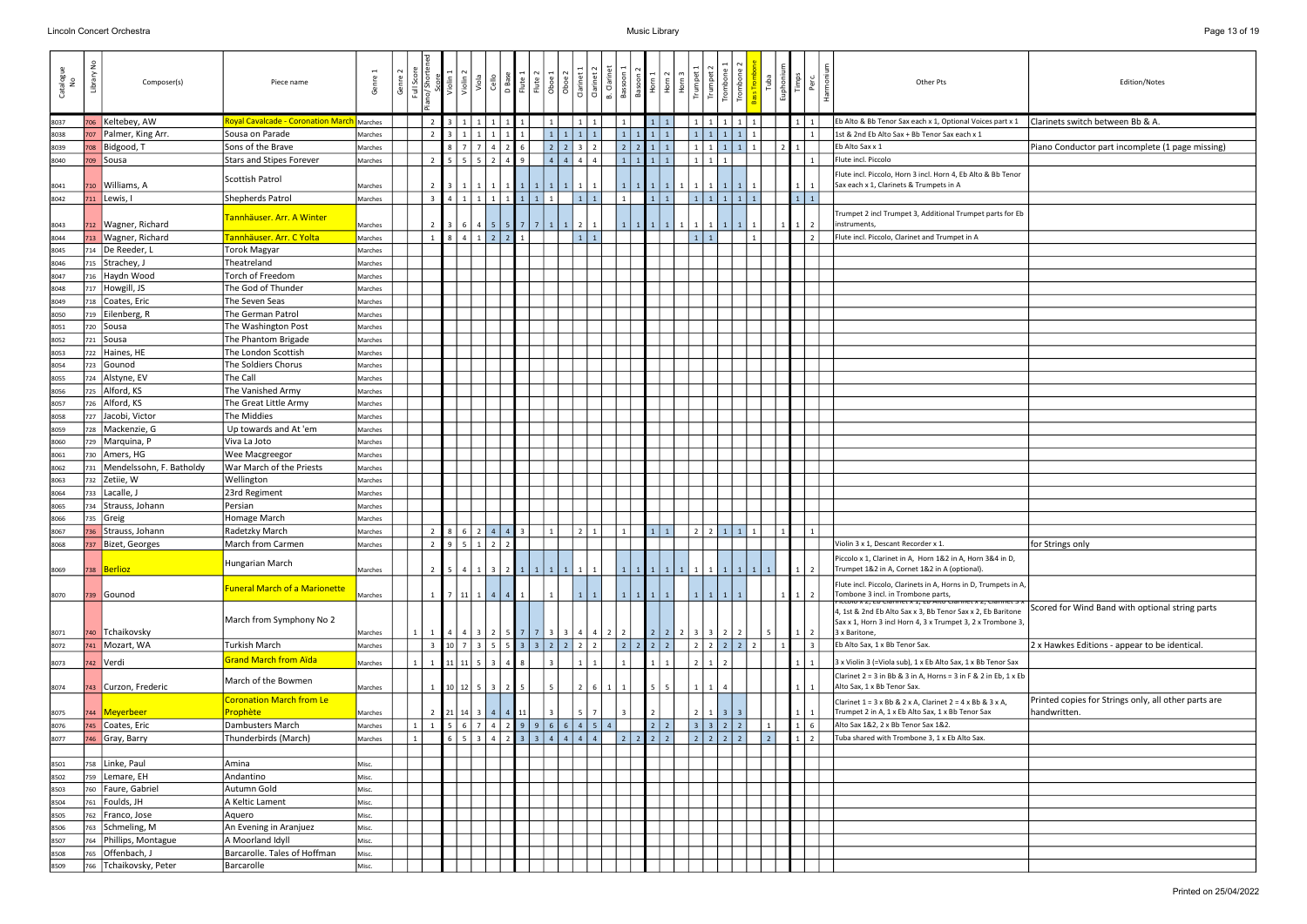| Catalogue<br>No | ٤<br>Library | Composer(s)                 | Piece name                                | Genre 1 | Genre | Full Score<br>ano/ Shorter | Score<br>Violin 1                | Violin <sub>2</sub>       | $\frac{1}{\sqrt{2}}$ |                | D Base<br>Flute 1 | Flute <sub>2</sub> | Oboe 1<br>Oboe <sub>2</sub>  | Clarinet 1<br>Clarinet | <b>B.</b> Clarinet | Bassoon                                           | $\begin{array}{c}\n\text{Basoon}^2 \\ \text{Horn 1} \\ \text{Horn 2} \\ \text{Horn 3}\n\end{array}$ | Trump |     | Trombon<br>$\overline{\phantom{a}}$ Trombor |                         | Tuba | Euphoniu<br>Timps | Harmoni<br>Perc. | Other Pts<br>Edition/Notes                                                                                                                                     |
|-----------------|--------------|-----------------------------|-------------------------------------------|---------|-------|----------------------------|----------------------------------|---------------------------|----------------------|----------------|-------------------|--------------------|------------------------------|------------------------|--------------------|---------------------------------------------------|-----------------------------------------------------------------------------------------------------|-------|-----|---------------------------------------------|-------------------------|------|-------------------|------------------|----------------------------------------------------------------------------------------------------------------------------------------------------------------|
| 8510            |              | 767   Wood, Henry J         | British Sea Songs (Fantasia)              | Misc.   |       |                            |                                  |                           |                      |                |                   |                    |                              |                        |                    |                                                   |                                                                                                     |       |     |                                             |                         |      |                   |                  |                                                                                                                                                                |
| 8511            |              | 768 Jamefelt, A             | Berceuse                                  | Misc.   |       |                            |                                  |                           |                      |                |                   |                    |                              |                        |                    |                                                   |                                                                                                     |       |     |                                             |                         |      |                   |                  |                                                                                                                                                                |
| 8512            | 769          | Bizet, Georges              | Berceuse                                  | Misc.   |       |                            |                                  |                           |                      |                |                   |                    |                              |                        |                    |                                                   |                                                                                                     |       |     |                                             |                         |      |                   |                  |                                                                                                                                                                |
| 8513            |              | 770 Handel, GF              | <b>Berenice</b>                           | Misc.   |       |                            |                                  |                           |                      |                |                   |                    |                              |                        |                    |                                                   |                                                                                                     |       |     |                                             |                         |      |                   |                  |                                                                                                                                                                |
| 8514            | 771          | Strauss, Johann             | <b>Ballet Music from "Ritter</b>          | Misc.   |       |                            |                                  |                           |                      |                |                   |                    |                              |                        |                    |                                                   |                                                                                                     |       |     |                                             |                         |      |                   |                  |                                                                                                                                                                |
| 8515            |              | 772 Handel, GF              | <b>Berenice Minuet</b>                    | Misc.   |       |                            |                                  |                           |                      |                |                   |                    |                              |                        |                    |                                                   |                                                                                                     |       |     |                                             |                         |      |                   |                  |                                                                                                                                                                |
| 8516            | 773          | Confrey, Zez                | Buffoon                                   | Misc.   |       |                            |                                  |                           |                      |                |                   |                    |                              |                        |                    |                                                   |                                                                                                     |       |     |                                             |                         |      |                   |                  |                                                                                                                                                                |
| 8517            |              | 774   Ketelbey, Albert W    | By the Blue Hawaiian Waters               | Misc.   |       |                            |                                  |                           |                      |                |                   |                    |                              |                        |                    |                                                   |                                                                                                     |       |     |                                             |                         |      |                   |                  |                                                                                                                                                                |
| 8518            |              | 775   Wagner, Richard       | By the Silent Hearth                      | Misc.   |       |                            |                                  |                           |                      |                |                   |                    |                              |                        |                    |                                                   |                                                                                                     |       |     |                                             |                         |      |                   |                  |                                                                                                                                                                |
| 8519            |              | 776 Tchaikovsky             | Capriccio Italien                         | Misc.   |       |                            |                                  |                           |                      |                |                   |                    |                              |                        |                    |                                                   |                                                                                                     |       |     |                                             |                         |      |                   |                  |                                                                                                                                                                |
| 8520            |              | 777 Rimsky-Korsakov, Nikoli | Capriccio Espagnol                        | Misc.   |       |                            |                                  |                           |                      |                |                   |                    |                              |                        |                    |                                                   |                                                                                                     |       |     |                                             |                         |      |                   |                  |                                                                                                                                                                |
| 8521            |              | 778 Godard, Benjamin        | Canzonetta                                | Misc.   |       |                            |                                  |                           |                      |                |                   |                    |                              |                        |                    |                                                   |                                                                                                     |       |     |                                             |                         |      |                   |                  |                                                                                                                                                                |
| 8522            |              | 779 Elgar, Edward           | Carissima                                 | Misc.   |       |                            |                                  |                           |                      |                |                   |                    |                              |                        |                    |                                                   |                                                                                                     |       |     |                                             |                         |      |                   |                  |                                                                                                                                                                |
| 8523            |              | 780   Fletcher, Percy E     | Café Chantant                             | Misc.   |       |                            |                                  |                           |                      |                |                   |                    |                              |                        |                    |                                                   |                                                                                                     |       |     |                                             |                         |      |                   |                  |                                                                                                                                                                |
| 8524            |              | 781 Elgar, Edward           | Carillon                                  | Misc.   |       |                            |                                  |                           |                      |                |                   |                    |                              |                        |                    |                                                   |                                                                                                     |       |     |                                             |                         |      |                   |                  |                                                                                                                                                                |
| 8525            |              | 782 Falk, Armand            | Cazaret                                   | Misc.   |       |                            |                                  |                           |                      |                |                   |                    |                              |                        |                    |                                                   |                                                                                                     |       |     |                                             |                         |      |                   |                  |                                                                                                                                                                |
| 8526            |              | 783 Tchaikovsky, Peter      | Chant Elegiaque                           | Misc.   |       |                            |                                  |                           |                      |                |                   |                    |                              |                        |                    |                                                   |                                                                                                     |       |     |                                             |                         |      |                   |                  |                                                                                                                                                                |
| 8527            | 784          | Drdla, Fr                   | Chant D'Amour                             | Misc.   |       |                            |                                  |                           |                      |                |                   |                    |                              |                        |                    |                                                   |                                                                                                     |       |     |                                             |                         |      |                   |                  |                                                                                                                                                                |
| 8528            | 785          | Elgar, Edward               | Chanson De Martin                         | Misc.   |       |                            |                                  |                           |                      |                |                   |                    |                              |                        |                    |                                                   |                                                                                                     |       |     |                                             |                         |      |                   |                  |                                                                                                                                                                |
| 8529            | 786          | Strauss, Johann             | Chit-Chat Polka (Tritsch-Tratsch)   Misc. |         |       |                            |                                  |                           |                      |                |                   |                    |                              |                        |                    |                                                   |                                                                                                     |       |     |                                             |                         |      |                   |                  |                                                                                                                                                                |
| 8530            | 787          | Ivanov, Ippotitov           | <b>Cavcasian Sketches</b>                 | Misc.   |       |                            |                                  |                           |                      |                |                   |                    |                              |                        |                    |                                                   |                                                                                                     |       |     |                                             |                         |      |                   |                  |                                                                                                                                                                |
| 8531            | 788          | Carton, Philippe            | Con Amore                                 | Misc.   |       |                            |                                  |                           |                      |                |                   |                    |                              |                        |                    |                                                   |                                                                                                     |       |     |                                             |                         |      |                   |                  |                                                                                                                                                                |
| 8532            | 789          | Grainger, Percy             | <b>Country Gardens</b>                    | Misc.   |       |                            |                                  |                           |                      |                |                   |                    |                              |                        |                    |                                                   |                                                                                                     |       |     |                                             |                         |      |                   |                  |                                                                                                                                                                |
| 8533            |              | 790   Krein, L              | <b>Cossacks Wedding Fete</b>              | Misc.   |       |                            |                                  |                           |                      |                |                   |                    |                              |                        |                    |                                                   |                                                                                                     |       |     |                                             |                         |      |                   |                  |                                                                                                                                                                |
| 8534            |              | 791 Pierne, Gabriel         | Cydalise                                  | Misc.   |       |                            |                                  |                           |                      |                |                   |                    |                              |                        |                    |                                                   |                                                                                                     |       |     |                                             |                         |      |                   |                  |                                                                                                                                                                |
| 8535            |              | 792 Smetana                 | Dance of the Comedians                    | Misc.   |       |                            |                                  |                           |                      |                |                   |                    |                              |                        |                    |                                                   |                                                                                                     |       |     |                                             |                         |      |                   |                  |                                                                                                                                                                |
| 8536            |              | 793 Russell, Kennedy        | Dance of the Icicles                      | Misc.   |       |                            |                                  |                           |                      |                |                   |                    |                              |                        |                    |                                                   |                                                                                                     |       |     |                                             |                         |      |                   |                  |                                                                                                                                                                |
| 8537            |              | 794   Ketelbey, Albert W    | Dance of the Merry Mascots                | Misc.   |       |                            |                                  |                           |                      |                |                   |                    |                              |                        |                    |                                                   |                                                                                                     |       |     |                                             |                         |      |                   |                  |                                                                                                                                                                |
| 8538            |              | 795 Gluck, CW               | Dance of the Blessed Spirits              | Misc.   |       |                            |                                  |                           |                      |                |                   |                    |                              |                        |                    |                                                   |                                                                                                     |       |     |                                             |                         |      |                   |                  |                                                                                                                                                                |
| 8539            |              | 796   Finck, Herman         | Dancing Daffodiles                        | Misc.   |       |                            |                                  |                           |                      |                |                   |                    |                              |                        |                    |                                                   |                                                                                                     |       |     |                                             |                         |      |                   |                  |                                                                                                                                                                |
| 8540            |              | 797 Haydn Wood              | Day Dreams                                | Misc.   |       |                            |                                  |                           |                      |                |                   |                    |                              |                        |                    |                                                   |                                                                                                     |       |     |                                             |                         |      |                   |                  |                                                                                                                                                                |
| 8541            | 798          | Herbert, Victor             | Dream On                                  | Misc.   |       |                            |                                  |                           |                      |                |                   |                    |                              |                        |                    |                                                   |                                                                                                     |       |     |                                             |                         |      |                   |                  |                                                                                                                                                                |
| 8542            | 799          | Desommes, LC                | Divertissement Espagnoi                   | Misc.   |       |                            |                                  |                           |                      |                |                   |                    |                              |                        |                    |                                                   |                                                                                                     |       |     |                                             |                         |      |                   |                  |                                                                                                                                                                |
| 8543            | 800          | Ganne. Louis                | Estase                                    | Misc.   |       |                            |                                  |                           |                      |                |                   |                    |                              |                        |                    |                                                   |                                                                                                     |       |     |                                             |                         |      |                   |                  |                                                                                                                                                                |
| 8544            |              | 801 Chabrier, E             | Esp[ana-Rhapsodie                         | Misc.   |       |                            |                                  |                           |                      |                |                   |                    |                              |                        |                    |                                                   |                                                                                                     |       |     |                                             |                         |      |                   |                  |                                                                                                                                                                |
| 8545            |              | 802 Bennett, GS             | Eventide                                  | Misc.   |       |                            |                                  |                           |                      |                |                   |                    |                              |                        |                    |                                                   |                                                                                                     |       |     |                                             |                         |      |                   |                  |                                                                                                                                                                |
| 8546            |              | 803   Pratt, Alfred         | Eventide At the Convent                   | Misc.   |       |                            |                                  |                           |                      |                |                   |                    |                              |                        |                    |                                                   |                                                                                                     |       |     |                                             |                         |      |                   |                  |                                                                                                                                                                |
| 8547            | 804          |                             | Evensong                                  | Misc.   |       |                            |                                  |                           |                      |                |                   |                    |                              |                        |                    |                                                   |                                                                                                     |       |     |                                             |                         |      |                   |                  |                                                                                                                                                                |
| 8548            |              | 805 Ancliffe, Charles       | El Salvdo                                 | Misc.   |       |                            |                                  |                           |                      |                |                   |                    |                              |                        |                    |                                                   |                                                                                                     |       |     |                                             |                         |      |                   |                  |                                                                                                                                                                |
| 8549            |              | 806   Pailla, J             | El Relicano                               | Misc.   |       |                            |                                  |                           |                      |                |                   |                    |                              |                        |                    |                                                   |                                                                                                     |       |     |                                             |                         |      |                   |                  |                                                                                                                                                                |
| 8550            |              | 807   Binge, Ronald         | Elizabethan Serenade                      | Misc.   |       |                            |                                  |                           |                      |                |                   |                    |                              |                        |                    |                                                   |                                                                                                     |       |     |                                             |                         |      |                   |                  |                                                                                                                                                                |
| 8551            |              | 808 Tchaikovsky, Peter      | Eugen Onegin                              | Misc.   |       |                            |                                  |                           |                      |                |                   |                    |                              |                        |                    |                                                   |                                                                                                     |       |     |                                             |                         |      |                   |                  |                                                                                                                                                                |
| 8552            |              | 809 Ewing, Montague         | <b>Floating Petals</b>                    | Misc.   |       |                            |                                  |                           |                      |                |                   |                    |                              |                        |                    |                                                   |                                                                                                     |       |     |                                             |                         |      |                   |                  |                                                                                                                                                                |
| 8553            |              | 810   Kaiser, Alfred        | Fleur D Neige                             | Misc.   |       |                            |                                  |                           |                      |                |                   |                    |                              |                        |                    |                                                   |                                                                                                     |       |     |                                             |                         |      |                   |                  |                                                                                                                                                                |
| 8554            |              | 811 Rimsky-Korsakov, Nikoli | Flight of the Bumble Bee                  | Misc.   |       |                            |                                  |                           |                      |                |                   |                    |                              |                        |                    |                                                   |                                                                                                     |       |     |                                             |                         |      |                   |                  |                                                                                                                                                                |
| 8555            |              | 812 Anderson, Leroy         | Forgotten Dreams                          | Misc.   |       |                            |                                  |                           |                      |                |                   |                    |                              |                        |                    |                                                   |                                                                                                     |       |     |                                             |                         |      |                   |                  |                                                                                                                                                                |
| 8556            |              | 813 Gounod, Charles         | Funeral March of a Marionette             | Misc.   |       |                            |                                  |                           |                      |                |                   |                    |                              |                        |                    |                                                   |                                                                                                     |       |     |                                             |                         |      |                   |                  |                                                                                                                                                                |
| 8557            |              | 814 Wood, Arthur            | <b>Fiddlers Three</b>                     | Misc.   |       |                            | $\overline{2}$<br>$\overline{3}$ | I 1                       |                      |                |                   |                    | $\mathbf{1}$<br>$\mathbf{1}$ | $1\vert$               |                    | 1 <sup>1</sup><br>1                               | 1                                                                                                   |       |     | $1 \mid 1$                                  |                         |      |                   |                  | Cello part missing. Also includes s<br>Flute incl. Piccolo, Horn 3 incl. Horn 4, 1 x each 1st & 2nd<br>Eb Alto Sax, 1 x Bb Tenor Sax.<br>photocopies of parts. |
| 8558            |              | 815 Sibelius, Jean          | Finlandia                                 | Misc.   |       |                            | $\vert$ 4<br>$\mathbf{1}$        | $\vert$ 1                 |                      | $\overline{2}$ | $\vert$ 2         |                    | $\mathbf{1}$                 | $\overline{2}$         |                    |                                                   |                                                                                                     |       |     |                                             |                         |      |                   | $1 \mid 1$       | 1 x Harmonium<br>Viola part missing                                                                                                                            |
| 8559            |              | 816 Foulds, J. Arr.         | Fantasie of Negro Spirituals              | Misc.   |       |                            |                                  | 2   1   1   1             |                      |                | 1   1             |                    |                              |                        |                    |                                                   |                                                                                                     |       |     |                                             |                         |      |                   | $1 \mid 1$       | 1 x each 1st & 3st Eb Alto Sax, 1 x Bb 2nd Tenor Sax, 1 x<br>Tenor Banjo, 1 x Organ.                                                                           |
| 8560            |              | 817 Von Ahn Carse, A        | Gavotte                                   | Misc.   |       |                            |                                  | $22111$                   |                      |                | $\boxed{1}$       |                    | $\mathbf{1}$                 | $1 \mid 1$             |                    | $\mathbf{1}$                                      | $1\vert 1$                                                                                          |       |     |                                             |                         |      |                   |                  | Clarinets in A                                                                                                                                                 |
| 8561            |              | 818 Moussorgsky, De M       | Gopak (Opera)                             | Misc.   |       |                            | 6                                | $10 \mid 8 \mid 6 \mid 6$ |                      |                | 3 I 7             |                    | $2232$                       |                        |                    | $2222214$                                         |                                                                                                     |       | - 3 | 22                                          | $\overline{\mathbf{3}}$ |      |                   | $\overline{4}$   | Flute incl. Piccolo, 2 x teanscriptions for Bb Clarinet, Horn 3 Clarinets and Trumpets in A<br>incl. Horn 4, 3 x Harp                                          |
|                 |              |                             | <b>Gipsies and Cossacks</b>               |         |       |                            |                                  |                           |                      |                |                   |                    |                              |                        |                    |                                                   |                                                                                                     |       |     |                                             |                         |      |                   |                  | Clarinets and Trumpets in A. Hand                                                                                                                              |
| 8562            |              | 819 Klay, K                 |                                           | Misc.   |       |                            |                                  | 4 1 1 2                   |                      |                |                   |                    |                              | $1 \mid$               |                    |                                                   | $1 \mid 1 \mid$                                                                                     |       |     | 11111111                                    |                         |      |                   | 1                | 2 x additional Violins A&B parts, Flute incl. Piccolo<br>standard) parts.                                                                                      |
| 8563            |              | 820 Lewis, Idris. Arr.      | Green Lawns                               | Misc.   |       |                            | $\overline{2}$                   | $5 \mid 1 \mid 1 \mid 1$  |                      |                | $1 \mid 1$        |                    | $\mathbf{1}$                 | $1 \mid 1$             |                    |                                                   | $1 \mid 1 \mid$                                                                                     |       |     | 11111                                       |                         |      |                   | $1 \mid 1$       | 1 x each 1st & 2nd Eb Alto Sax, 1 x 3rd Bb Tenor Sax,                                                                                                          |
| 8564            |              | 821 Vaughan Williams        | Fantasia on Greensleeves                  | Misc.   |       |                            |                                  |                           |                      |                |                   |                    |                              |                        |                    |                                                   |                                                                                                     |       |     |                                             |                         |      |                   |                  |                                                                                                                                                                |
| 8565            |              | 822 Phillipes, Montague     | Harlequin Dance                           | Misc.   |       |                            | $\overline{3}$                   | l 1                       |                      |                | $1 \mid 1 \mid 1$ |                    | $\mathbf{1}$                 | $1 \mid 1 \mid$        |                    | $\begin{bmatrix} 1 & 1 & 1 & 1 & 1 \end{bmatrix}$ |                                                                                                     |       |     |                                             |                         |      |                   | $\overline{1}$   | 1 x Harp<br>Clarinets and Trumpets in A                                                                                                                        |

|              | Edition/Notes                                            |
|--------------|----------------------------------------------------------|
|              |                                                          |
|              |                                                          |
|              |                                                          |
|              |                                                          |
|              |                                                          |
|              |                                                          |
|              |                                                          |
|              |                                                          |
|              |                                                          |
|              |                                                          |
|              |                                                          |
|              |                                                          |
|              |                                                          |
|              |                                                          |
|              |                                                          |
|              |                                                          |
|              |                                                          |
|              |                                                          |
|              |                                                          |
|              |                                                          |
|              |                                                          |
|              |                                                          |
|              |                                                          |
|              |                                                          |
|              |                                                          |
|              |                                                          |
|              |                                                          |
|              |                                                          |
|              |                                                          |
|              |                                                          |
|              |                                                          |
|              |                                                          |
|              |                                                          |
|              |                                                          |
|              |                                                          |
|              |                                                          |
|              |                                                          |
|              |                                                          |
|              |                                                          |
|              |                                                          |
|              |                                                          |
|              |                                                          |
| 1st & 2nd    | Cello part missing. Also includes several barely legible |
|              | photocopies of parts.<br>Viola part missing              |
| Sax, 1 x     |                                                          |
|              |                                                          |
|              | Clarinets in A                                           |
| inet, Horn 3 | Clarinets and Trumpets in A                              |
|              | Clarinets and Trumpets in A. Handwritten (Copyright      |
| olo          | standard) parts.                                         |
| r Sax,       |                                                          |
|              |                                                          |
|              | Clarinets and Trumpets in A                              |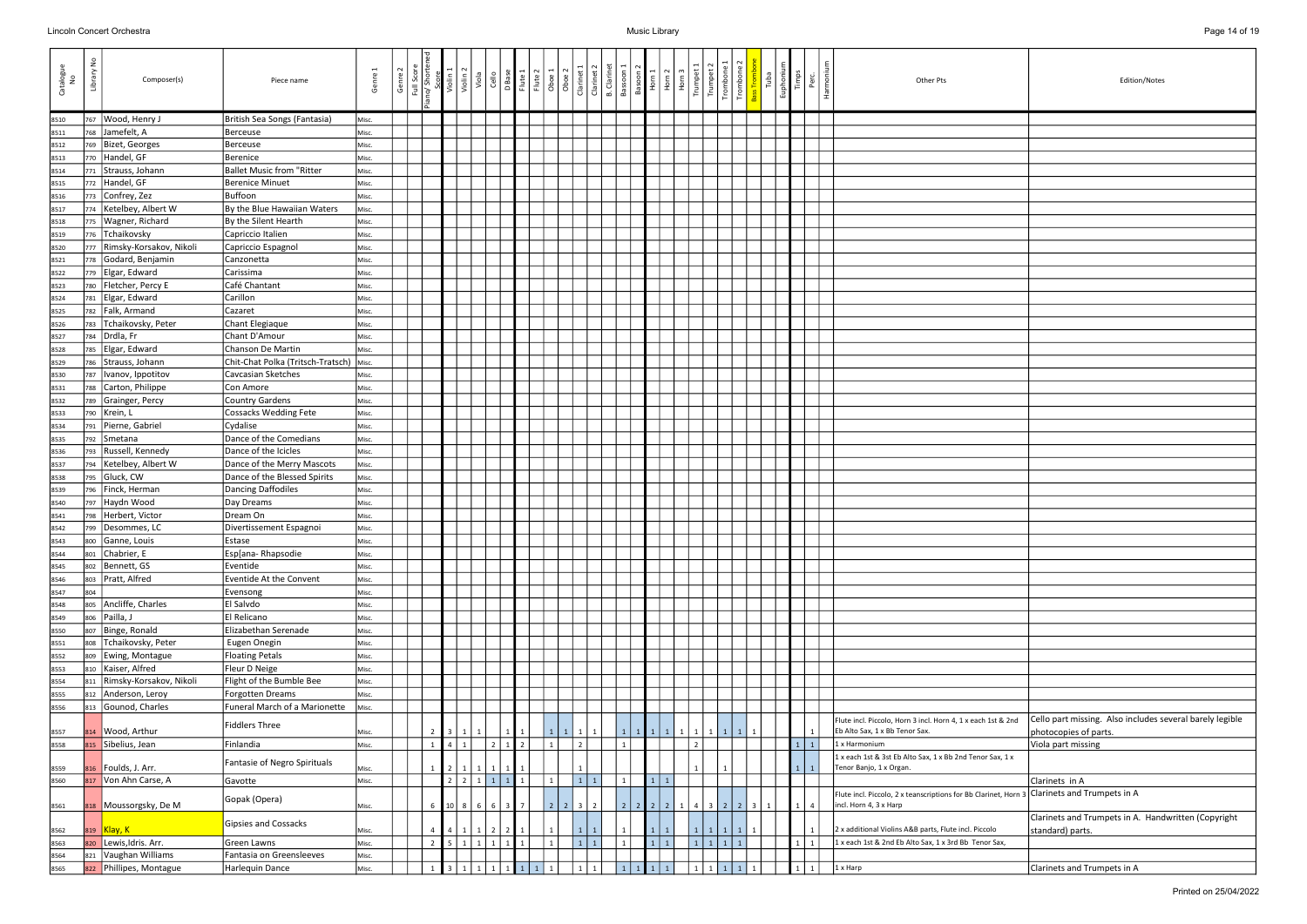| Catalogue<br>No | ٤<br>Library | Composer(s)                      | Piece name                                | Genre | Genre | Full Score |                | Violin <sub>2</sub>     | Viola<br>Cello                                                          |                   | D Base<br>Flute 1 | $\frac{2}{\text{Hute 2}}$ | Oboe                                            | Clarinet          | Clarinet 2     | B. Clarinet<br>Bassoon |                        | $\begin{array}{c c}\n\text{Bason 2} \\ \text{Horn 1} \\ \text{Horn 2}\n\end{array}$ | , 톱 '<br>  모 | Trumpet                                       | Trumpet                              | Trombone<br>Tromb            |                | Tuba<br>Euphoni |                 | $\frac{E}{2}$ | Other Pts                                                                                           | Edition/Notes                        |
|-----------------|--------------|----------------------------------|-------------------------------------------|-------|-------|------------|----------------|-------------------------|-------------------------------------------------------------------------|-------------------|-------------------|---------------------------|-------------------------------------------------|-------------------|----------------|------------------------|------------------------|-------------------------------------------------------------------------------------|--------------|-----------------------------------------------|--------------------------------------|------------------------------|----------------|-----------------|-----------------|---------------|-----------------------------------------------------------------------------------------------------|--------------------------------------|
| 8566            | 823          | Squire, WH                       | Harlequinade                              | Misc. |       |            |                |                         |                                                                         |                   |                   |                           |                                                 |                   |                |                        |                        |                                                                                     |              |                                               |                                      |                              |                |                 |                 | $\mathbf{1}$  | 1 x each 1st & 3st Eb Alto Sax, 1 x Bb 2nd Tenor Sax, 1 x<br>Trombone 3                             |                                      |
| 8567            | 824          | G.F. Händel arr. E. Urbach       | Händels Reichtum                          | Misc. |       |            |                |                         |                                                                         |                   | $\mathbf{I}$ 1    |                           | $\mathbf{1}$<br>1                               |                   |                |                        |                        |                                                                                     |              |                                               |                                      |                              |                |                 |                 |               |                                                                                                     | Clarinets and Trumpets in A          |
| 8568            | 825          | Reeves, Ernest                   | Hobomoko                                  | Misc. |       |            | 2 <sup>1</sup> | $1 \mid 1$              |                                                                         | $1 \mid 1 \mid 1$ |                   |                           |                                                 |                   |                |                        |                        |                                                                                     |              |                                               |                                      |                              |                |                 |                 | 1             |                                                                                                     |                                      |
| 8569            | 826          | Tchaikovsky, Peter               | Hopak                                     | Misc. |       |            |                |                         |                                                                         |                   |                   |                           |                                                 |                   |                |                        |                        |                                                                                     |              |                                               |                                      |                              |                |                 | $1 \mid 1 \mid$ |               | Flute incl. Piccolo, 1 x Harmonium                                                                  |                                      |
| 8570            | 827          | Sullivan, Arthur                 | Ho Jolly Jenkin                           | Misc. |       |            |                | $4 \mid 3 \mid$         | $1 \mid 2 \mid 1$                                                       |                   |                   |                           | $\overline{1}$                                  | 1                 |                |                        |                        | $1 \mid 1$                                                                          |              |                                               |                                      | $\mathbf{1}$<br>$\mathbf{1}$ | 1              |                 |                 |               |                                                                                                     | Handwritten parts                    |
| 8571            |              | 828   Liszt, Franz arr. Weninger | Hungarian Rhapsody No 2. Arr.<br>Weninger | Misc. |       |            | $2^{\circ}$    | $\mathbf{1}$            | $1 \mid 2 \mid 2 \mid 2$                                                |                   |                   |                           |                                                 |                   |                |                        |                        |                                                                                     |              |                                               |                                      |                              |                |                 |                 |               | Flute incl. Piccolo, 1 x Harmonium, 1 x each Violin, Trumpet<br>& Oboe obligato parts.              |                                      |
|                 |              |                                  | Hungarian Rhapsody No 2. Arr.             |       |       |            |                |                         |                                                                         |                   |                   |                           |                                                 |                   |                |                        |                        |                                                                                     |              |                                               |                                      |                              |                |                 |                 |               | Flute incl. Piccolo, Horn 3 incl. Horn 4, 1 x Eb Alto Sax, 1 x                                      |                                      |
| 8572            | 829          | Liszt, Franz arr. Lotter         | Lotter                                    | Misc. |       |            | $\overline{3}$ | $\overline{\mathbf{3}}$ | 1 1 1 1                                                                 |                   |                   |                           | $\overline{1}$<br>1                             | $\mathbf{1}$      |                | 2 <sup>1</sup>         |                        | $2 1 1 1 1$                                                                         |              |                                               | $\vert$ 1<br>1                       | <sup>1</sup>                 | 1              |                 |                 |               | Bb Tenor Sax.                                                                                       |                                      |
| 8573            | 830          | Brahms, Johann                   | Hungarian Dance No 1. See 954             | Misc. |       |            |                |                         |                                                                         |                   |                   |                           |                                                 |                   |                |                        |                        |                                                                                     |              |                                               |                                      |                              |                |                 |                 |               |                                                                                                     |                                      |
| 8574            | 831          | Dvorak, Anton                    | Humoreske                                 | Misc. |       |            |                |                         |                                                                         |                   |                   |                           |                                                 |                   |                |                        |                        |                                                                                     |              |                                               |                                      |                              |                |                 |                 |               |                                                                                                     |                                      |
| 8575            | 832          | Rimsky-Korsakov, Nikoli          | Hymn to the Sun                           | Misc. |       |            |                |                         |                                                                         |                   |                   |                           |                                                 |                   |                |                        |                        |                                                                                     |              |                                               |                                      |                              |                |                 |                 |               |                                                                                                     |                                      |
| 8576            |              | 833 Gounod, Charles              | Symn to Saint Ceale                       | Misc. |       |            |                |                         |                                                                         |                   |                   |                           |                                                 |                   |                |                        |                        |                                                                                     |              |                                               |                                      |                              |                |                 |                 |               |                                                                                                     |                                      |
| 8577            | 834          | Elgar, Edward                    | Idylle                                    | Misc. |       |            |                |                         |                                                                         |                   |                   |                           |                                                 |                   |                |                        |                        |                                                                                     |              |                                               |                                      |                              |                |                 |                 |               |                                                                                                     |                                      |
| 8578            | 835          | Yradier, S De                    | La Paloma                                 | Misc. |       |            |                |                         |                                                                         |                   |                   |                           |                                                 |                   |                |                        |                        |                                                                                     |              |                                               |                                      |                              |                |                 |                 |               |                                                                                                     |                                      |
| 8579            | 836          | Weninger. Arr.                   | La Paloma (Paraphrase)                    | Misc. |       |            |                |                         |                                                                         |                   |                   |                           |                                                 |                   |                |                        |                        |                                                                                     |              |                                               |                                      |                              |                |                 |                 |               |                                                                                                     |                                      |
| 8580            | 837          | Farnon, RJ                       | Jumping Bean                              | Misc. |       |            |                |                         |                                                                         |                   |                   |                           |                                                 |                   |                |                        |                        |                                                                                     |              |                                               |                                      |                              |                |                 |                 |               |                                                                                                     |                                      |
| 8581            | 838          | Myddleton, WH                    | La Riviere Swanee                         | Misc. |       |            |                |                         |                                                                         |                   |                   |                           |                                                 |                   |                |                        |                        |                                                                                     |              |                                               |                                      |                              |                |                 |                 |               |                                                                                                     |                                      |
| 8582            | 839          | Delius, Frederick                | La Calinda                                | Misc. |       |            |                |                         |                                                                         |                   |                   |                           |                                                 |                   |                |                        |                        |                                                                                     |              |                                               |                                      |                              |                |                 |                 |               |                                                                                                     |                                      |
| 8583            | 840          | Mendelssohn, F. Batholdy         | La Chasse                                 | Misc. |       |            |                |                         |                                                                         |                   |                   |                           |                                                 |                   |                |                        |                        |                                                                                     |              |                                               |                                      |                              |                |                 |                 |               |                                                                                                     |                                      |
| 8584            | 841          | Luigini, Alex                    | La Viox De Cloches                        | Misc. |       |            |                |                         |                                                                         |                   |                   |                           |                                                 |                   |                |                        |                        |                                                                                     |              |                                               |                                      |                              |                |                 |                 |               |                                                                                                     |                                      |
| 8585            | 842          | Braga, G                         | La Serenata                               | Misc. |       |            |                |                         |                                                                         |                   |                   |                           |                                                 |                   |                |                        |                        |                                                                                     |              |                                               |                                      |                              |                |                 |                 |               |                                                                                                     |                                      |
| 8586            | 843          | Gongl, Josef                     | Last Love                                 | Misc. |       |            |                |                         |                                                                         |                   |                   |                           |                                                 |                   |                |                        |                        |                                                                                     |              |                                               |                                      |                              |                |                 |                 |               |                                                                                                     |                                      |
| 8587            |              | Meyerbeer, G                     | Le Prophete                               | Misc. |       |            |                |                         |                                                                         |                   |                   |                           |                                                 |                   |                |                        |                        |                                                                                     |              |                                               |                                      |                              |                |                 |                 |               |                                                                                                     |                                      |
| 8588            | 845          | Debussy                          | Les Angelus                               | Misc. |       |            |                |                         |                                                                         |                   |                   |                           |                                                 |                   |                |                        |                        |                                                                                     |              |                                               |                                      |                              |                |                 |                 |               |                                                                                                     |                                      |
| 8589            |              | Thorne, Francis                  | L'Extose                                  | Misc. |       |            |                |                         |                                                                         |                   |                   |                           |                                                 |                   |                |                        |                        |                                                                                     |              |                                               |                                      |                              |                |                 |                 |               |                                                                                                     |                                      |
| 8590            | 847          | Handel, GF                       | Largo                                     | Misc. |       |            |                |                         |                                                                         |                   |                   |                           |                                                 |                   |                |                        |                        |                                                                                     |              |                                               |                                      |                              |                |                 |                 |               |                                                                                                     |                                      |
| 8591            | 848          | Nesvadba, J                      | Loreley- Paraphrase                       | Misc. |       |            |                |                         |                                                                         |                   |                   |                           |                                                 |                   |                |                        |                        |                                                                                     |              |                                               |                                      |                              |                |                 |                 |               |                                                                                                     |                                      |
| 8592            | 849          | Tomlinson, Ernest                | Little Serenade                           | Misc. |       |            |                |                         |                                                                         |                   |                   |                           |                                                 |                   |                |                        |                        |                                                                                     |              |                                               |                                      |                              |                |                 |                 |               |                                                                                                     |                                      |
| 8593            |              | 850   Liszt, Franz               | Liebestraum                               | Misc. |       |            |                |                         |                                                                         |                   |                   |                           |                                                 |                   |                |                        |                        |                                                                                     |              |                                               |                                      |                              |                |                 |                 |               |                                                                                                     |                                      |
| 8594            | 851          | Fletcher, Percy E                | Mam'selle Mannequin                       | Misc. |       |            |                |                         |                                                                         |                   |                   |                           |                                                 |                   |                |                        |                        |                                                                                     |              |                                               |                                      |                              |                |                 |                 |               |                                                                                                     |                                      |
| 8595            | 852          | Grainger, Percy                  | <b>Mock Morris</b>                        | Misc. |       |            |                |                         |                                                                         |                   |                   |                           |                                                 |                   |                |                        |                        |                                                                                     |              |                                               |                                      |                              |                |                 |                 |               |                                                                                                     |                                      |
| 8596            |              | 853 Saint-Saens                  | My Heart at thy Sweet Voice               | Misc. |       |            |                |                         |                                                                         |                   |                   |                           |                                                 |                   |                |                        |                        |                                                                                     |              |                                               |                                      |                              |                |                 |                 |               |                                                                                                     |                                      |
| 8597            | 855          | Dexter, Harry                    | Marianina                                 | Misc. |       |            |                |                         | $\boxed{2}$ $\boxed{3}$ $\boxed{3}$ $\boxed{1}$ $\boxed{1}$ $\boxed{1}$ |                   |                   |                           | $\vert$ 1                                       | $1 \mid 1$        |                |                        |                        | $1 \mid 1 \mid$<br>111                                                              |              |                                               |                                      | 111111                       |                |                 |                 | 1             | Flute incl. Piccolo, Clarinets & Trumpets in A, Harp x 1                                            |                                      |
| 8598            | 856          | Ewing, Montague                  | Mid The Roses                             | Misc. |       |            |                |                         | $1 \mid 3 \mid 2 \mid 1 \mid 2 \mid 2 \mid 1 \mid$                      |                   |                   |                           | $\vert$ 1                                       | 1 1               |                |                        |                        |                                                                                     |              |                                               |                                      | 11111                        | $\mathbf{1}$   | $1 \mid$        | $\vert 1 \vert$ |               | Flute incl. Piccolo, Clarinets & Trumpets in A                                                      |                                      |
| 8599            | 857          | Lotter, Adolf                    | Morning Serenade                          | Misc. |       |            |                |                         | $1 \mid 3 \mid 1 \mid 1 \mid 1 \mid 1 \mid 1$                           |                   |                   |                           | $\vert$ 1                                       | $1 \mid 1$        |                |                        |                        | 111                                                                                 |              | $\overline{1}$                                |                                      | $\overline{1}$               |                |                 |                 | 1             | Clarinets & Trumpets in A                                                                           |                                      |
| 8600            | 858          | Carr, Howard                     | Moorish Dance                             | Misc. |       |            | 2 <sup>1</sup> |                         |                                                                         |                   |                   |                           | $2   1   1   1   1   1   1   1   1   1   1   1$ |                   |                |                        |                        |                                                                                     |              | 1   1   1   1   1   1   1   1                 |                                      | $\vert 1 \vert$              | $\overline{1}$ |                 | $1 \mid 1 \mid$ |               | Clarinets & Trumpets in A, Harp x 1, Horn 3 incl. Horn 4                                            |                                      |
|                 |              | Finck, Herman                    | <b>Mystic Beauty</b>                      |       |       |            |                |                         |                                                                         |                   |                   |                           |                                                 |                   |                |                        |                        |                                                                                     |              |                                               |                                      |                              |                |                 |                 |               | Clarinets & Trumpets in A, Horns in D, Bb Tenor Sax x 1,<br>Harp x 1, Celeste x 1                   | Trumpet/Cornet 1 part missing        |
| 8601            |              |                                  | Minuet in G                               | Misc. |       |            |                |                         | $3$   2   1   2   1   1   1   1<br>5   4   4   5   1   4   4   3        |                   |                   |                           | 1                                               | 1<br>$3 \mid 3$   | 1              |                        | $1 \mid 1 \mid 1 \mid$ | $1 \mid 1 \mid 3 \mid 3$                                                            |              |                                               |                                      | $\vert 1 \vert$              |                |                 |                 | 1             |                                                                                                     |                                      |
| 8602            | 860          | Beethoven, LV                    |                                           | Misc. |       |            | 2 <sup>1</sup> |                         |                                                                         |                   |                   |                           |                                                 |                   |                |                        |                        |                                                                                     |              | $\overline{\mathbf{3}}$                       | 3 1                                  | $\overline{1}$               |                |                 | $1 \mid 1 \mid$ |               | part<br>Flute incl. Piccolo, Clarinets & Trumpets in A, Horn 3 incl.                                |                                      |
| 8603            | 861          | Grainger, Percy                  | Molly on the Shore                        | Misc. |       |            |                |                         | $4$   2   3   1   2   2   1                                             |                   |                   |                           |                                                 | $1 \mid 1 \mid 1$ |                |                        |                        |                                                                                     |              | $1 \mid 1 \mid 1 \mid 1 \mid 1 \mid 1 \mid 1$ | $\vert 1 \vert$                      |                              |                | $\mathbf{1}$    |                 | $\mathbf{1}$  | Horn 4, Tuba incl Trombone 3,                                                                       |                                      |
| 8604            | 862          | Kurg, Reginald                   | Moonlight Reverie                         | Misc. |       |            |                |                         | $2 \mid 5 \mid 1 \mid 1 \mid 2 \mid 1 \mid 1$                           |                   |                   |                           | $\vert$ 1                                       | 1 1               |                | 1 <sup>1</sup>         |                        |                                                                                     |              |                                               |                                      | 11111                        |                |                 |                 |               | Clarinets & Trumpets in A, Harp x 1, Celeste x 1                                                    |                                      |
| 8605            | 863          | Fetras, O. Arr.                  | Memento of Franz Schubert                 | Misc. |       |            | $1\quad$       |                         | 2   1   0   1   1   1                                                   |                   |                   |                           |                                                 | 1                 |                |                        |                        |                                                                                     |              |                                               |                                      |                              |                |                 |                 |               | 1 1 Clarinets & Trumpets in A                                                                       | Several parts appear to be missing   |
| 8606            | 864          | Svendsen, JS                     | Norwegian Rhapsody No 1                   | Misc. |       |            |                |                         | 5   4   4   1   1   1   1   1                                           |                   |                   |                           |                                                 | 1                 |                |                        |                        |                                                                                     |              |                                               |                                      |                              |                |                 |                 |               | Clarinets & Trumpets in A                                                                           | Oboe & Bassoon parts are handwritten |
| 8607            | 865          | Grieg, Edvard                    | Norwegian Dances, Nos 1 & 2               | Misc. |       |            | 3 <sup>1</sup> |                         |                                                                         |                   |                   |                           | 3   1   1   2   1   1   1   1   1   2           |                   |                |                        |                        | $1 \mid 1 \mid 1 \mid 1 \mid 1$                                                     |              |                                               | 1                                    | $\vert 1 \vert$<br>1         | $\mathbf{1}$   | $\overline{1}$  | $1 \mid 1 \mid$ |               | Horn 3 incl. Horn 4, Harp x 1                                                                       |                                      |
| 8608            | 866          | Grieg, Edvard                    | Norwegian Dances, Nos 3 & 4               | Misc. |       |            |                | $1 \mid 1 \mid$         | $1 \mid 1 \mid 1 \mid 1$                                                |                   |                   |                           |                                                 |                   |                |                        |                        |                                                                                     |              |                                               |                                      |                              |                |                 |                 | 1             | Flute incl. Piccolo,                                                                                | Several parts appear to be missing   |
| 8609            |              | Lotter, Adolf. Arr.              | <b>Nevins Rosary</b>                      | Misc. |       |            |                | $1 \mid 1 \mid$         | 11111                                                                   |                   |                   |                           |                                                 | $\mathbf{1}$      |                |                        |                        |                                                                                     |              |                                               |                                      |                              |                |                 |                 | $1\vert$      | Clarinets & Trumpets in A                                                                           | Several parts appear to be missing   |
| 8610            | 868          | <del>ur, Gustave</del>           | N ***** Dance                             | Misc. |       |            |                | $2 \mid 1 \mid$         | $1 \mid 1 \mid 1 \mid 1$                                                |                   |                   |                           | $\vert 1 \vert$                                 | $1 \mid 1 \mid 1$ |                |                        |                        | $1 \mid 1$                                                                          |              |                                               | $\vert$ 1<br>1                       | 1                            | $\overline{1}$ |                 |                 | $\mathbf{1}$  | Flute incl. Piccolo, Clarinets & Trumpets in A, Horn in D,                                          |                                      |
| 8611            |              | Kern, J                          | Old Man River                             | Misc. |       |            |                |                         | 3 2 0 1 1                                                               |                   |                   |                           |                                                 |                   |                |                        |                        |                                                                                     |              |                                               |                                      |                              |                |                 |                 |               |                                                                                                     | All handwritten parts                |
| 8612            | 870          | Jessel, Leon                     | Parade of the Tin Soldiers                | Misc. |       |            |                |                         |                                                                         |                   |                   |                           |                                                 |                   |                |                        |                        |                                                                                     |              |                                               |                                      |                              |                |                 |                 |               |                                                                                                     |                                      |
| 8613            |              | Maclean, Quentin                 | Parade of the Sunbeams                    | Misc. |       |            |                |                         | 2 10 4 3 3 3 3 3 3                                                      |                   |                   |                           | $\vert$ 2                                       | $\vert 3 \vert$   | $\overline{3}$ | 2                      |                        | $222$                                                                               |              | $\overline{2}$                                | $\vert$ 3<br>$\overline{\mathbf{3}}$ |                              |                |                 |                 |               | Clarinets & Trumpets in A, Horn in D, 1st Eb Alto Sax x 2,<br>2nd Eb Alto Sax x 2, Bb Tenor Sax x 3 |                                      |
| 8614            | 872          | A Morelli. Arr                   | Paderewski's Minuet                       | Misc. |       |            |                |                         |                                                                         |                   |                   |                           |                                                 |                   |                |                        |                        |                                                                                     |              |                                               |                                      |                              |                |                 |                 |               |                                                                                                     |                                      |
| 8615            |              | 873 Piercy, W                    | Pathetique                                | Misc. |       |            |                |                         |                                                                         |                   |                   |                           |                                                 |                   |                |                        |                        |                                                                                     |              |                                               |                                      |                              |                |                 |                 |               |                                                                                                     |                                      |
| 8616            |              | 874 Coward, Noel                 | Parisian Pierrot                          | Misc. |       |            |                |                         |                                                                         |                   |                   |                           |                                                 |                   |                |                        |                        |                                                                                     |              |                                               |                                      |                              |                |                 |                 |               |                                                                                                     |                                      |
| 8617            | 875          | Fletcher, Percy E                | Pearl O'Mine                              | Misc. |       |            |                |                         |                                                                         |                   |                   |                           |                                                 |                   |                |                        |                        |                                                                                     |              |                                               |                                      |                              |                |                 |                 |               |                                                                                                     |                                      |
| 8618            | 876          | Finck, Herman                    | Piruette                                  | Misc. |       |            |                |                         |                                                                         |                   |                   |                           |                                                 |                   |                |                        |                        |                                                                                     |              |                                               |                                      |                              |                |                 |                 |               |                                                                                                     |                                      |
| 8619            |              | 877 Strauss, Johann              | Polka Parade                              | Misc. |       |            |                |                         |                                                                         |                   |                   |                           |                                                 |                   |                |                        |                        |                                                                                     |              |                                               |                                      |                              |                |                 |                 |               |                                                                                                     |                                      |
|                 |              |                                  |                                           |       |       |            |                |                         |                                                                         |                   |                   |                           |                                                 |                   |                |                        |                        |                                                                                     |              |                                               |                                      |                              |                |                 |                 |               |                                                                                                     |                                      |

|                          | Edition/Notes                                                             |
|--------------------------|---------------------------------------------------------------------------|
| Sax, 1 x                 |                                                                           |
|                          | Clarinets and Trumpets in A                                               |
|                          |                                                                           |
|                          | Handwritten parts                                                         |
| in, Trumpet              |                                                                           |
| o Sax, 1 x               |                                                                           |
|                          |                                                                           |
|                          |                                                                           |
|                          |                                                                           |
|                          |                                                                           |
|                          |                                                                           |
|                          |                                                                           |
|                          |                                                                           |
|                          |                                                                           |
|                          |                                                                           |
|                          |                                                                           |
|                          |                                                                           |
|                          |                                                                           |
|                          |                                                                           |
|                          |                                                                           |
|                          |                                                                           |
|                          |                                                                           |
|                          |                                                                           |
| $_{\rm 30}$ x $_{\rm 1}$ |                                                                           |
|                          |                                                                           |
| Horn 4                   |                                                                           |
| Sax x 1,                 | Trumpet/Cornet 1 part missing                                             |
|                          |                                                                           |
| orn 3 incl.              |                                                                           |
|                          |                                                                           |
|                          | Several parts appear to be missing<br>Oboe &Bassoon parts are handwritten |
|                          |                                                                           |
|                          | Several parts appear to be missing<br>Several parts appear to be missing  |
| orn in D,                |                                                                           |
|                          | All handwritten parts                                                     |
| Sax x 2,                 |                                                                           |
|                          |                                                                           |
|                          |                                                                           |
|                          |                                                                           |
|                          |                                                                           |
|                          |                                                                           |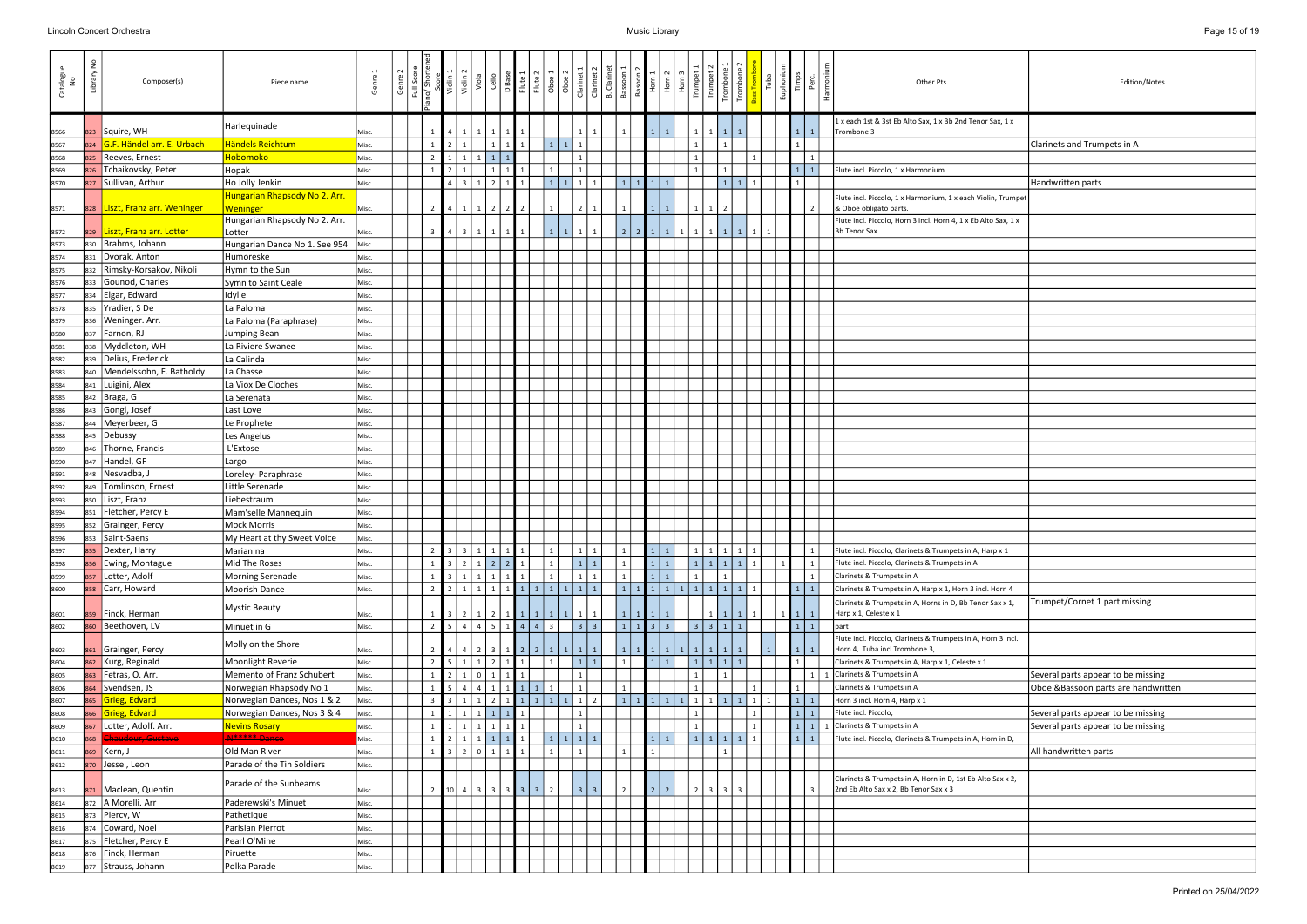| Catalogu<br>No | Library No | Composer(s)                      | Piece name                              | Genre | Genre | Full Scor<br>no/ Short  | Violin<br>Violin<br>Viola | Cello           |            | D Base<br>Flute 1<br>Flute 2<br>Oboe 1<br>Oboe 2 | Clarinet 1                        | Clarinet   | B. Clarinet<br>Bassoon 1<br>Bassoon 2<br>Horn 1 | $\begin{array}{ c c }\n\hline\n2 & 2 \\ \hline\n10 \text{ m 3}\n\end{array}$ | Trumpet      | Trumpet<br>Trombone<br>Trombone |                          | Tuba | Euphon | Timps           | 운         | Other Pts                                                                                                                                 | Edition/Notes                                                           |
|----------------|------------|----------------------------------|-----------------------------------------|-------|-------|-------------------------|---------------------------|-----------------|------------|--------------------------------------------------|-----------------------------------|------------|-------------------------------------------------|------------------------------------------------------------------------------|--------------|---------------------------------|--------------------------|------|--------|-----------------|-----------|-------------------------------------------------------------------------------------------------------------------------------------------|-------------------------------------------------------------------------|
| 8620           | 878        | Wagner, Richard                  | Preislied Die Meistersinger             | Misc. |       |                         |                           |                 |            |                                                  |                                   |            |                                                 |                                                                              |              |                                 |                          |      |        |                 |           |                                                                                                                                           |                                                                         |
| 8621           | 879        | Wagner, Richard                  | Prelude (Lohengrin)                     | Misc. |       |                         |                           |                 |            |                                                  |                                   |            |                                                 |                                                                              |              |                                 |                          |      |        |                 |           |                                                                                                                                           |                                                                         |
| 8622           | 880        | Schmid, Adolf. Arr.              | Prelude (Rachmaninoff)                  | Misc. |       |                         |                           |                 |            |                                                  |                                   |            |                                                 |                                                                              |              |                                 |                          |      |        |                 |           |                                                                                                                                           |                                                                         |
| 8623           | 881        | Jarnefelt, Armas                 | Praeludium                              | Misc. |       |                         |                           |                 |            |                                                  |                                   |            |                                                 |                                                                              |              |                                 |                          |      |        |                 |           |                                                                                                                                           |                                                                         |
| 8624           | 882        | Martini, G                       | Plaisire D'amour                        | Misc. |       |                         |                           |                 |            |                                                  |                                   |            |                                                 |                                                                              |              |                                 |                          |      |        |                 |           |                                                                                                                                           |                                                                         |
| 8625           | 883        | Gillet, Ernest                   | <b>Premier Aveu</b>                     | Misc. |       |                         |                           |                 |            |                                                  |                                   |            |                                                 |                                                                              |              |                                 |                          |      |        |                 |           |                                                                                                                                           |                                                                         |
| 8626           | 884        | Beethoven, LV                    | Rondo a Capriciio                       | Misc. |       |                         |                           |                 |            |                                                  |                                   |            |                                                 |                                                                              |              |                                 |                          |      |        |                 |           |                                                                                                                                           |                                                                         |
| 8627           | 885        | Bosc, Auguste                    | Rose-Mousee                             | Misc. |       |                         |                           |                 |            |                                                  |                                   |            |                                                 |                                                                              |              |                                 |                          |      |        |                 |           |                                                                                                                                           |                                                                         |
| 8628           | 886        | Liszt, Franz                     | Rhapsodie Hongroise                     | Misc. |       |                         |                           |                 |            |                                                  |                                   |            |                                                 |                                                                              |              |                                 |                          |      |        |                 |           |                                                                                                                                           |                                                                         |
| 8629           | 887        | Schmid, Adolf. Arr.              | <b>Russian Boatmen Song</b>             | Misc. |       |                         |                           |                 |            |                                                  |                                   |            |                                                 |                                                                              |              |                                 |                          |      |        |                 |           |                                                                                                                                           |                                                                         |
| 8630           | 888        | Salabert, F. Arr.                | Russian Boatmen Song                    | Misc. |       |                         |                           |                 |            |                                                  |                                   |            |                                                 |                                                                              |              |                                 |                          |      |        |                 |           |                                                                                                                                           |                                                                         |
| 8631           | 889        | Tchaikovsky, Peter               | Russian Dance                           | Misc. |       |                         |                           |                 |            |                                                  |                                   |            |                                                 |                                                                              |              |                                 |                          |      |        |                 |           |                                                                                                                                           |                                                                         |
| 8632           | 890        | Noble, R. Arr.                   | Ray Noble Medley                        | Misc. |       |                         |                           |                 |            |                                                  |                                   |            |                                                 |                                                                              |              |                                 |                          |      |        |                 |           |                                                                                                                                           |                                                                         |
| 8633           | 891        | Sunding, Christian               | Rustle of Spring                        | Misc. |       |                         |                           |                 |            |                                                  |                                   |            |                                                 |                                                                              |              |                                 |                          |      |        |                 |           |                                                                                                                                           |                                                                         |
| 8634           | 892        | Moszkowski                       | Serenata                                | Misc. |       |                         |                           |                 |            |                                                  |                                   |            |                                                 |                                                                              |              |                                 |                          |      |        |                 |           |                                                                                                                                           |                                                                         |
| 8635           | 893        | Toselli, Enrico                  | Serenata                                | Misc. |       |                         |                           |                 |            |                                                  |                                   |            |                                                 |                                                                              |              |                                 |                          |      |        |                 |           |                                                                                                                                           |                                                                         |
| 8636           | 894        | Titl, A. E                       | Serenade                                | Misc. |       |                         |                           |                 |            |                                                  |                                   |            |                                                 |                                                                              |              |                                 |                          |      |        |                 |           |                                                                                                                                           |                                                                         |
| 8637           | 895        | Schubert, Franz                  | Serenade                                | Misc. |       |                         |                           |                 |            |                                                  |                                   |            |                                                 |                                                                              |              |                                 |                          |      |        |                 |           |                                                                                                                                           |                                                                         |
| 8638           | 896        | Toselli, Enrico                  | Serenade No 2                           | Misc. |       |                         |                           |                 |            |                                                  |                                   |            |                                                 |                                                                              |              |                                 |                          |      |        |                 |           |                                                                                                                                           |                                                                         |
| 8639           | 897        | Drigo, R                         | Serenad 'Les Millions D'arlequin' Misc. |       |       |                         |                           |                 |            |                                                  |                                   |            |                                                 |                                                                              |              |                                 |                          |      |        |                 |           |                                                                                                                                           |                                                                         |
|                |            | Ketelbey, Albert W               | Sanctuary of the Heart                  |       |       |                         |                           |                 |            |                                                  |                                   |            |                                                 |                                                                              |              |                                 |                          |      |        |                 |           |                                                                                                                                           |                                                                         |
| 8640           | 898        |                                  |                                         | Misc. |       |                         |                           |                 |            |                                                  |                                   |            |                                                 |                                                                              |              |                                 |                          |      |        |                 |           |                                                                                                                                           |                                                                         |
| 8641           | 899        | Elgar, Edward                    | Sevillana<br>Serbian Dances             | Misc. |       |                         |                           |                 |            |                                                  |                                   |            |                                                 |                                                                              |              |                                 |                          |      |        |                 |           |                                                                                                                                           |                                                                         |
| 8642           | 900        | Sistek, Vojtech<br>Torch, Sidney |                                         | Misc. |       |                         |                           |                 |            |                                                  |                                   |            |                                                 |                                                                              |              |                                 |                          |      |        |                 |           |                                                                                                                                           |                                                                         |
| 8643           | 901        |                                  | <b>Shooting Star</b>                    | Misc. |       |                         |                           |                 |            |                                                  |                                   |            |                                                 |                                                                              |              |                                 |                          |      |        |                 |           |                                                                                                                                           |                                                                         |
| 8644           | 902        | Friedemann, Carl                 | Slavonic Rhapsody                       | Misc. |       |                         |                           |                 |            |                                                  |                                   |            |                                                 |                                                                              |              |                                 |                          |      |        |                 |           |                                                                                                                                           |                                                                         |
| 8645           | 903        | Friedemann, Carl                 | Slavonice Rhapsody No 2                 | Misc. |       |                         |                           |                 |            |                                                  |                                   |            |                                                 |                                                                              |              |                                 |                          |      |        |                 |           |                                                                                                                                           |                                                                         |
| 8646           | 904        | Dvorak, Anton                    | Slavonic Dance No 2                     | Misc. |       |                         |                           |                 |            |                                                  |                                   |            |                                                 |                                                                              |              |                                 |                          |      |        |                 |           |                                                                                                                                           |                                                                         |
| 8647           | 905        | Dvorak, Anton                    | Slavonic Dance No 3                     | Misc. |       |                         |                           |                 |            |                                                  |                                   |            |                                                 |                                                                              |              |                                 |                          |      |        |                 |           |                                                                                                                                           |                                                                         |
| 8648           | 906        | Dvorak, Anton                    | Slavonic Dance No 8                     | Misc. |       |                         |                           |                 |            |                                                  |                                   |            |                                                 |                                                                              |              |                                 |                          |      |        |                 |           |                                                                                                                                           |                                                                         |
| 8649           | 907        | Dvorak, Anton                    | Slavonic Dance No 10                    | Misc. |       |                         |                           |                 |            |                                                  |                                   |            |                                                 |                                                                              |              |                                 |                          |      |        |                 |           |                                                                                                                                           |                                                                         |
| 8650           | 908        | Dvorak, Anton                    | Slavonic Dance No 11                    | Misc. |       |                         |                           |                 |            |                                                  |                                   |            |                                                 |                                                                              |              |                                 |                          |      |        |                 |           |                                                                                                                                           |                                                                         |
| 8651           | 909        | Dvorak, Anton                    | Slavonic Dance No 16                    | Misc. |       |                         |                           |                 |            |                                                  |                                   |            |                                                 |                                                                              |              |                                 |                          |      |        |                 |           |                                                                                                                                           |                                                                         |
| 8652           | 910        | Sarasate, Pablo De               | Spanish Dance No 8                      | Misc. |       |                         |                           |                 |            |                                                  |                                   |            |                                                 |                                                                              |              |                                 |                          |      |        |                 |           |                                                                                                                                           |                                                                         |
| 8653           | 911        | King, Reginald                   | Song of Paradise                        | Misc. |       |                         |                           |                 |            |                                                  |                                   |            |                                                 |                                                                              |              |                                 |                          |      |        |                 |           |                                                                                                                                           |                                                                         |
| 8654           |            | 912 Somerville, Reginald         | Souvenir D'Autrefois                    | Misc. |       |                         |                           |                 |            |                                                  |                                   |            |                                                 |                                                                              |              |                                 |                          |      |        |                 |           |                                                                                                                                           |                                                                         |
| 8655           | 913        | Bach, E                          | <b>Springs Awakening</b>                | Misc. |       |                         |                           |                 |            |                                                  |                                   |            |                                                 |                                                                              |              |                                 |                          |      |        |                 |           |                                                                                                                                           |                                                                         |
| 8656           | 914        | Mendelssohn                      | Spring Song & Boating Song              | Misc. |       |                         |                           |                 |            |                                                  |                                   |            |                                                 |                                                                              |              |                                 |                          |      |        |                 |           |                                                                                                                                           |                                                                         |
| 8657           | 915        | Czibulka, Alphonse               | Stephanie Gavotte                       | Misc. |       |                         |                           |                 |            |                                                  |                                   |            |                                                 |                                                                              |              |                                 |                          |      |        |                 |           |                                                                                                                                           |                                                                         |
| 8658           | 916        | Michaelis, TH                    | Smithy in the Wood                      | Misc. |       |                         |                           |                 |            |                                                  |                                   |            |                                                 |                                                                              |              |                                 |                          |      |        |                 |           |                                                                                                                                           |                                                                         |
| 8659           | 917        | Heykens, Jonny                   | Standchen                               | Misc. |       |                         |                           |                 |            |                                                  |                                   |            |                                                 |                                                                              |              |                                 |                          |      |        |                 |           |                                                                                                                                           |                                                                         |
| 8660           | 918        | Thalberg, S                      | Tarantella                              | Misc. |       |                         |                           |                 |            |                                                  |                                   |            |                                                 |                                                                              |              |                                 |                          |      |        |                 |           |                                                                                                                                           |                                                                         |
| 8661           | 919        | Wagner, Richard                  | Tannhauser (3rd Act)                    | Misc. |       |                         |                           |                 |            |                                                  |                                   |            |                                                 |                                                                              |              |                                 |                          |      |        |                 |           |                                                                                                                                           |                                                                         |
| 8662           | 920        | Rossini                          | Tempest (Barber of Seville)             | Misc. |       |                         |                           |                 |            |                                                  |                                   |            |                                                 |                                                                              |              |                                 |                          |      |        |                 |           |                                                                                                                                           |                                                                         |
| 8663           | 921        | Bendix, Theo                     | The Butterfly                           | Misc. |       | $\overline{\mathbf{3}}$ | $7$ 5 1 4 4 2 2 1 1 1     |                 |            |                                                  |                                   | 1          | 11111                                           |                                                                              | $\mathbf{1}$ |                                 | $1 \mid 1 \mid 1 \mid 1$ |      |        |                 | $1 \vert$ | Sax.                                                                                                                                      | Parts in delicate condition                                             |
| 8664           |            | 922 Smetana                      | The Bartered Bride. Arr. Fetras         | Misc. |       |                         | $2111$                    | 1               |            |                                                  |                                   |            |                                                 | $\vert 1 \vert$                                                              |              |                                 |                          |      |        |                 |           | Flute incl. Piccolo, 1 x Harp,                                                                                                            | Tumpets alternate between Bb & A, Clarinets alteri<br>between Bb, A & C |
| 8665           |            | 923 Vodsky, Karl                 | The Call of the Czardas                 | Misc. |       |                         | 3   1                     |                 | 1 1 1      |                                                  |                                   |            |                                                 |                                                                              |              |                                 |                          |      |        |                 |           | Flute incl. Piccolo, 1 x 1st Eb Alto Sax, 1 x 2nd Eb Alto Sax, 1<br>x Bb Tenor Sax.                                                       |                                                                         |
| 8666           | 924        | Schubert, Franz                  | The Erl King/Erlkönig                   | Misc. |       |                         | 1111                      | $\overline{0}$  | $\circ$    |                                                  | 1                                 |            |                                                 |                                                                              |              |                                 |                          |      |        |                 |           |                                                                                                                                           | 'Cello and Bass parts missing. No Conductor score.                      |
| 8667           | 925        | Ronald, Landon                   | The Garden of Allah                     | Misc. |       |                         | 11111                     |                 |            | $1 \mid 1 \mid 1$                                |                                   | $1 \mid 1$ |                                                 |                                                                              | $\mathbf{1}$ | $1 \mid 1 \mid 1$               |                          |      |        |                 |           |                                                                                                                                           |                                                                         |
| 8668           |            | 926 Krein, Michael               | The Keel Row                            | Misc. |       |                         | 3   1                     |                 |            |                                                  |                                   |            |                                                 |                                                                              |              | 1                               |                          |      |        |                 |           | $1 \times 1$ st Eb Alto Sax, 1 x 2nd Eb Alto Sax, 1 x Bb Tenor Sax, 1 Clarinet 1 is in A, Clarinet 2 is in Bb.<br>x Accordion (optional). |                                                                         |
| 8669           | 927        | Rota, Nino                       | The Legend of the Glass<br>Mountain     | Misc. |       |                         |                           | $\overline{4}$  |            |                                                  |                                   |            |                                                 |                                                                              |              |                                 |                          |      |        |                 |           | 1 x 1st Eb Alto Sax, 1 x 2nd Eb Alto Sax, 1 x Bb Tenor Sax, 1<br>x Harp.                                                                  |                                                                         |
| 8670           | 928        | Langey, Otto                     | The Merry Postillian                    | Misc. |       |                         | $1 \mid 1$                | $\overline{2}$  | $2 \mid 1$ |                                                  | 1                                 |            | 11111                                           |                                                                              |              | $1 \mid 1 \mid 1$               |                          |      |        | $1 \mid 1 \mid$ |           | Clarinets & Trumpets in A                                                                                                                 |                                                                         |
| 8671           | 929        | quire, WH                        | The Merry N*****                        | Misc. |       |                         | 3111                      | $\vert 1 \vert$ |            | $1 \mid 1 \mid 1$                                | $\vert 1 \vert$<br>$\overline{1}$ |            | $1 \mid 1 \mid 1$                               |                                                                              |              |                                 |                          |      |        | 1   1           |           | 1 x Trombone 3, 1 x Bells.                                                                                                                |                                                                         |
| 8672           | 930        | Schubert, Franz                  | The Maiden's Lament                     | Misc. |       | $\overline{1}$          | 2 1 0 1                   |                 | $1 \mid 1$ |                                                  | $\overline{1}$                    |            |                                                 |                                                                              |              |                                 |                          |      |        |                 |           |                                                                                                                                           |                                                                         |
| 8673           | 931        | Coates, Eric                     | The Selfish Giant                       | Misc. |       |                         |                           |                 |            |                                                  |                                   |            | $1 \mid 1 \mid 1$                               | (1)                                                                          |              |                                 |                          |      |        |                 |           | Flute incl. Piccolo, Horn 3 incl. Horn 4, 1 x Trombone 3, 1 x<br>Harp                                                                     |                                                                         |
| 8674           | 932        | Coates, Eric                     | The Tree Bears                          | Misc. |       |                         |                           |                 |            |                                                  | $\overline{1}$                    |            |                                                 |                                                                              |              |                                 |                          |      |        |                 |           | Harp                                                                                                                                      |                                                                         |
|                |            |                                  |                                         |       |       |                         |                           |                 |            |                                                  |                                   |            |                                                 |                                                                              |              |                                 |                          |      |        |                 |           |                                                                                                                                           |                                                                         |

|             | Edition/Notes                                                                        |
|-------------|--------------------------------------------------------------------------------------|
|             |                                                                                      |
|             |                                                                                      |
|             |                                                                                      |
|             |                                                                                      |
|             |                                                                                      |
|             |                                                                                      |
|             |                                                                                      |
|             |                                                                                      |
|             |                                                                                      |
|             |                                                                                      |
|             |                                                                                      |
|             |                                                                                      |
|             |                                                                                      |
|             |                                                                                      |
|             |                                                                                      |
|             |                                                                                      |
|             |                                                                                      |
|             |                                                                                      |
|             |                                                                                      |
|             |                                                                                      |
|             |                                                                                      |
|             |                                                                                      |
|             |                                                                                      |
|             |                                                                                      |
|             |                                                                                      |
|             |                                                                                      |
|             |                                                                                      |
|             |                                                                                      |
|             |                                                                                      |
|             |                                                                                      |
|             |                                                                                      |
|             |                                                                                      |
|             |                                                                                      |
|             |                                                                                      |
|             |                                                                                      |
|             |                                                                                      |
|             |                                                                                      |
|             |                                                                                      |
|             |                                                                                      |
|             | Parts in delicate condition<br>Tumpets alternate between Bb & A, Clarinets alternate |
|             | between Bb, A & C                                                                    |
| Alto Sax, 1 |                                                                                      |
|             | 'Cello and Bass parts missing. No Conductor score.                                   |
|             |                                                                                      |
| enor Sax, 1 | Clarinet 1 is in A, Clarinet 2 is in Bb.                                             |
| enor Sax, 1 |                                                                                      |
|             |                                                                                      |
|             |                                                                                      |
|             |                                                                                      |
| bone 3, 1 x |                                                                                      |
|             |                                                                                      |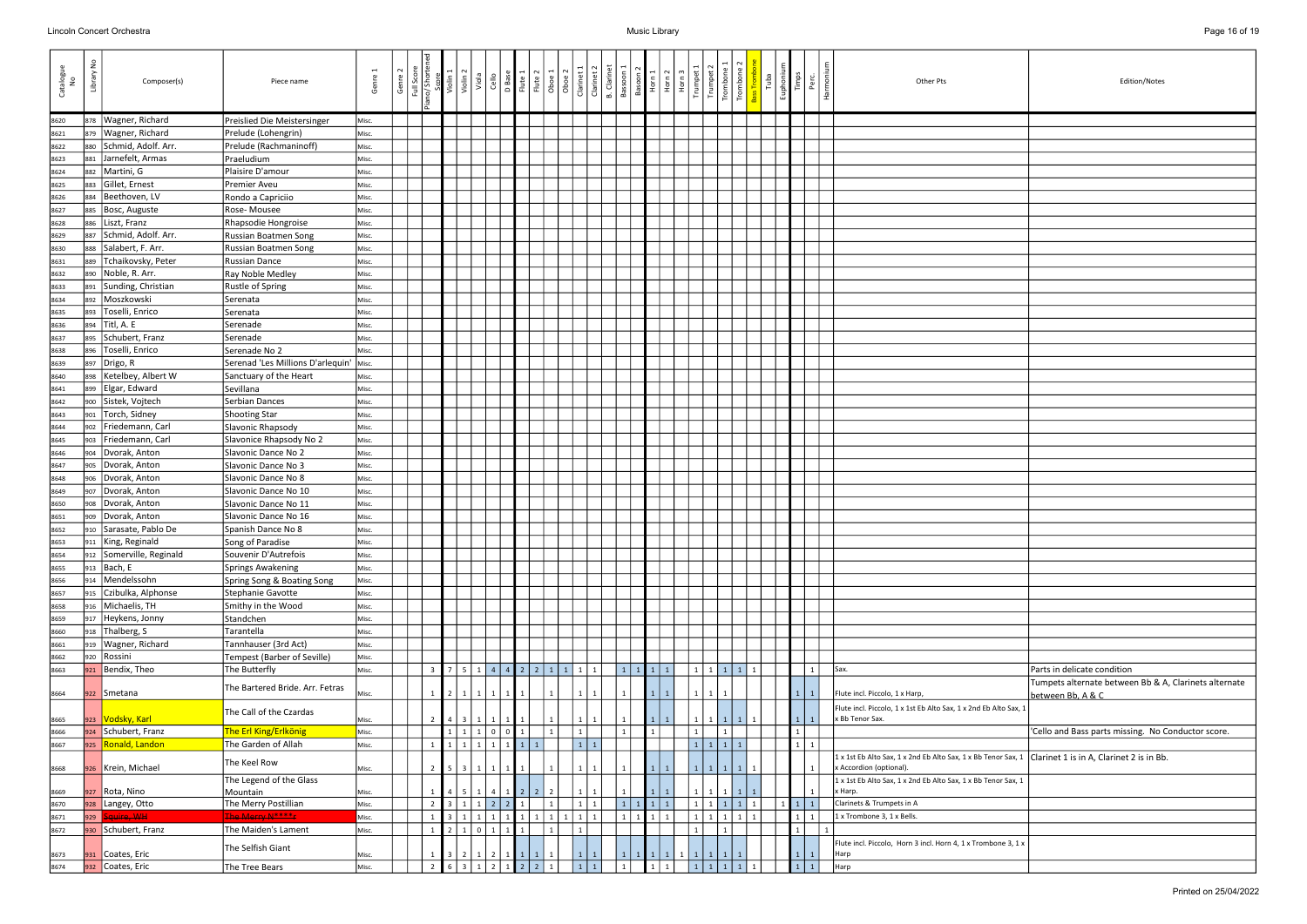| Catalogue<br>No | $\epsilon$<br>Library<br>Composer(s)   | Piece name                               | Genre 1        | Genre 2 | Full Score<br>no/Shorter | Violin <sub>2</sub> | Viola<br>Cello | D Base<br>Flute 1 | Flute 2<br>$\overline{Oboe 1}$ | Oboe 2 | Clarinet 1 | B. Clarinet<br>Clarinet 2 | Bassoon 1 | Basoon 2<br>Horn 1 | Horn <sub>2</sub> | Horn <sub>3</sub> | Trumpet | Trombo | Trombo | Tuba | Euphoniu<br>Timps | Perc | Harmoni | Other Pts | Edition/Notes |
|-----------------|----------------------------------------|------------------------------------------|----------------|---------|--------------------------|---------------------|----------------|-------------------|--------------------------------|--------|------------|---------------------------|-----------|--------------------|-------------------|-------------------|---------|--------|--------|------|-------------------|------|---------|-----------|---------------|
| 8675            | 933 Jordan, Herberte                   | The Temple Dancer                        | Misc.          |         |                          |                     |                |                   |                                |        |            |                           |           |                    |                   |                   |         |        |        |      |                   |      |         |           |               |
| 8676            | 934 Ewing, Montague                    | The Policeman's Holiday                  | Misc.          |         |                          |                     |                |                   |                                |        |            |                           |           |                    |                   |                   |         |        |        |      |                   |      |         |           |               |
| 8677            | Barratt, Augustus<br>935               | The Barcarolle                           | Misc.          |         |                          |                     |                |                   |                                |        |            |                           |           |                    |                   |                   |         |        |        |      |                   |      |         |           |               |
| 8678            | Dowdon + Besly<br>936                  | The Seond Minuet                         | Misc.          |         |                          |                     |                |                   |                                |        |            |                           |           |                    |                   |                   |         |        |        |      |                   |      |         |           |               |
| 8679            | Ketelbey, Albert W<br>937              | The Sacred Hour                          | Misc.          |         |                          |                     |                |                   |                                |        |            |                           |           |                    |                   |                   |         |        |        |      |                   |      |         |           |               |
| 8680            | Pryor, Arthur<br>938                   | The Whistler and his Dog                 | Misc.          |         |                          |                     |                |                   |                                |        |            |                           |           |                    |                   |                   |         |        |        |      |                   |      |         |           |               |
| 8681            | Fletcher, Percy E<br>939               | The Dansant                              | Misc.          |         |                          |                     |                |                   |                                |        |            |                           |           |                    |                   |                   |         |        |        |      |                   |      |         |           |               |
| 8682            | Herbert, Victor<br>940                 | There Once was an Owl                    | Misc.          |         |                          |                     |                |                   |                                |        |            |                           |           |                    |                   |                   |         |        |        |      |                   |      |         |           |               |
| 8683            | Palmer, King<br>941                    | Tinkerbell                               | Misc.          |         |                          |                     |                |                   |                                |        |            |                           |           |                    |                   |                   |         |        |        |      |                   |      |         |           |               |
| 8684            | Tchaikovsky, Peter<br>942              | Troika-Fahrt                             | Misc.          |         |                          |                     |                |                   |                                |        |            |                           |           |                    |                   |                   |         |        |        |      |                   |      |         |           |               |
| 8685            | Bidgood, Thos<br>943                   | The Water Melon Patch                    | Misc.          |         |                          |                     |                |                   |                                |        |            |                           |           |                    |                   |                   |         |        |        |      |                   |      |         |           |               |
| 8686            | Thomas, Vincent<br>944                 | <b>Two Entractes</b>                     | Misc.          |         |                          |                     |                |                   |                                |        |            |                           |           |                    |                   |                   |         |        |        |      |                   |      |         |           |               |
| 8687            | Coates, Eric<br>945                    | Two Light Syncopated Pieces              | Misc.          |         |                          |                     |                |                   |                                |        |            |                           |           |                    |                   |                   |         |        |        |      |                   |      |         |           |               |
| 8688            | Sibelius, Jean<br>946                  | Valse Triste                             | Misc.          |         |                          |                     |                |                   |                                |        |            |                           |           |                    |                   |                   |         |        |        |      |                   |      |         |           |               |
| 8689            | Sibelius, Jean<br>947                  | Valse Triste Arr. Henneberg, Paul Misc.  |                |         |                          |                     |                |                   |                                |        |            |                           |           |                    |                   |                   |         |        |        |      |                   |      |         |           |               |
| 8690            | Dick, Cotsford<br>948                  | Villanelle                               | Misc.          |         |                          |                     |                |                   |                                |        |            |                           |           |                    |                   |                   |         |        |        |      |                   |      |         |           |               |
| 8691            | Marsden, E<br>949<br>Alford, Kenneth J | Westward Ho!                             | Misc.          |         |                          |                     |                |                   |                                |        |            |                           |           |                    |                   |                   |         |        |        |      |                   |      |         |           |               |
| 8692            | 950<br>Franck, Cesar                   | <b>Wedded Whimsies</b><br>1st Bealitude  | Misc.<br>Misc. |         |                          |                     |                |                   |                                |        |            |                           |           |                    |                   |                   |         |        |        |      |                   |      |         |           |               |
| 8693<br>8694    | 951<br>Moussorgsky, De M<br>952        | <b>Turkish March</b>                     | Misc.          |         |                          |                     |                |                   |                                |        |            |                           |           |                    |                   |                   |         |        |        |      |                   |      |         |           |               |
| 8695            | Capua, ED<br>953                       | O Sole Mio                               | Misc.          |         |                          |                     |                |                   |                                |        |            |                           |           |                    |                   |                   |         |        |        |      |                   |      |         |           |               |
| 8696            | Brahms, Johann<br>954                  | Hungarian Dance No 3                     | Misc.          |         |                          |                     |                |                   |                                |        |            |                           |           |                    |                   |                   |         |        |        |      |                   |      |         |           |               |
| 8697            | Nicolai<br>955                         | Fantasy on "The Merry Wives of Misc.     |                |         |                          |                     |                |                   |                                |        |            |                           |           |                    |                   |                   |         |        |        |      |                   |      |         |           |               |
| 8698            | Khachaturian<br>956                    | Sabre Dance                              | Misc.          |         |                          |                     |                |                   |                                |        |            |                           |           |                    |                   |                   |         |        |        |      |                   |      |         |           |               |
| 8699            | Khachaturian<br>957                    | Dance of the Flower Girls                | Misc.          |         |                          |                     |                |                   |                                |        |            |                           |           |                    |                   |                   |         |        |        |      |                   |      |         |           |               |
| 8700            | Vivaldi, A<br>958                      | Concerto in D                            | Misc.          |         |                          |                     |                |                   |                                |        |            |                           |           |                    |                   |                   |         |        |        |      |                   |      |         |           |               |
| 8701            | 959 Strauss, Johann                    | Annen Polka                              | Misc.          |         |                          |                     |                |                   |                                |        |            |                           |           |                    |                   |                   |         |        |        |      |                   |      |         |           |               |
| 8702            | Rimsky-Korsakov, Nikoli<br>960         | Dance of the Tumblers                    | Misc.          |         |                          |                     |                |                   |                                |        |            |                           |           |                    |                   |                   |         |        |        |      |                   |      |         |           |               |
| 8703            | Strauss, Johann + J<br>961             | Pizzicato Polka                          | Misc.          |         |                          |                     |                |                   |                                |        |            |                           |           |                    |                   |                   |         |        |        |      |                   |      |         |           |               |
| 8704            | Strauss, Johann<br>962                 | Thunder And Lightening Polka             | Misc.          |         |                          |                     |                |                   |                                |        |            |                           |           |                    |                   |                   |         |        |        |      |                   |      |         |           |               |
| 8705            | Albinoni<br>963                        | Adagio                                   | Misc.          |         |                          |                     |                |                   |                                |        |            |                           |           |                    |                   |                   |         |        |        |      |                   |      |         |           |               |
| 8706            | Elgar, Edward<br>964                   | Six Very Easy Pieces                     | Misc.          |         |                          |                     |                |                   |                                |        |            |                           |           |                    |                   |                   |         |        |        |      |                   |      |         |           |               |
| 8707            | Vivaldi, A<br>965                      | Concerto In A Minor Op 3 No 8            | Misc.          |         |                          |                     |                |                   |                                |        |            |                           |           |                    |                   |                   |         |        |        |      |                   |      |         |           |               |
| 8708            | l <sub>966</sub>   Puccini             | One Fine Day (from Madame                | Misc.          |         |                          |                     |                |                   |                                |        |            |                           |           |                    |                   |                   |         |        |        |      |                   |      |         |           |               |
| 8709            | 967 Strouse, Charles                   | Hill Street Blues/Riders in the          | Misc.          |         |                          |                     |                |                   |                                |        |            |                           |           |                    |                   |                   |         |        |        |      |                   |      |         |           |               |
| 8710            | 968   Immel, Jerrold                   | Dallas                                   | Misc.          |         |                          |                     |                |                   |                                |        |            |                           |           |                    |                   |                   |         |        |        |      |                   |      |         |           |               |
| 8711            | 969 Puccini                            | Nessun Dorma                             | Misc.          |         |                          |                     |                |                   |                                |        |            |                           |           |                    |                   |                   |         |        |        |      |                   |      |         |           |               |
| 8712            | 970 Stone, DE                          | Concert Album No 1                       | Misc.          |         |                          |                     |                |                   |                                |        |            |                           |           |                    |                   |                   |         |        |        |      |                   |      |         |           |               |
| 8713            | $971$ Parry                            | Jerusalem                                | Misc.          |         |                          |                     |                |                   |                                |        |            |                           |           |                    |                   |                   |         |        |        |      |                   |      |         |           |               |
| 8714            | 972 Bucalossi, Ernest                  | A Kiss for Cinderella                    | Misc.          |         |                          |                     |                |                   |                                |        |            |                           |           |                    |                   |                   |         |        |        |      |                   |      |         |           |               |
| 8715            | 973 Daliah, GE<br>974 Churchill, Frank | Sabra                                    | Misc.          |         |                          |                     |                |                   |                                |        |            |                           |           |                    |                   |                   |         |        |        |      |                   |      |         |           |               |
| 8716            |                                        | Snow White and the Seven                 | Misc.          |         |                          |                     |                |                   |                                |        |            |                           |           |                    |                   |                   |         |        |        |      |                   |      |         |           |               |
| 8717            | 975   Teleman<br>976   Bach, JS        | Viola Concerto<br>Sheep may safely Graze | Misc.          |         |                          |                     |                |                   |                                |        |            |                           |           |                    |                   |                   |         |        |        |      |                   |      |         |           |               |
| 8718<br>8719    | $977$ Handel                           | The Trumpet Shall Sound                  | Misc.<br>Misc. |         |                          |                     |                |                   |                                |        |            |                           |           |                    |                   |                   |         |        |        |      |                   |      |         |           |               |
| 8720            | 978 Sharpe, E                          | At Fishermans Walk                       | Misc.          |         |                          |                     |                |                   |                                |        |            |                           |           |                    |                   |                   |         |        |        |      |                   |      |         |           |               |
| 8721            | 979 Lincke, Paul                       | Glowworm Idyl                            | Misc.          |         |                          |                     |                |                   |                                |        |            |                           |           |                    |                   |                   |         |        |        |      |                   |      |         |           |               |
| 8722            | 980   Dvorak, Anton                    | Slavonic Dances No 4 and 6               | Misc.          |         |                          |                     |                |                   |                                |        |            |                           |           |                    |                   |                   |         |        |        |      |                   |      |         |           |               |
| 8723            | Khachaturian<br>981                    | Lullaby from Gayonah Ballet              | Misc.          |         |                          |                     |                |                   |                                |        |            |                           |           |                    |                   |                   |         |        |        |      |                   |      |         |           |               |
| 8724            | 982 Janacet, Leos                      | Capriccio                                | Misc.          |         |                          |                     |                |                   |                                |        |            |                           |           |                    |                   |                   |         |        |        |      |                   |      |         |           |               |
| 8725            | 983   Mascagni                         | Melodies from Cavaleria                  | Misc.          |         |                          |                     |                |                   |                                |        |            |                           |           |                    |                   |                   |         |        |        |      |                   |      |         |           |               |
| 8726            | Mathias<br>984                         | Serenade                                 | Misc.          |         |                          |                     |                |                   |                                |        |            |                           |           |                    |                   |                   |         |        |        |      |                   |      |         |           |               |
| 8727            | Various<br>985                         | National Anthems                         | Misc.          |         |                          |                     |                |                   |                                |        |            |                           |           |                    |                   |                   |         |        |        |      |                   |      |         |           |               |
| 8728            | Haydn<br>986                           | The Heavens Are Telling                  | Misc.          |         |                          |                     |                |                   |                                |        |            |                           |           |                    |                   |                   |         |        |        |      |                   |      |         |           |               |
| 8729            | Beethoven, LV<br>987                   | Minuet for Septtett                      | Misc.          |         |                          |                     |                |                   |                                |        |            |                           |           |                    |                   |                   |         |        |        |      |                   |      |         |           |               |
| 8730            | Clifford, H<br>988                     | Studies in Orchestra Ensemble            | Misc.          |         |                          |                     |                |                   |                                |        |            |                           |           |                    |                   |                   |         |        |        |      |                   |      |         |           |               |
| 8731            | Field, J<br>989                        | Rondo from Sonata for Piano              | Misc.          |         |                          |                     |                |                   |                                |        |            |                           |           |                    |                   |                   |         |        |        |      |                   |      |         |           |               |
| 8732            | 990 Ansell, J                          | 3 Irish Pictures                         | Misc.          |         |                          |                     |                |                   |                                |        |            |                           |           |                    |                   |                   |         |        |        |      |                   |      |         |           |               |
| 8733            | 991   Bartok, B                        | Rumanian Folk Dance                      | Misc.          |         |                          |                     |                |                   |                                |        |            |                           |           |                    |                   |                   |         |        |        |      |                   |      |         |           |               |

| Edition/Notes |
|---------------|
|               |
|               |
|               |
|               |
|               |
|               |
|               |
|               |
|               |
|               |
|               |
|               |
|               |
|               |
|               |
|               |
|               |
|               |
|               |
|               |
|               |
|               |
|               |
|               |
|               |
|               |
|               |
|               |
|               |
|               |
|               |
|               |
|               |
|               |
|               |
|               |
|               |
|               |
|               |
|               |
|               |
|               |
|               |
|               |
|               |
|               |
|               |
|               |
|               |
|               |
|               |
|               |
|               |
|               |
|               |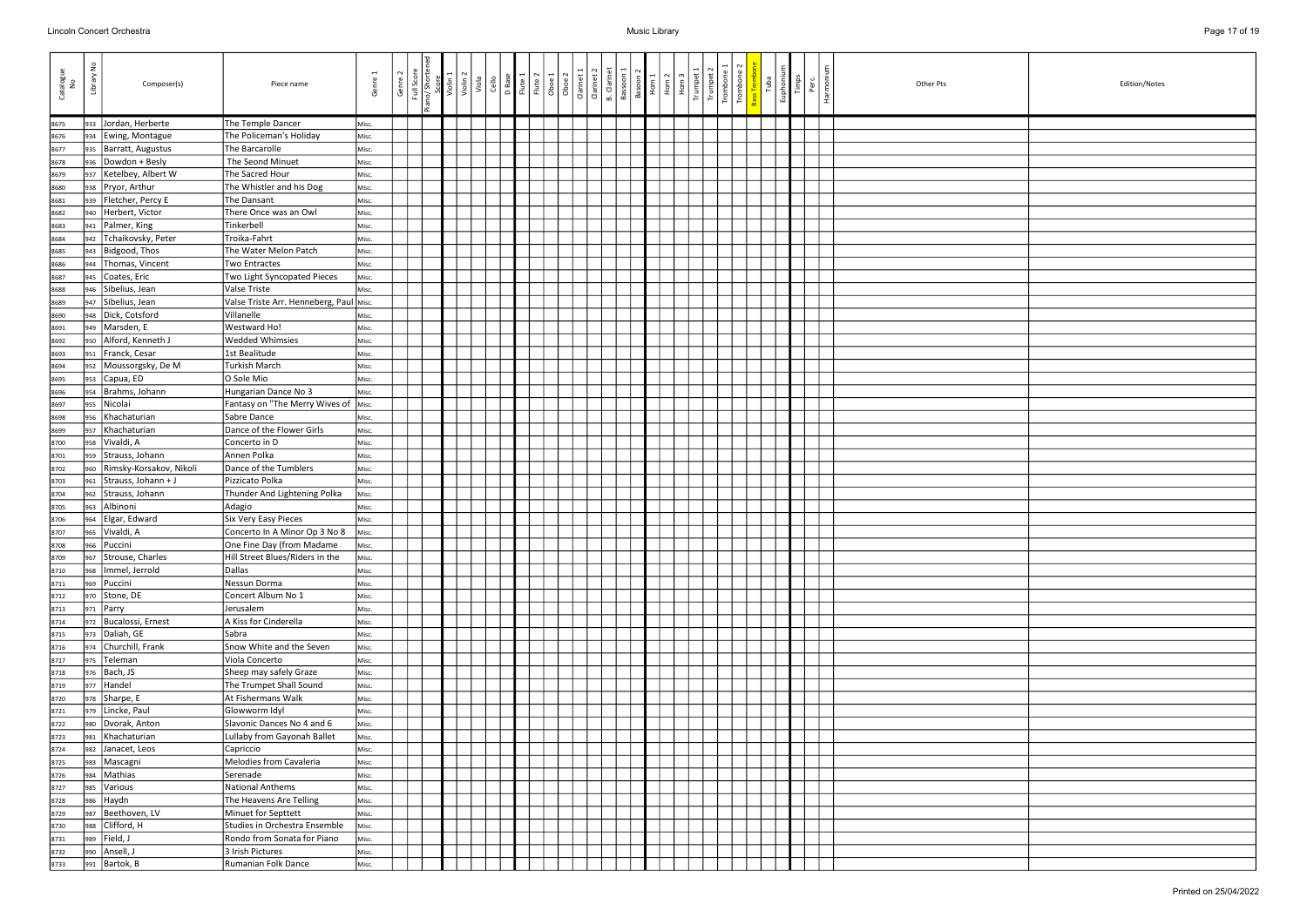| Catalogue<br>No | š<br>Library | Composer(s)                                          | Piece name                                        | Genre 1        | Genre 2 | Full Scor    | Violin <sup>2</sup><br>Viola | Cello          | D Base<br>Flute 1 | Flute 2<br>Oboe 1 | Oboe <sub>2</sub> | Clarinet: | Clarinet 2 | <b>B.</b> Clarinet<br>Bassoon | Basoon 2<br>Horn 1 |                          | Horn <sub>2</sub><br>Horn | Trumpe | Trombor<br>Trombol | Euphoniu<br>Tuba | Timps        | Perc | Harmoni | Other Pts<br>Edition/Notes |
|-----------------|--------------|------------------------------------------------------|---------------------------------------------------|----------------|---------|--------------|------------------------------|----------------|-------------------|-------------------|-------------------|-----------|------------|-------------------------------|--------------------|--------------------------|---------------------------|--------|--------------------|------------------|--------------|------|---------|----------------------------|
| 8734            | 992          | Haydn                                                | Feld-Parthe                                       | Misc.          |         |              |                              |                |                   |                   |                   |           |            |                               |                    |                          |                           |        |                    |                  |              |      |         |                            |
| 8735            | 993          | Winter, A                                            | Fetsivalia                                        | Misc.          |         |              |                              |                |                   |                   |                   |           |            |                               |                    |                          |                           |        |                    |                  |              |      |         |                            |
| 8736            | 994          | Beethoven, LV                                        | Clair De Lune                                     | Misc.          |         |              |                              |                |                   |                   |                   |           |            |                               |                    |                          |                           |        |                    |                  |              |      |         |                            |
| 8737            | 995          | Mendelssohn                                          | Nocturn                                           | Misc.          |         |              |                              |                |                   |                   |                   |           |            |                               |                    |                          |                           |        |                    |                  |              |      |         |                            |
| 8738            | 996          | Various                                              | Latin American Album                              | Misc.          |         |              |                              |                |                   |                   |                   |           |            |                               |                    |                          |                           |        |                    |                  |              |      |         |                            |
| 8739            | 997          |                                                      | Unused                                            | Misc.          |         |              |                              |                |                   |                   |                   |           |            |                               |                    |                          |                           |        |                    |                  |              |      |         |                            |
| 8740            | 998          | Handel                                               | Arrival of the Queen of Sheba                     | Misc.          |         |              |                              |                |                   |                   |                   |           |            |                               |                    |                          |                           |        |                    |                  |              |      |         |                            |
| 8741            | 999          | Haydn                                                | Wind Quintet in D Minor                           | Misc.          |         |              |                              |                |                   |                   |                   |           |            |                               |                    |                          |                           |        |                    |                  |              |      |         |                            |
| 8742            |              | 1000 Haydn                                           | Wind Quintet in Bb                                | Misc.          |         |              |                              |                |                   |                   |                   |           |            |                               |                    |                          |                           |        |                    |                  |              |      |         |                            |
| 8743            |              | 1001 Mozart, WA                                      | Wind Quintet                                      | Misc.          |         |              |                              |                |                   |                   |                   |           |            |                               |                    |                          |                           |        |                    |                  |              |      |         |                            |
| 8744            |              | 1002 Vivaldi, A                                      | Concerto in C (Strings)                           | Misc.          |         |              |                              |                |                   |                   |                   |           |            |                               |                    |                          |                           |        |                    |                  |              |      |         |                            |
| 8745            |              | 1003 Vivaldi, A                                      | Concerto in D                                     | Misc.          |         |              |                              |                |                   |                   |                   |           |            |                               |                    |                          |                           |        |                    |                  |              |      |         |                            |
| 8746            |              | 1004 Handel, GF                                      | Melodies from Messiah (Strings)   Misc.           |                |         |              |                              |                |                   |                   |                   |           |            |                               |                    |                          |                           |        |                    |                  |              |      |         |                            |
| 8747            |              | 1005 Various                                         | 5 Folk Songs (Strings)                            | Misc.          |         |              |                              |                |                   |                   |                   |           |            |                               |                    |                          |                           |        |                    |                  |              |      |         |                            |
| 8748            |              | 1006 Bennet, Welch                                   | Summer Holiday (Strings)                          | Misc.          |         |              |                              |                |                   |                   |                   |           |            |                               |                    |                          |                           |        |                    |                  |              |      |         |                            |
| 8749            |              | 1007 Stevens, W. Arr.                                | Were You There (Wind)                             | Misc.          |         |              |                              |                |                   |                   |                   |           |            |                               |                    |                          |                           |        |                    |                  |              |      |         |                            |
| 8750            |              | 1008 Various                                         | 3 English Tunes (Wind)                            | Misc.          |         |              |                              |                |                   |                   |                   |           |            |                               |                    |                          |                           |        |                    |                  |              |      |         |                            |
| 8751            |              | 1009 Purcell                                         | Chacony in G Minor (Strings)                      | Misc.          |         |              |                              |                |                   |                   |                   |           |            |                               |                    |                          |                           |        |                    |                  |              |      |         |                            |
| 8752            |              | 1010 Various                                         | String Works, Jazz Standards                      | Misc.          |         |              |                              |                |                   |                   |                   |           |            |                               |                    |                          |                           |        |                    |                  |              |      |         |                            |
| 8753            |              | 1011 Various                                         | String Works, The Carpenters                      | Misc.          |         |              |                              |                |                   |                   |                   |           |            |                               |                    |                          |                           |        |                    |                  |              |      |         |                            |
| 8754            |              | 1012 Karl Jenkins                                    | Palladio (Strings)                                | Misc.          |         |              |                              |                |                   |                   |                   |           |            |                               |                    |                          |                           |        |                    |                  |              |      |         |                            |
| 8755            |              | $1013$ Susato                                        | Seven Dances                                      | Misc.          |         |              |                              |                |                   |                   |                   |           |            |                               |                    |                          |                           |        |                    |                  |              |      |         |                            |
| 8756            |              | 1014 Purcell                                         | <b>Trumpet Tune</b>                               | Misc.          |         |              |                              |                |                   |                   |                   |           |            |                               |                    |                          |                           |        |                    |                  |              |      |         |                            |
| 8757            |              | 1015 Mozart, WA                                      | Andante and Presto                                | Misc.          |         |              |                              |                |                   |                   |                   |           |            |                               |                    |                          |                           |        |                    |                  |              |      |         |                            |
| 8758            |              | 1016 Mendelssohn                                     | Introduction and Fugue                            | Misc.          |         |              |                              |                |                   |                   |                   |           |            |                               |                    |                          |                           |        |                    |                  |              |      |         |                            |
| 8759            |              | 1017 Whalley                                         | Saraband                                          | Misc.          |         |              |                              |                |                   |                   |                   |           |            |                               |                    |                          |                           |        |                    |                  |              |      |         |                            |
| 8760            |              | 1018 Gershwin                                        | Rhapsody in Blue                                  | Misc.          |         |              |                              |                |                   |                   |                   |           |            |                               |                    |                          |                           |        |                    |                  |              |      |         |                            |
| 8761            |              | 1019 Trad                                            | The Irish Washerwoman                             | Misc.          |         |              |                              |                |                   |                   |                   |           |            |                               |                    |                          |                           |        |                    |                  |              |      |         |                            |
| 8762            |              | 1020 Bray, J<br>1021 Humperdink, E                   | A String of Pearls                                | Misc.          |         |              |                              |                |                   |                   |                   |           |            |                               |                    |                          |                           |        |                    |                  |              |      |         |                            |
| 8763            |              | 1022 Vaughan Williams, R                             | <b>Evening Prayer</b><br>Two Shakespeare Sketches | Misc.          |         |              |                              |                |                   |                   |                   |           |            |                               |                    |                          |                           |        |                    |                  |              |      |         |                            |
| 8764<br>8765    |              | 1023 Delibes, Leo                                    | Flower Duet from 'Lakme'                          | Misc.<br>Misc. |         |              |                              |                |                   |                   |                   |           |            |                               |                    |                          |                           |        |                    |                  |              |      |         |                            |
| 8766            |              | 1024 Borodin                                         | Nocturne for Strings                              | Misc.          |         |              |                              |                |                   |                   |                   |           |            |                               |                    |                          |                           |        |                    |                  |              |      |         |                            |
| 8767            |              | 1025 Borodin                                         | Theme from Polovtsian Dances                      | Misc.          |         |              |                              |                |                   |                   |                   |           |            |                               |                    |                          |                           |        |                    |                  |              |      |         |                            |
| 8768            |              | 1026 Wagner, R. Arr. Wicken, N                       | Pilgrims Chorus                                   | Misc.          |         |              |                              |                |                   |                   |                   |           |            |                               |                    |                          |                           |        |                    |                  |              |      |         |                            |
| 8769            |              | 1027 Massenet                                        | Meditation from Thais                             | Misc.          |         |              |                              |                |                   |                   |                   |           |            |                               |                    |                          |                           |        |                    |                  |              |      |         |                            |
| 8770            |              | 1028 Hughes, John                                    | Cwm Rhondda                                       | Misc.          |         |              |                              |                |                   |                   |                   |           |            |                               |                    |                          |                           |        |                    |                  |              |      |         |                            |
| 8771            |              | 1029 Mussorgsky                                      | The Great Gate of Kiev                            | Misc.          |         |              |                              |                |                   |                   |                   |           |            |                               |                    |                          |                           |        |                    |                  |              |      |         |                            |
| 8772            |              | $1030$ Haydn                                         | St Anthony Divertimento                           | Misc.          |         |              |                              |                |                   |                   |                   |           |            |                               |                    |                          |                           |        |                    |                  |              |      |         |                            |
| 8773            |              | 1031 Grieg, Edvard                                   | 2 Lyric Pieces                                    | Misc.          |         |              |                              |                |                   |                   |                   |           |            |                               |                    |                          |                           |        |                    |                  |              |      |         |                            |
| 8774            |              | 1032 Chopin, F                                       | Prelude                                           | Misc.          |         |              |                              |                |                   |                   |                   |           |            |                               |                    |                          |                           |        |                    |                  |              |      |         |                            |
| 8775            |              | 1033 Purcell                                         | Rondeau                                           | Misc.          |         |              |                              |                |                   |                   |                   |           |            |                               |                    |                          |                           |        |                    |                  |              |      |         |                            |
| 8776            |              | 1034 Elgar, Edward                                   | Nimrod                                            | Misc.          |         |              |                              |                |                   |                   |                   |           |            |                               |                    |                          |                           |        |                    |                  |              |      |         |                            |
| 8777            |              | 1035 Warlock                                         | Capriol Suite                                     | Misc.          |         |              |                              |                |                   |                   |                   |           |            |                               |                    |                          |                           |        |                    |                  |              |      |         |                            |
| 8778            |              | 1036 Wicken, Nigel                                   | Fantasea                                          | Misc.          |         |              |                              |                |                   |                   |                   |           |            |                               |                    |                          |                           |        |                    |                  |              |      |         |                            |
| 8779            | 1037         |                                                      | Unused                                            | Misc.          |         |              |                              |                |                   |                   |                   |           |            |                               |                    |                          |                           |        |                    |                  |              |      |         |                            |
| 8780            |              | 1038 Mozart, WA                                      | Fantasia and Fugue                                | Misc.          |         |              |                              |                |                   |                   |                   |           |            |                               |                    |                          |                           |        |                    |                  |              |      |         |                            |
| 8781            |              | 1039 Norman, Monty                                   | James Bond Theme                                  | Misc.          | ilm     |              |                              |                |                   |                   |                   |           |            |                               |                    |                          |                           |        |                    |                  |              |      |         |                            |
| 8782            |              | 1040 Anderson, Leroy                                 | Fiddle Faddle                                     | Misc.          |         |              |                              |                |                   |                   |                   |           |            |                               |                    |                          |                           |        |                    |                  |              |      |         |                            |
| 8783            |              | 1041 Fritz, Spiegl & Arlam, Manfred Radio 4 UK Theme |                                                   | Misc.          |         |              |                              |                |                   |                   |                   |           |            |                               |                    |                          |                           |        |                    |                  |              |      |         |                            |
| 8784            |              | 1042 Ling, Richard. Arr.                             | Paul Simon Medley                                 | Misc.          |         |              |                              |                |                   |                   |                   |           |            |                               |                    |                          |                           |        |                    |                  |              |      |         |                            |
| 8785            |              | 1043 Beethoven, LV                                   | Hymn to Joy                                       | Misc.          |         |              |                              |                |                   |                   |                   |           |            |                               |                    |                          |                           |        |                    |                  |              |      |         |                            |
| 8786            |              | 1044 Morricone. Arr. Ling R                          | Garbriel's Oboe                                   | Misc.          | ilm     | $\mathbf{1}$ | $7 \mid 3 \mid$              | $\overline{4}$ | 25                |                   | $\overline{2}$    |           |            | $\overline{\mathbf{3}}$       |                    | $\overline{\phantom{a}}$ |                           |        | $\overline{2}$     | $\mathbf{x}$     | $\mathbf{1}$ | 1    |         | Other = Harpsichord        |
| 8787            |              | 1045 Williams, John. Arr. Story, M                   | Highlights from Harry Potter                      | Misc.          | ilm     |              |                              |                |                   |                   |                   |           |            |                               |                    |                          |                           |        |                    |                  |              |      |         |                            |
| 8788            |              | 1046 Copland, Aaron                                  | Variations on a Shaker Melody                     | Misc.          |         |              |                              |                |                   |                   |                   |           |            |                               |                    |                          |                           |        |                    |                  |              |      |         |                            |
| 8789            |              | 1047 Holst                                           | Jupiter- Bringer of Jollity                       | Misc.          |         |              |                              |                |                   |                   |                   |           |            |                               |                    |                          |                           |        |                    |                  |              |      |         |                            |
| 8790            |              | 1048 Williams, John                                  | Theme from Schindler's List                       | Misc.          | ilm     |              |                              |                |                   |                   |                   |           |            |                               |                    |                          |                           |        |                    |                  |              |      |         |                            |
| 8791            |              | 1049 Grieg, Edvard                                   | Death of Ase & Anitra's Dance                     | Misc.          |         |              |                              |                |                   |                   |                   |           |            |                               |                    |                          |                           |        |                    |                  |              |      |         |                            |
| 8792            |              | 1050 Mendelssohn                                     | Nocturne from A Midsummer                         | Misc.          |         |              |                              |                |                   |                   |                   |           |            |                               |                    |                          |                           |        |                    |                  |              |      |         |                            |

| Edition/Notes       |
|---------------------|
|                     |
|                     |
|                     |
|                     |
|                     |
|                     |
|                     |
|                     |
|                     |
|                     |
|                     |
|                     |
|                     |
|                     |
|                     |
|                     |
|                     |
|                     |
|                     |
|                     |
|                     |
|                     |
|                     |
|                     |
|                     |
|                     |
|                     |
|                     |
|                     |
|                     |
|                     |
|                     |
|                     |
|                     |
|                     |
|                     |
|                     |
|                     |
|                     |
|                     |
|                     |
|                     |
|                     |
|                     |
|                     |
|                     |
|                     |
|                     |
|                     |
|                     |
|                     |
|                     |
| Other = Harpsichord |
|                     |
|                     |
|                     |
|                     |
|                     |
|                     |